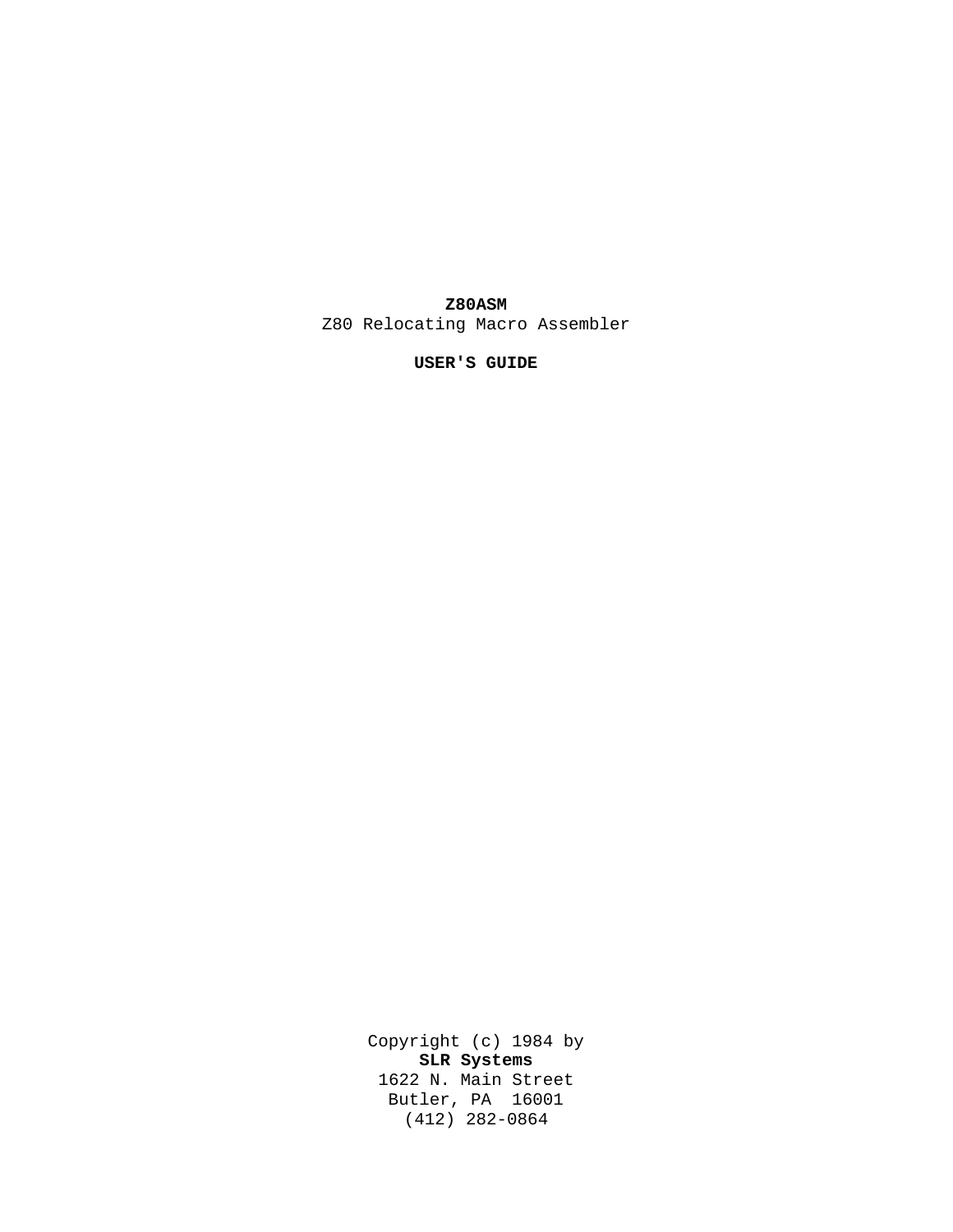# COPYRIGHT NOTICE

This software product is distributed for the use of the original purchaser only, and no license is granted herein to copy, duplicate, sell or otherwise distribute to any other person, firm, or entity. Furthur, this software product and all forms of the program are copyrighted by SLR Systems, and all rights are reserved.

# TRADEMARKS

Wherever referred to throughout this manual, CP/M and Z80 are registered trademarks of Digital Research and Zilog, Inc., respectively.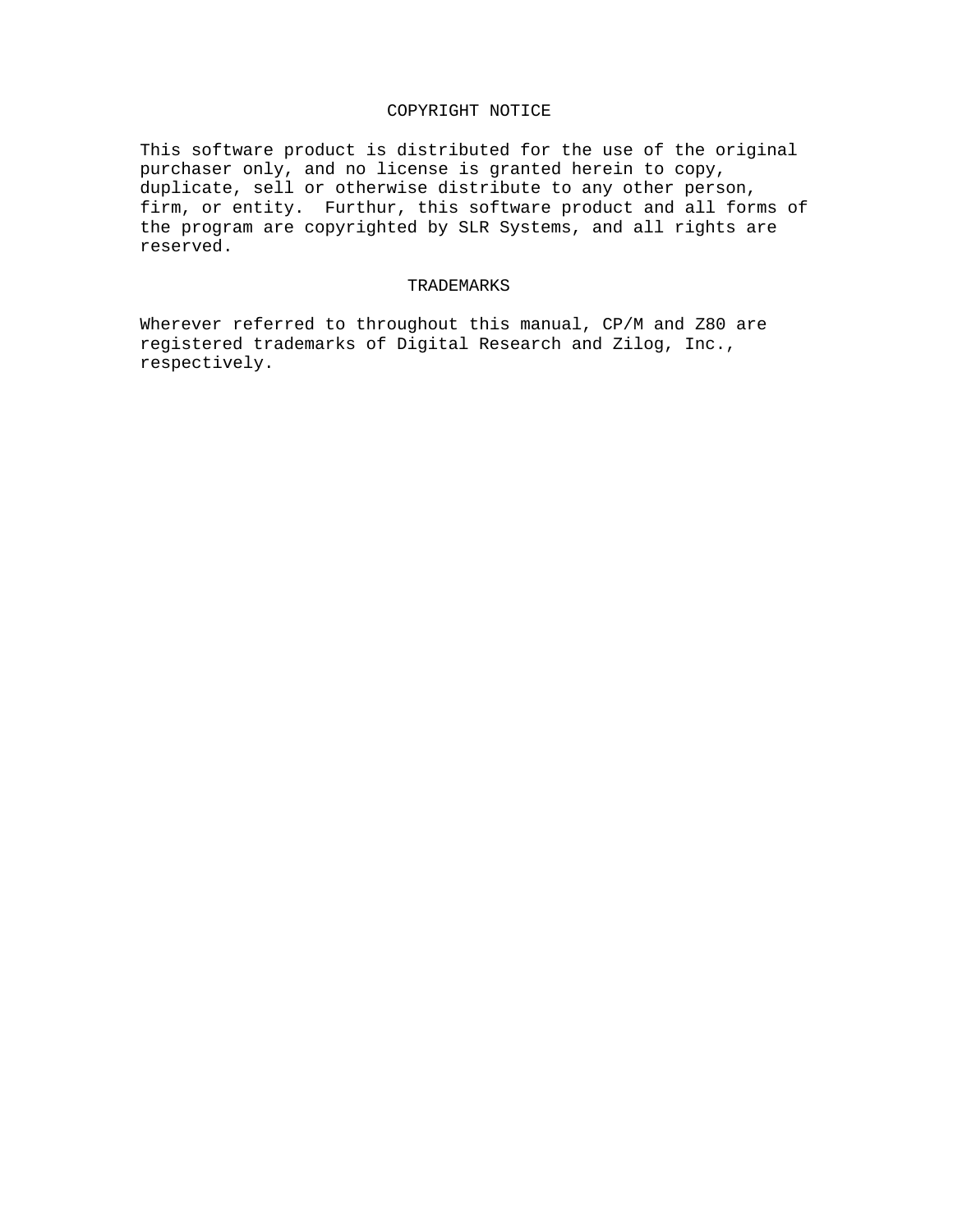#### **INTRODUCTION**

Z80ASM is a powerful relocating macro assembler for Z80-based CP/M systems. It takes assembly language source statements from a disk file, converts them into their binary equivalent, and stores the output in either a core-image, Intel hex format, or relocatable object file. The mnemonics recognized are those of Zilog/Mostek. The optional listing output may be sent to a disk file, the console and/or the printer, in any combination. Output files may also be generated containing cross-reference information on each symbol used.

#### **FEATURES**

- 1) One pass operation (optional second pass)
- 2) Powerful nested macros, conditionals, and include files
- 3) Relocatable format allows extended math on externals and relocatables
- 4) Up to 15 different data, program, and common areas
- 5) Zilog/Mostek mnemonics
- 6) Throughput of over 6000 Lines/Minute (8"SS/SD, 2Mhz)
- 7) Optional alphabetized symbol table
- 8) Optional alphabetized cross-reference
- 9) Directly generates a .COM, .HEX, or .REL file
- 10) Labels Significant to 16 characters
- 11) Supports time and date in listing
- 12) User Configurable
- 13) Supports ZCPR3 and CP/M+ error reporting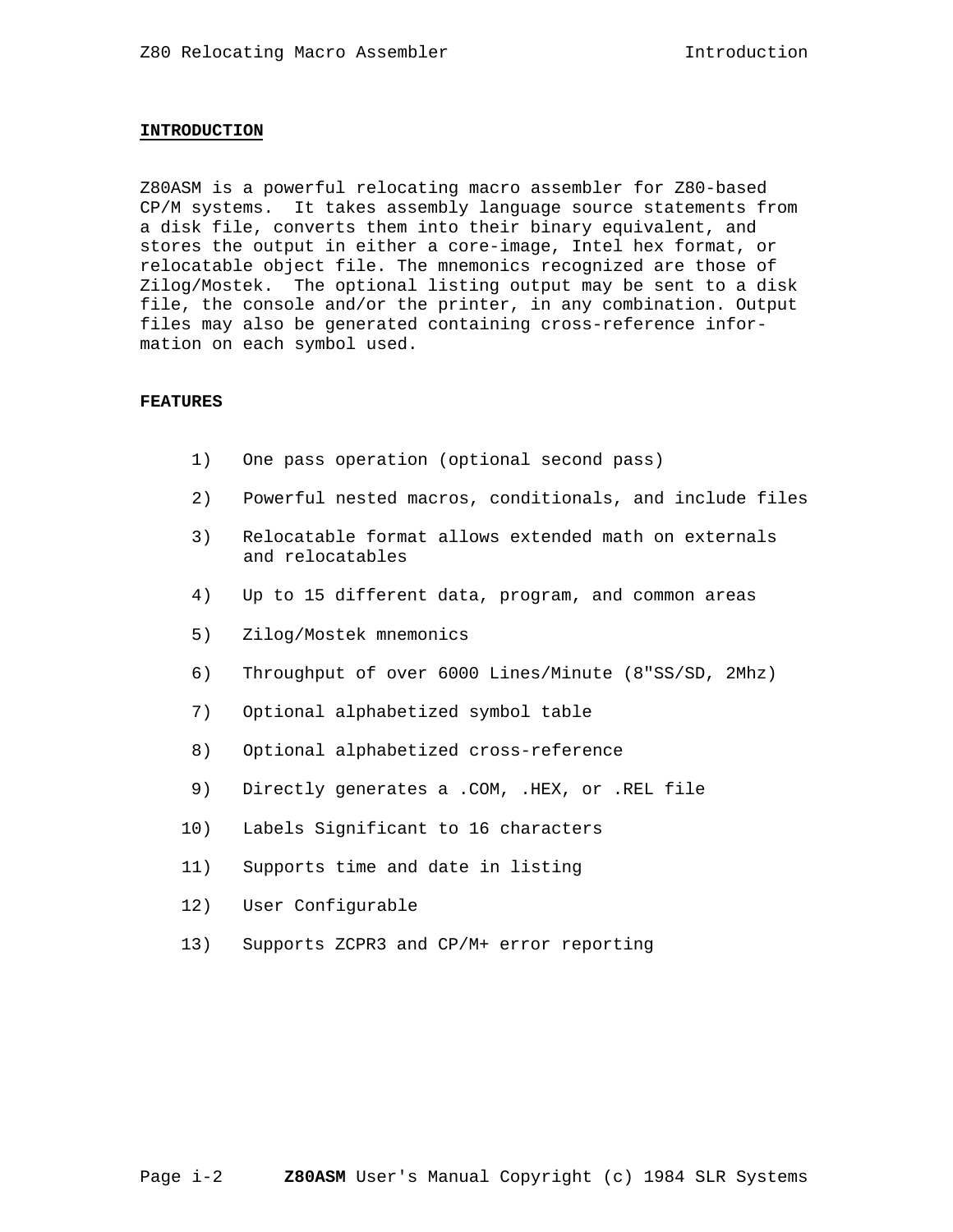# **TABLE OF CONTENTS**

|                                        | Section - Page |
|----------------------------------------|----------------|
| Introduction                           | $i - 2$        |
| Features                               | $i - 2$        |
| Table of Contents                      | $i - 3$        |
| Running the Assembler                  | $1 - 1$        |
| Command Line Options                   | $1 - 3$        |
| Source Line Format                     | $2 - 1$        |
| Expressions                            | $2 - 4$        |
| Relocatability                         | $2 - 7$        |
| Pseudo Operations                      | $3 - 0$        |
| Program Counter Maintenance            | $3 - 1$        |
| Data Definition and Generation         | $4 - 1$        |
| Conditional Assembly                   | $5 - 1$        |
| Macro Facility                         | $6 - 1$        |
| Listing Controls                       | $7 - 1$        |
| Miscellaneous                          | $8 - 1$        |
| APPENDIX A - Error Message Summary A-1 |                |
| APPENDIX B - Zilog Z80 Instr. Set      | $B-1$          |
| APPENDIX C - Intel HEX file format C-1 |                |
| APPENDIX D - CONFIG Utility            | $D-1$          |
| APPENDIX E - ASCII Table               | $E-1$          |
| APPENDIX F - Warranty                  | $F-1$          |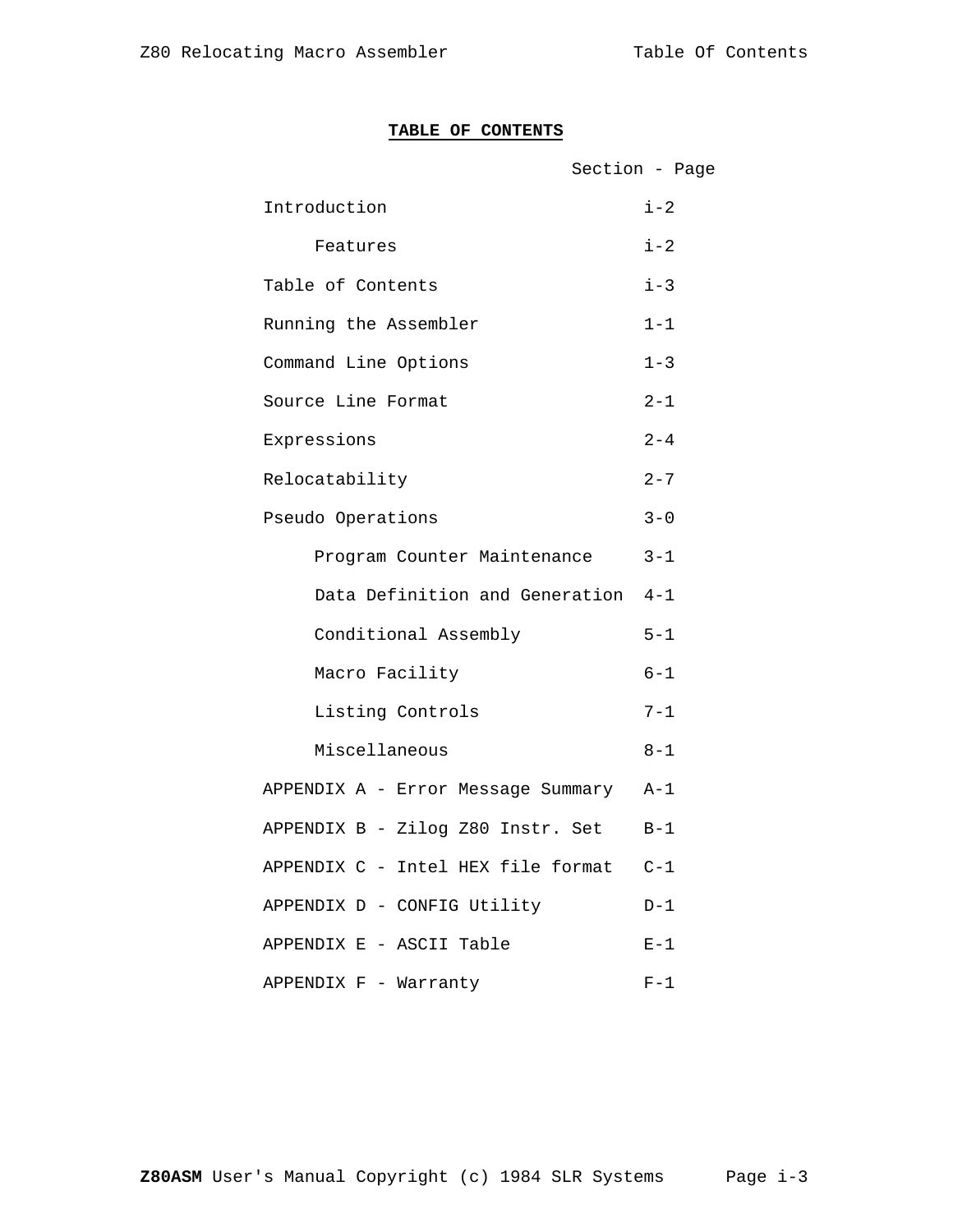### **RUNNING THE ASSEMBLER**

To run the assembler, type

A > **Z80ASM** [COMMAND][,COMMAND]

where the brackets are not really typed, and what is enclosed in them is optional. If no COMMAND's are given on the initial command line, **Z80ASM** will prompt for a command line with a percent (%) sign. **Z80ASM** allows as many commands to be given as will fit on a 128 character line. Commands are separated by a comma. Note that input from the prompt is via the Read Console Buffer system call, so that commands may be passed through a SUBMIT file. However, there is a better way...

COMMANDS are defined as follows:

<Filename>[.<Drive >][/<0ption>]

where <Filename> is the source file with the (default) extension Z80.

> . is a separator used only when <Drive> is present.

- <Drive> is used to modify the default drive selection. The default condition selects the CP/M default drive for source file, enables binary output to the default drive, and enables the disk listing driver to the default drive. <Drive> is from one to three letters (@-P, where @ is the default drive) defined as follows:
	- first letter: drive on which <Filename>.Z80 is located
	- second letter: selects drive to receive output file to disable binary file generation, use a Z in this location. If this letter is missing, output will go to the default drive.
	- third letter: selects the drive or device on which to place the listing output. If selected, the cross-reference and symbol table also go to this device. To send the output to a disk file, use a valid drive letter in this location. To output just to the console, use an X; Y selects output to the list device. If no listing-type output is desired, use a Z in this spot. If this letter is missing, output will go to the default drive.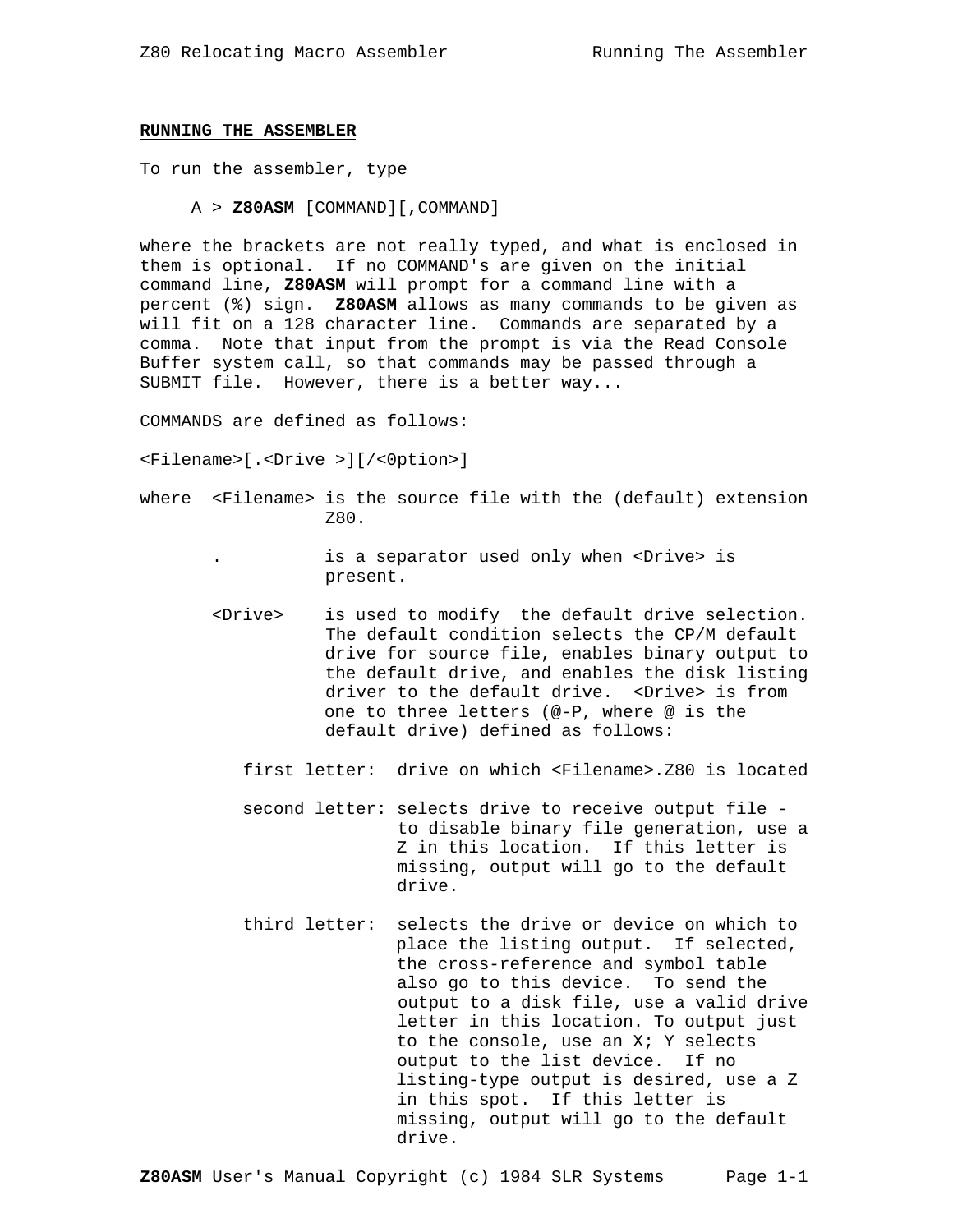| $\sqrt{2}$      | is optional, but must be used when <0ption> is<br>used.   |
|-----------------|-----------------------------------------------------------|
| <0ption>        | is one or more of the following letters, in any<br>order: |
| A :             | absolute mode. Output file is COM.                        |
| $C$ :           | enables output to the console.                            |
| D:              | don't do LOWER to UPPER case conversion.                  |
| $E$ :           | execute LOWER to UPPER case conversion.                   |
| F :             | selects full listing (2 passes through<br>source).        |
| H :             | generate HEX file as output.                              |
| I :             | special indirect command file.                            |
| K:              | kill all console I/O and detach.                          |
| $\mathbbm{L}$ : | list output partial (1 pass through<br>source).           |
| M :             | generate Microsoft REL file as output.                    |
| $N$ :           | new OPTION byte.                                          |
| P :             | enables output to the list device.                        |
| Q:              | quit, abort.                                              |
| $R$ :           | generate standard REL file as output.                     |
| $S$ :           | generate alphabetized symbol table.                       |
| $T$ :           | input time and date string.                               |
| $U$ :           | declares undefined symbols as external.                   |
| X:              | generates cross-reference.                                |
| Y:              | disable cross-reference.                                  |
| 6 :             | selects M-Rel output, 6 significant.                      |
| 7:              | selects M-Rel output, 7 significant.                      |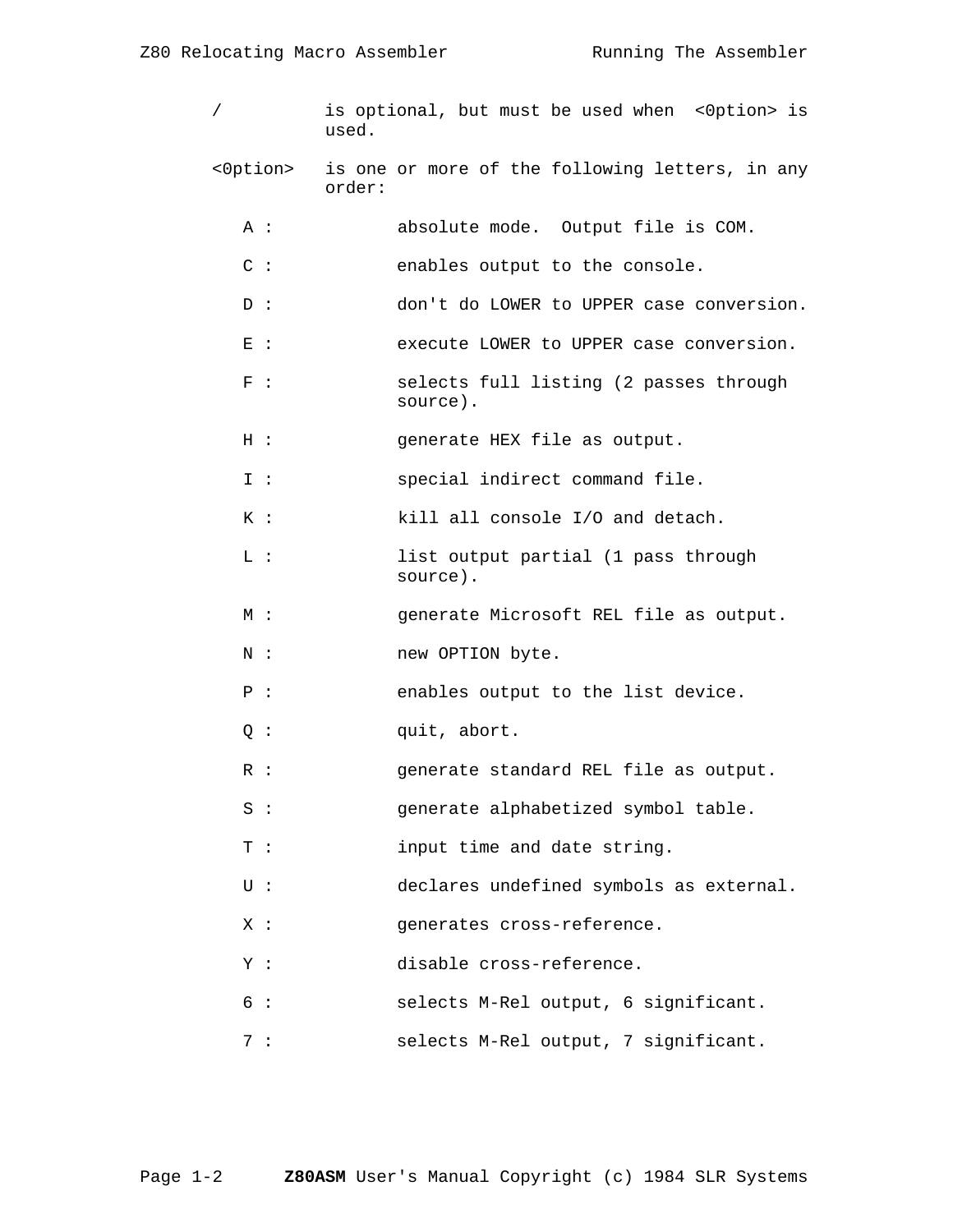For example, assuming standard default conditions:

### A>**Z80ASM EXAMPLE/F,DUMP.ABZ/SXRP**

tells **Z80ASM** to assemble A:EXAMPLE.Z80, create A:EXAMPLE.COM as the binary output, and create A:EXAMPLE.LST as the second pass full listing output. Next assemble A:DUMP.Z80, creating an S-REL file on drive B, and generating a symbol table and crossreference on the printer.

### **Efficiency Hints**

1. Use one-pass mode wherever possible. The only time two pass mode is necessary is generating a cross-reference, or a listing with forward references resolved.

2. If generating a one-module program, generate the COM or HEX output directly from the assembler.

3. For multiple module work, use an indirect file. For most assemblies, a major percentage of the assembly time is merely loading in the assembler. **Z80ASM** will assemble all the files in an indirect file without reloading the assembler.

4. If you CONFIGure in a 2nd pass listing or cross-reference, you will ALWAYS get 2-pass mode unless you use the proper switches to disable it (/N).

Let's talk in more detail about the command line options.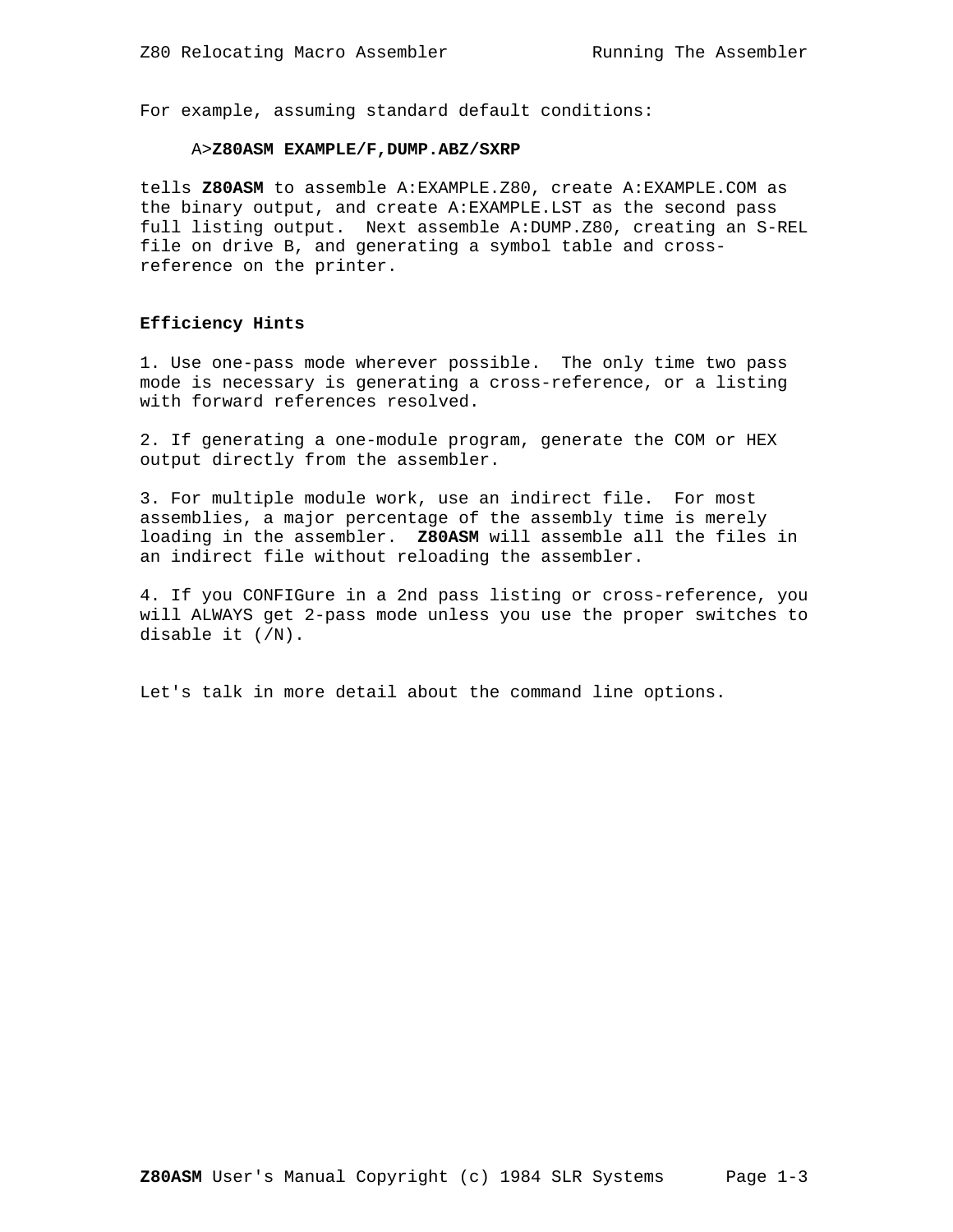### **COMMAND LINE OPTIONS**

Command line options are used to modify the default operating characteristics of **Z80ASM**. This is the default mode as supplied by SLR Systems (the default mode may be modified by the user by running the CONFIG utility):

 Generate a core-image .COM file on one pass through the source, converting lower-case items to upper-case, generate no listing output, no symbol table output, and no cross-reference output.

So, if you wanted to assemble the file DUMP.Z80 (included on your distribution diskette) to create the file DUMP.COM, both on drive B:, with no other output, you would type

### A>**Z80ASM DUMP.BB**

Note that the Z was not needed in the listing drive spot since no listing-type output was requested. If the files were on drive A,

# A>**Z80ASM DUMP**

would produce the desired result.

There are many other available options though, and this section describes them in a little more detail.

A

 The A option selects absolute mode operation and a default output file type of COM. This is the standard default mode, so it will not need to be used unless the default mode has been modified.

C

 The C option enables the console output driver. This has no effect in itself, but if any listing, symbol table or cross-reference outputs are selected, these items will be output to the con sole device (Error messages are always enabled to the console, unless /K is used).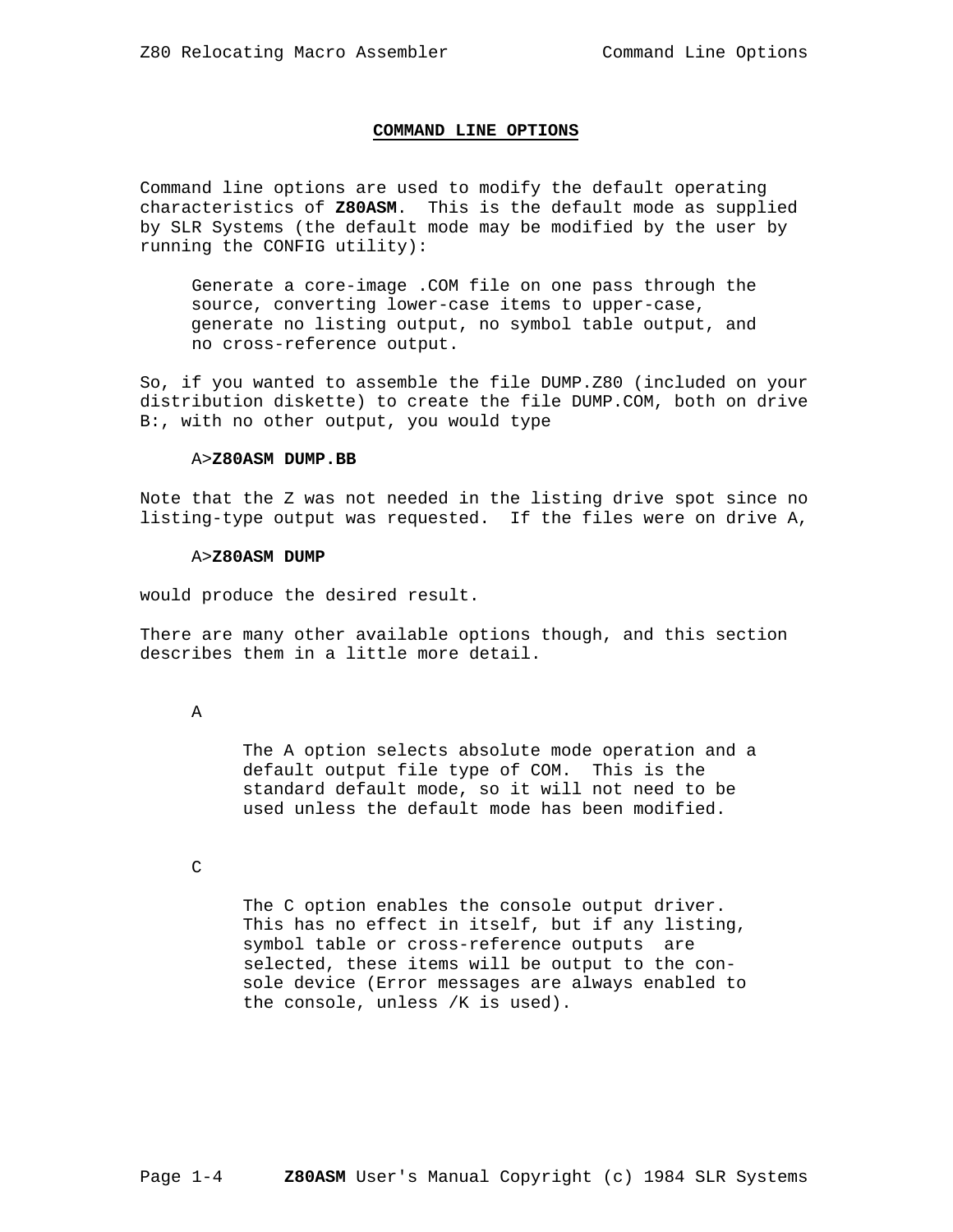The D option disables LOWER to UPPER case conver sion. This is used when it is desired to have upper and lower case characters treated differ ently, such as when assembling output from a C compiler. Note that when this is in effect, reserved words (mnemonics, registers, and pseudo ops) may be in any case or mixture. .LIST may be redefined as a macro, and .LIST will still be recognized as a pseudo-op.

 $\mathbf E$ 

D

 The E option enables LOWER to UPPER case conversion. This is the standard default mode. Note that the conversion only affects characters not inside quoted strings, and that lower case characters are still lower case in a list file.

 $\overline{\mathrm{F}}$ 

 The F option selects FULL listing mode. This option forces Z80ASM into 2-pass mode, generating a listing output on the second pass to any and all enabled devices. Note that by default the disk driver is enabled.

H

 The H option selects a binary output type compatible with the Intel HEX format.

I

 The I option is a special case option used for indirect command file input. If this option is used, it can be the only option specified. The /I option causes **Z80ASM** to read the file <FILENAME>.SUB on the default drive (or the selected source drive) for its command lines. This is similar to using SUBMIT and XSUB except that 1) it is much faster, 2) it can be used from within a SUBMIT file, 3) it can be used without XSUB and SUBMIT leaving more RAM available for the assembly, and 4) it can be used while A: is not the default drive.

K

 The K option kills all console I/O, including error messages. Also, under multitasking systems, a 'detach console' is issued slipping **Z80ASM** into the background.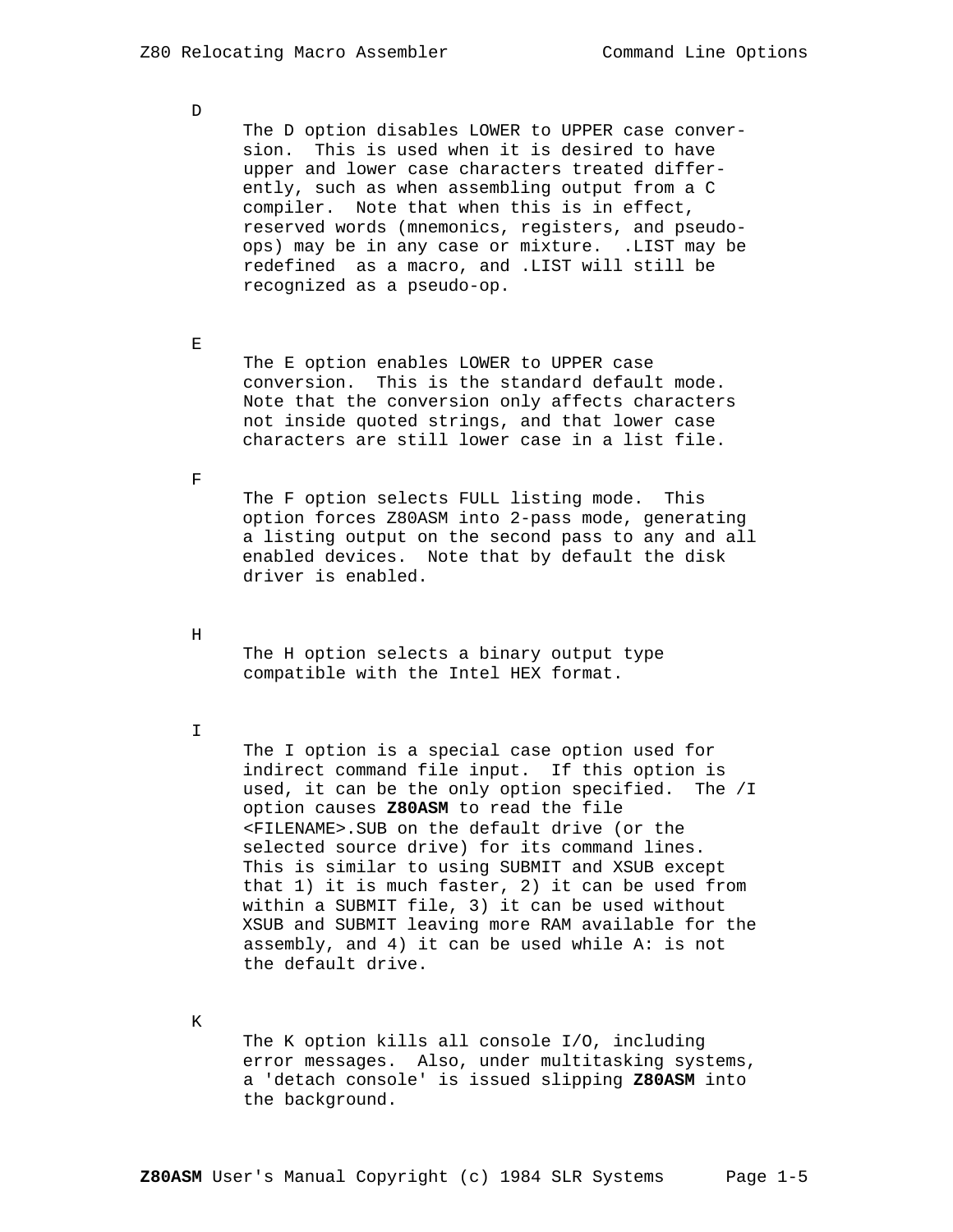L

The L option selects one-pass listing mode. This listing is similar to the F-mode full listing except that forward references list as undefined in the generated code columns. Note that by default the output will go to the default disk drive.

#### M

 The M option forces relocatable mode. The binary output file has the default extension REL, and the format generated is compatible with the Microsoft relocatable format.

### N

 The N option is used to start over with new options. For instance, if you have M-REL format with symbol table and XREF selected from CONFIG, N will delete those options and put you back to the standard default mode.

### P

 The P option enables the PRINTER or CP/M list device output driver. Any listing, symbol table, or cross-reference output selected will be sent to the CP/M list device. Error messages will also be sent to the printer, even if no other listing output has been selected.

# Q

The Q option is used to abort interactive command line acceptance. It is identical in function to a control-C, but it may also be used at other than the beginning of the line, from SUBMIT files, and from INDIRECT command files, all places where ^C is illegal.

#### R

 The R option is used to select relocatable operation. The output file type is REL, and the format generated is SLR Format.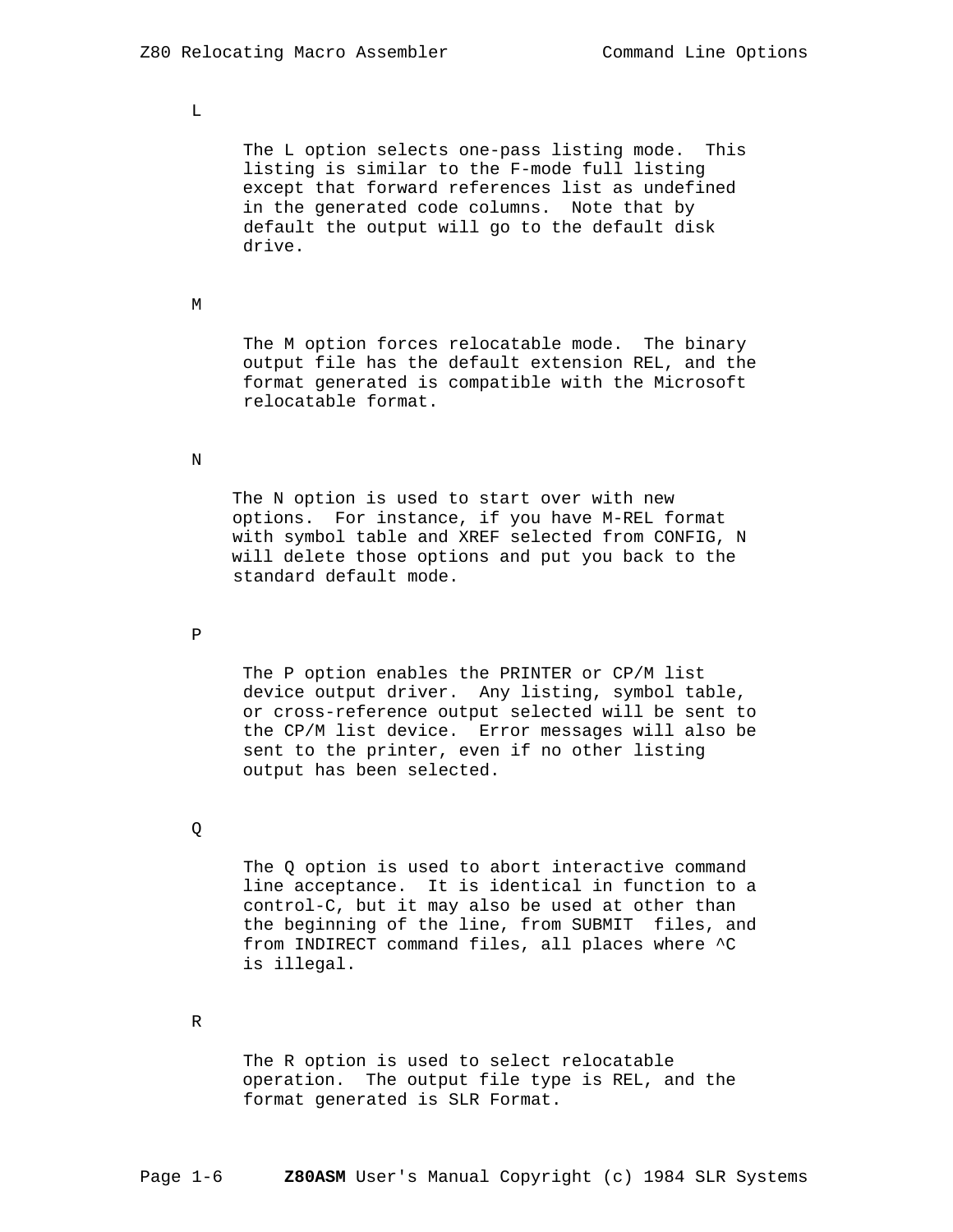S

 The S option selects the generation of an alphabetized symbol table. The output goes to all enabled devices. The output contains symbol names, types, and values. The number of symbols per line depends on the selected page width.

T

 The T option is used to specify a time and date string for use in generating listings. Any fol lowing characters (up to 16) up to the next comma or carriage return are used as the time and date string. This option must be used as the last slash option. The input string is used automati cally for subsequent assemblies unless overridden by another T option, or **Z80ASM** is reloaded.

U

 The U option (ignored in absolute mode) instructs **Z80ASM** to automatically declare any UNDEFINED labels as externals to be resolved by the linker.

X

 The X option selects cross-reference generation. This option forces two-pass mode, and the output will go to all enabled devices.

Y

 The Y option deletes the XREF option if it was already selected (like from CONFIG).

6

 The 6 option performs an implied M option, and selects 6 significant character generation for globals and externals. This overides the default selected by CONFIG.

7

 The 7 option does the same as 6 except that **Z80ASM** will generate 7 significant characters for globals and externals.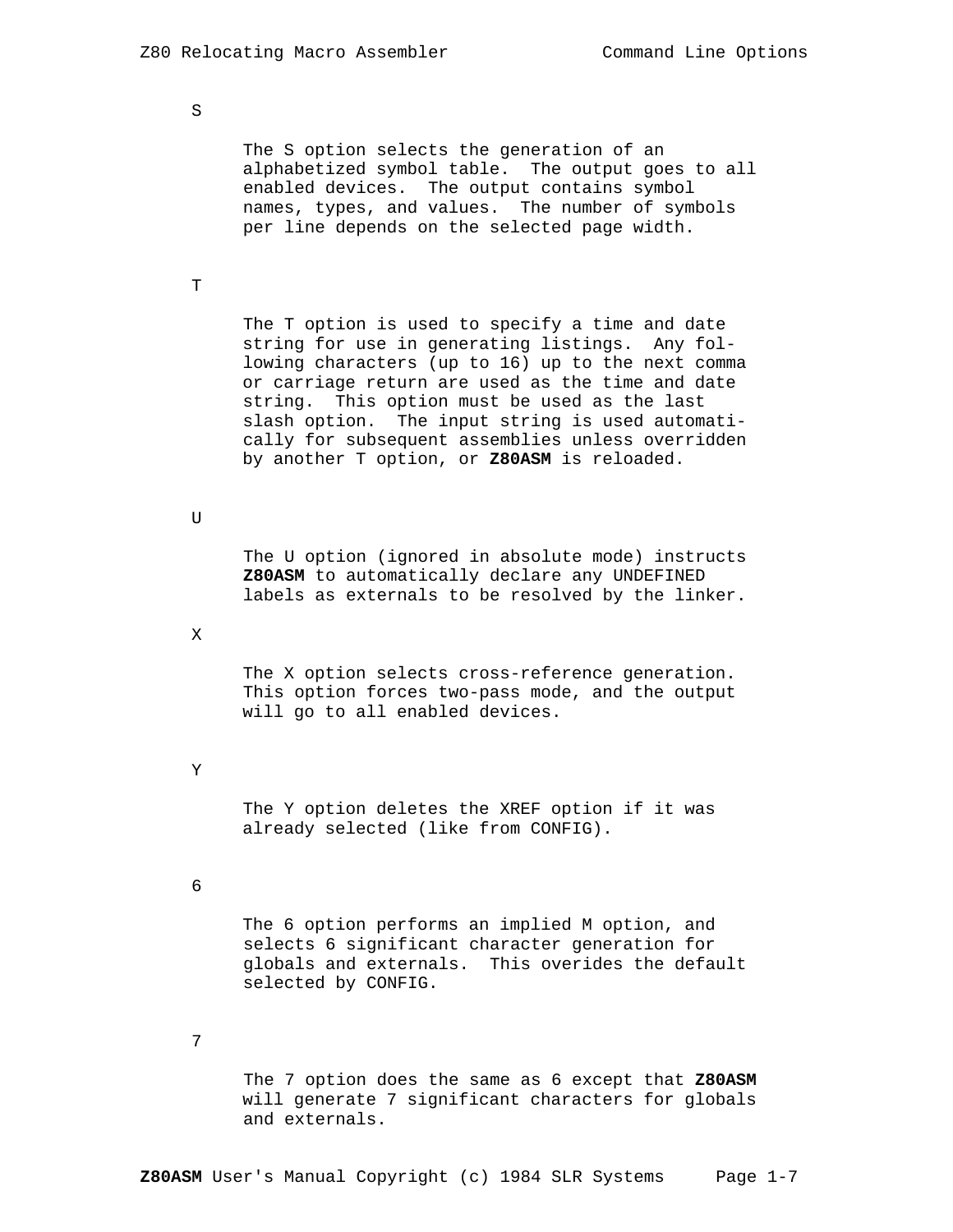### **ASSEMBLER RUNTIME CONTROL**

There are several operations available at the console while **Z80ASM** is in operation. For instance, at any time, a ^C (Control-C) may be typed, causing **Z80ASM** to abort the assembly of the current file. This allows you to abort the assembly of a large file that had the wrong command line options, without rebooting.

Assembly operation may be temporarily halted with a ^S, and resumed with a ^Q.

The Console driver may be enabled and disabled (toggled) with a  $\Delta Z$ , and the list device driver may be toggled with a  $\Delta P$ . Note that these may be used whether or not their drivers were enabled in the command line. These are very useful for watching just some of the assembly where errors are occurring, or printing out just part of the assembly without inserting LIST and NLIST pseudo-ops in the source (if you are quick!).

A '?' causes **Z80ASM** to display the current filename and line number in the file so you can see exactly how things are progressing.

Any other character is merely echoed on the console and ignored.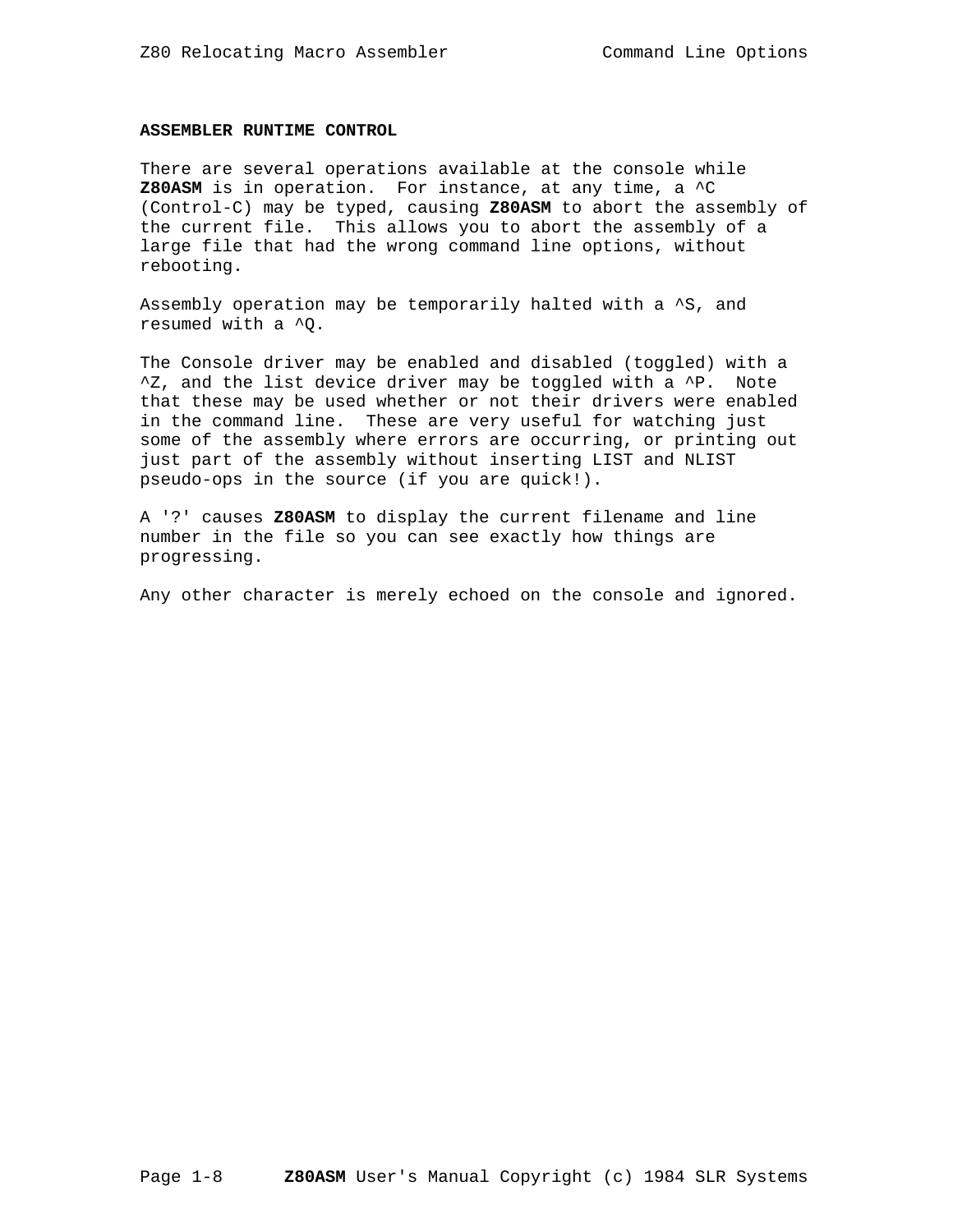#### **SOURCE LINE FORMAT**

Source input to the assembler comes from a disk. Each line of input must be less than 128 characters, and must be terminated by a CR-LF sequence. Input lines follow the following syntax:

[Line #] [Label[:]] [Operation] [Parameters] [Comment]

where anything inside brackets is optional.

Each line is processed one at a time. First, if lower to upper case conversion is enabled (as in the standard default case), any lower case characters not inside quotation marks are converted to upper case, so that upper and lower case characters are interchangeable for labels, opcodes, etc.

# **Line #**

The line number is an optional field which contains a valid number. This item is optional and is ignored by the assembler.

### **Label**

Labels or symbols are made up of characters from the following set:

% \$ ? . @ 0-9 A-Z a-z \_

The first character of a label must not be from 0-9.

Symbols may be any length, however only the first 16 characters are significant. This rule holds true throughout unless M-REL operation is selected, in which case sixteen characters are still significant internally, but only six or seven (see CONFIG) are passed to the linker for entry points and external references. S-REL format allows full 16 significant characters on all references.

The colon following a label is optional in most instances. Two exceptions are 1) when the label is a reserved word, and 2) when the label is defined as both a macro and a label. In both these cases, the colon is required to distinguish the label from the reserved word or macro reference.

The following are valid symbols used as labels:

| Label       | ??ERROR | @spec          |
|-------------|---------|----------------|
| Never Again | \$12345 | . ABCDEFGHIJKL |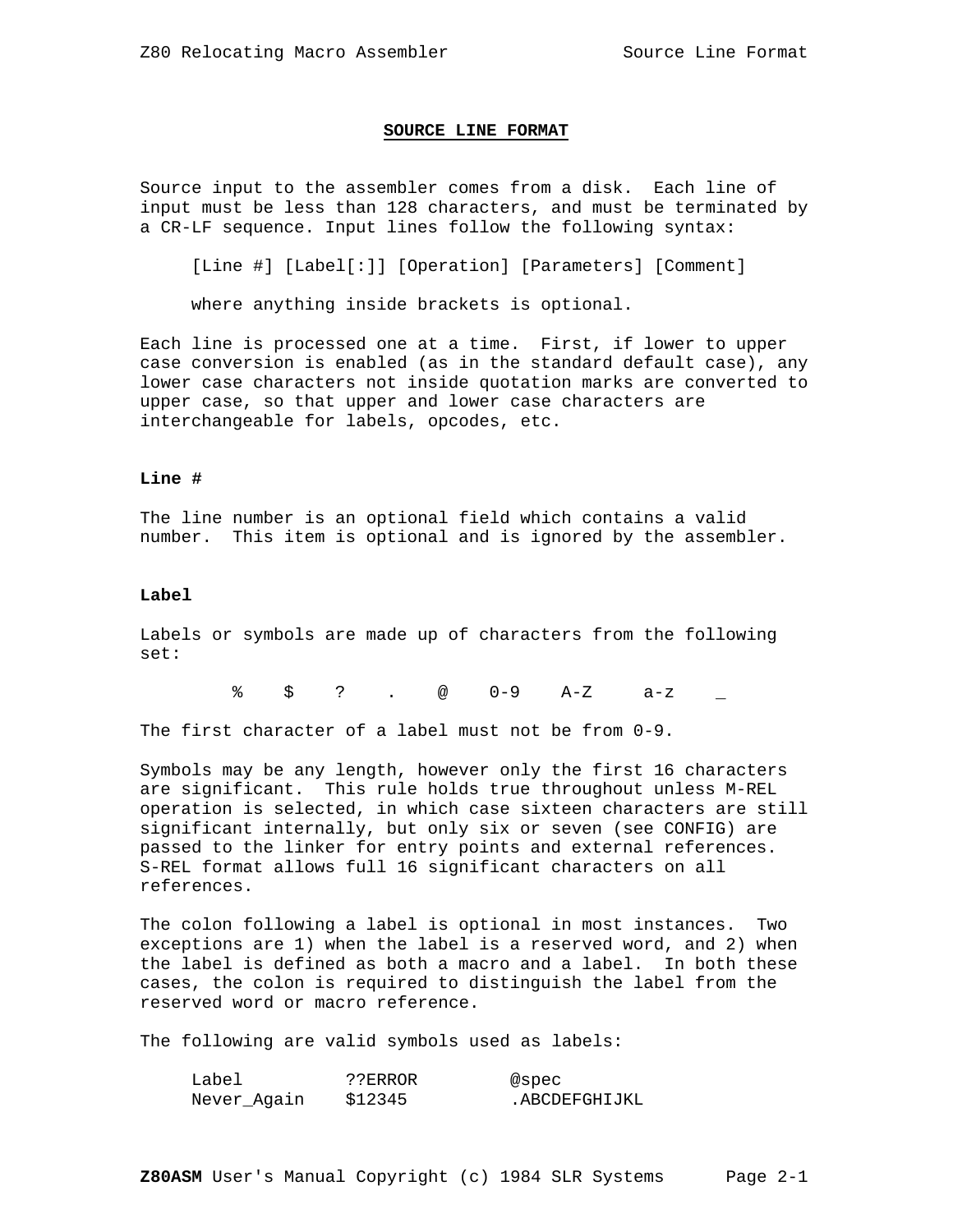This example shows the colon used only where it is required:

| 0200<br>0300<br>0400 | 0100 CPIR<br>0500 Start | MACRO<br>JP<br><b>ENDM</b> | XX<br>XX | : Changes CPIR to a JP                                                                        |
|----------------------|-------------------------|----------------------------|----------|-----------------------------------------------------------------------------------------------|
| 0600<br>0800<br>0900 | 0700 CPIR:              | CPIR<br><b>FND</b>         | CPIR     | ;Means Jump to Label CPIR<br>;Colon skips scanning the<br>;Macro and reserved word<br>itables |

Labels may start in any column.

# **Operation**

This item can be one of the standard Zilog mnemonics for a Z80 instruction, one of the standard **Z80ASM** pseudo-ops, or a userdefined macro instruction. The macro table is searched first, allowing redefinition of any opcodes or pseudo-ops.

The standard Zilog mnemonics are defined well in other publications, so we will not discuss them in too much detail here, but several things should be pointed out.

For ease of use, **Z80ASM** will except long and short forms for the 8-bit operations. For instance, in Zilog mnemonics, to add 5 to the accumulator, you say

ADD A, 5

which makes sense. To add with carry the same thing, you say

ADC A, 5

which still makes sense. Subtract with carry is the same way, but Subtract without carry is different. It is used like this:

SUB 5

which is not very consistent. At times it can be hard to remember which form is needed.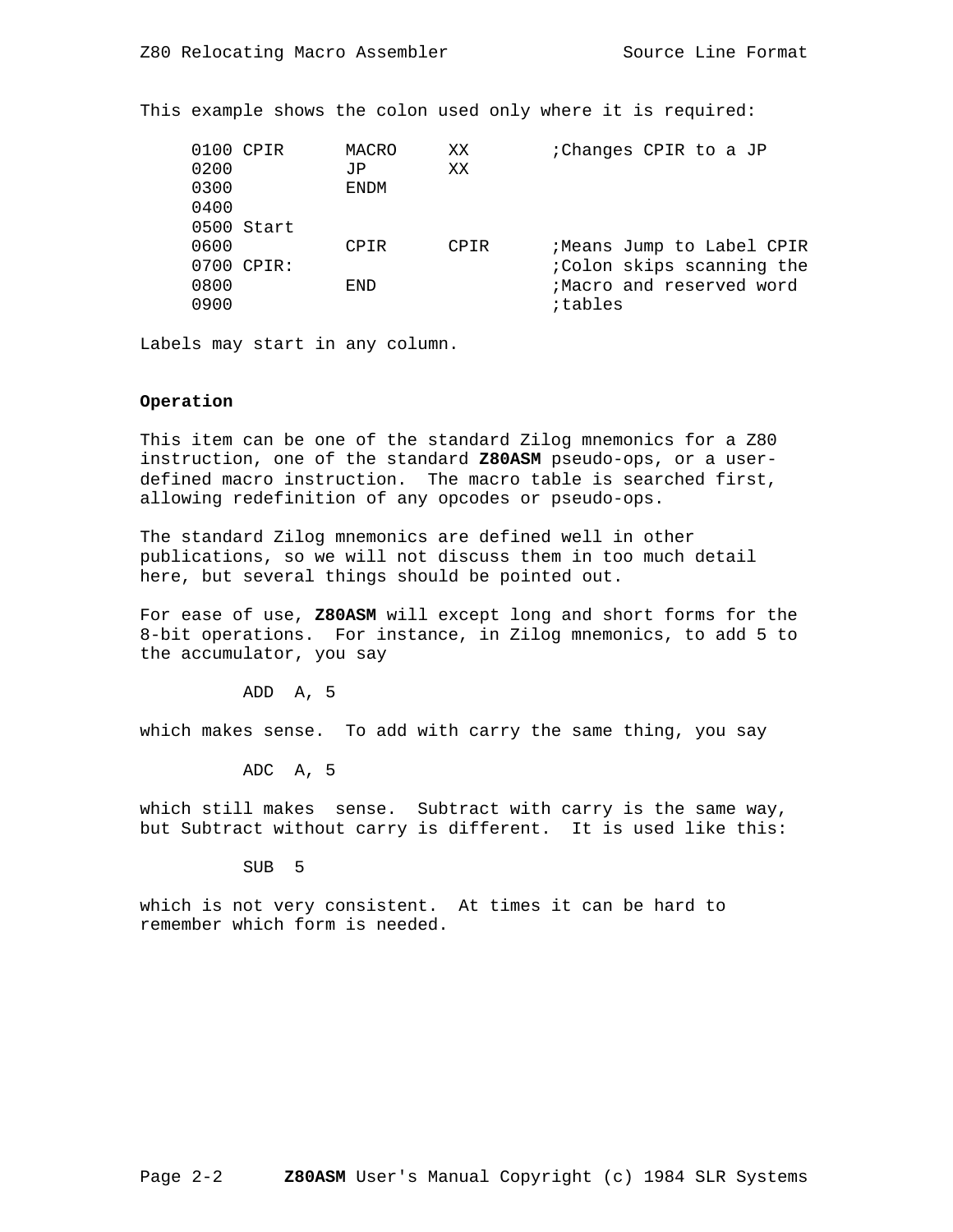**Z80ASM** alleviates this problem of inconsistency by accepting both forms for all 8-bit operations. For example,

|                  | ADD A, 5 | iproduces what you would expect |
|------------------|----------|---------------------------------|
| ADD <sub>5</sub> |          | iproduces the same thing        |
|                  | ADC A, 5 | ; Yep                           |
| ADC <sub>5</sub> |          | ;Same thing                     |
|                  | SBC A, 5 | ; Again                         |
| SBC 5            |          | ;Same thing                     |
| CP               | 0f0h     | ; generates a OFEH, OFOH        |
| CP               | A,0f0h   | iso does this                   |

are all acceptable statements to **Z80ASM**. Use whichever you wish. However, for portability, you may want to adhere to the strict syntax.

Another comment should be made about the operation field. If **Z80ASM** is configured not to require colons on labels not starting in column 1, there is an area of ambiguity if you type an operation incorrectly. For instance, if you wanted the instruction OTIR, but incorrectly entered it:

# OUTIR ;OUTPUT ENTIRE BLOCK

**Z80ASM** will not generate an error, will not generate the proper code for OTIR, but will happily define a label OUTIR at that location. The only way **Z80ASM** will catch an error like that is if you do it twice, which will generate a 'previously defined' symbol error. For this reason it is recommended that you select colon requirements.

#### **Parameters**

These may be the operands required by the given opcode or pseudoop, or may be parameters to a macro instruction. Expressions and macros will be discussed later.

#### **Comments**

Comments must start with a semicolon ';'. Everything on the line after the semicolon is ignored by the assembler.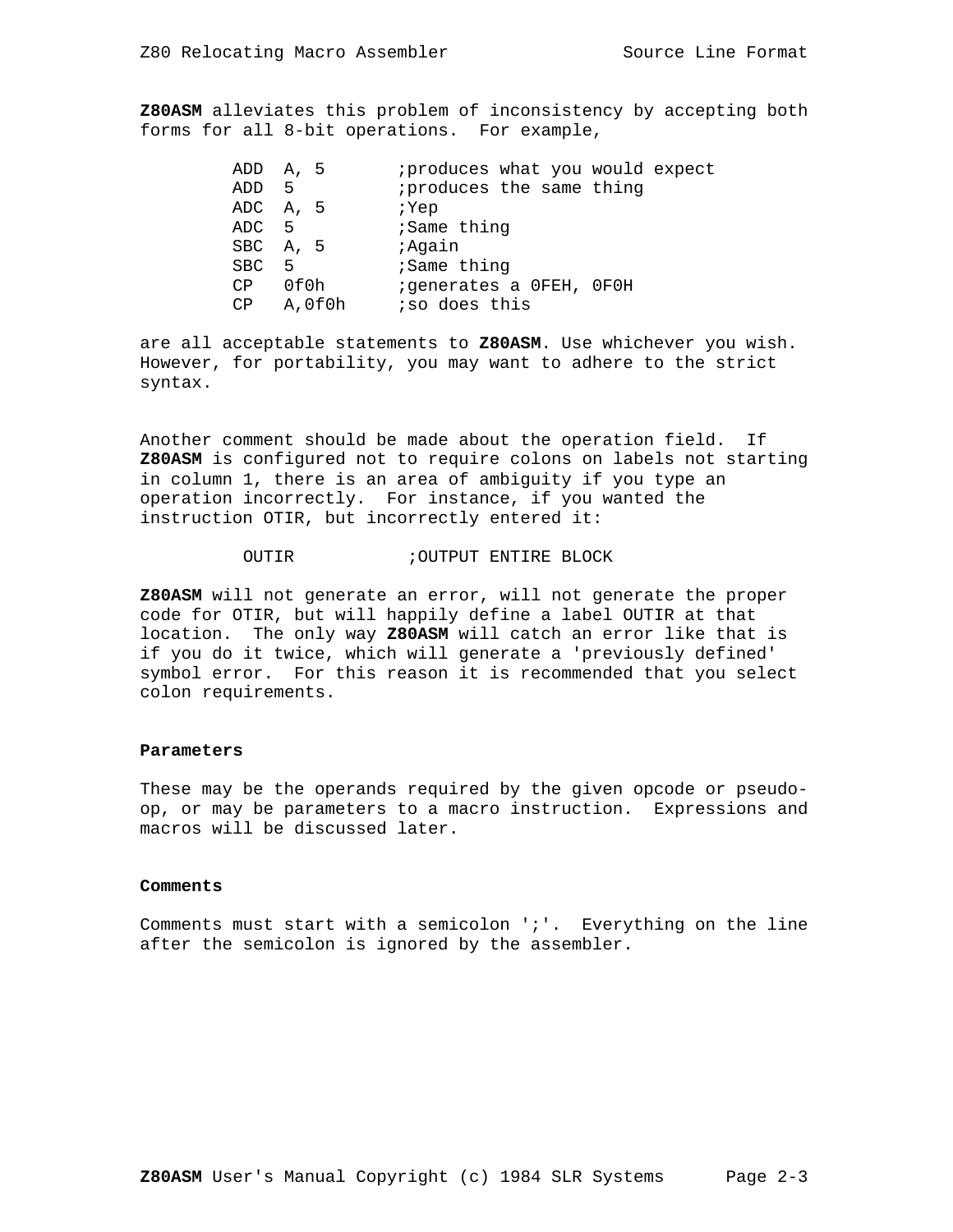#### **EXPRESSIONS**

Operands often consist of expressions. Expressions are merely combinations of operators and operands. For example,

1 3+5 -Start HIGH 0FE23h

are all valid expressions. Expressions can often get much more complex than that. If there is more than one operator in an expression, the expression is evaluated in the order of the operator 'precedence'. This table lists all the available operators, their functions, and their precedences.

| Operator      | Function                    | Precedence     |
|---------------|-----------------------------|----------------|
|               | Unary Minus                 | 1              |
| $+$           | Unary Plus                  | 1              |
| NOT or $\sim$ | Bitwise NOT                 | 1              |
| HIGH          | Take HIGH Byte              | 1              |
| LOW           | Take LOW Byte               | $\mathbf 1$    |
| NUL           | Special NUL                 | $\mathbf 1$    |
| TYPE          | Returns Type                | 1              |
| $^\star$      | Unsigned Multiply           | 2              |
| $\sqrt{2}$    | Unsigned Divide             | 2              |
| MOD           | Unsigned Modulo             | 2              |
| SHR or >>     | Shift Right                 | $\overline{2}$ |
| SHL or <<     | Shift Left                  | $\overline{2}$ |
| $+$           | Add                         | 3              |
|               | Subtract                    | 3              |
| $EQ$ or =     | Equal                       | 4              |
| NE or <>      | Not Equal                   | 4              |
| $LT$ or $\lt$ | Less Than                   | 4              |
| $LE$ or $\le$ | Less Than or Equal          | 4              |
| GT or >       | Greater Than                | 4              |
| GE            | or >= Greater Than or Equal | 4              |
| AND or &      | Bitwise AND                 | 5              |
| XOR           | Bitwise XOR                 | 6              |
| OR<br>or      | Bitwise OR                  | 6              |

Some operators have equivalent forms, i.e.,

XM & 3 is identical to XM AND 3

in all respects. Note that the spaces around the '&' are not necessary, but are recommended to lessen the chances of confusion in macro processing. Embedded spaces are allowed between any items in an expression.

Default operator precedence may of course be overridden by use of parentheses. Be careful not to use parentheses at both ends of an expression unless you mean 'contents of'. For instance,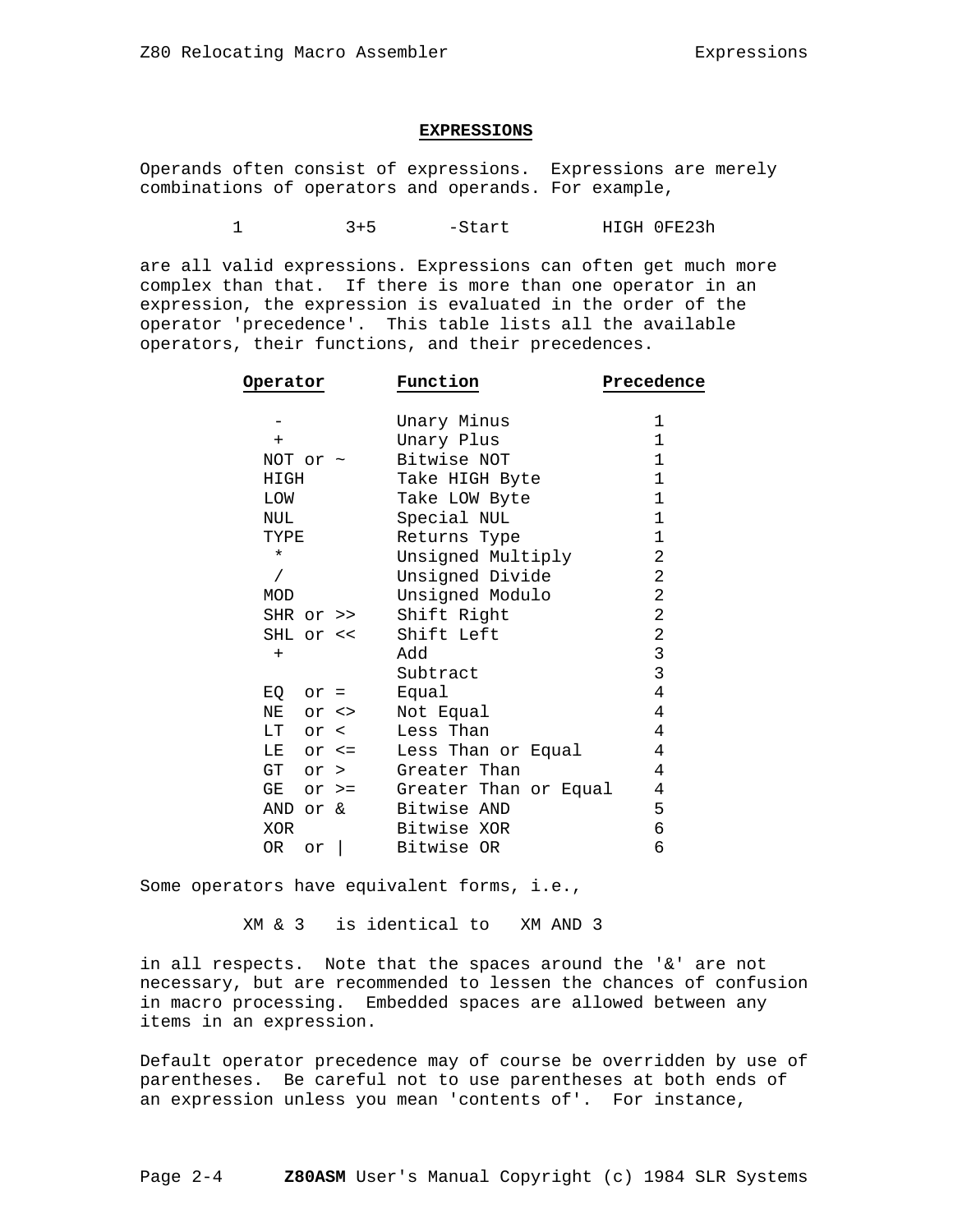LD  $HL$ ,  $(1+3)*(4+7)$  *is treated as LD HL*,  $(44)$ ;not LD HL,44 as you would expect.

Note also that the characters (,  $[$ , and  $\{$  are equivalent, as are ), ], and }, and may be used interchangeably. However, ( and ) are recommended for transportability and future compatibility.

A special case of an expression is the null expression, valid only in index register instructions. For example

LD  $D$ ,(IX) *i*s identical to LD  $D$ ,(IX+0)

and is perfectly legal.

### **TYPE**

 The TYPE operator needs some explanation. It is a unary operator that returns the type of its operand expression. The type is defined as follows:

 If the expression contains a forward reference, or is complicated enough to be sent to the linker to be resolved at link time, TYPE returns a ZERO. If the expression contains an external symbol plus or minus a constant or relative item, TYPE returns an 80H. Otherwise, the expression is defined locally, and TYPE returns a 20H plus one of the following:

|  | 0 if absolute                   |
|--|---------------------------------|
|  | 1 if CSEG relative              |
|  | 2 if DSEG relative              |
|  | 3 if relative to a common block |

This is used mainly in handling macro parameters.

#### **NUMBERS**

Numbers are by default radix 10. The default radix may be overridden by using one of the following forms:

|  | Bınarv<br>__ |
|--|--------------|
|--|--------------|

- nO Octal
- nQ Octal
- nD Decimal
- nH Hexadecimal
- X'n' Hexadecimal

where n is any number of digits valid for the given radix. Note that the nB and nD forms will not be recognized if the default radix has been changed to larger than 11 or 13 respectively since the trailing character would be a valid digit in the default radix. Also, the first digit in the nH-type must be from 0-9.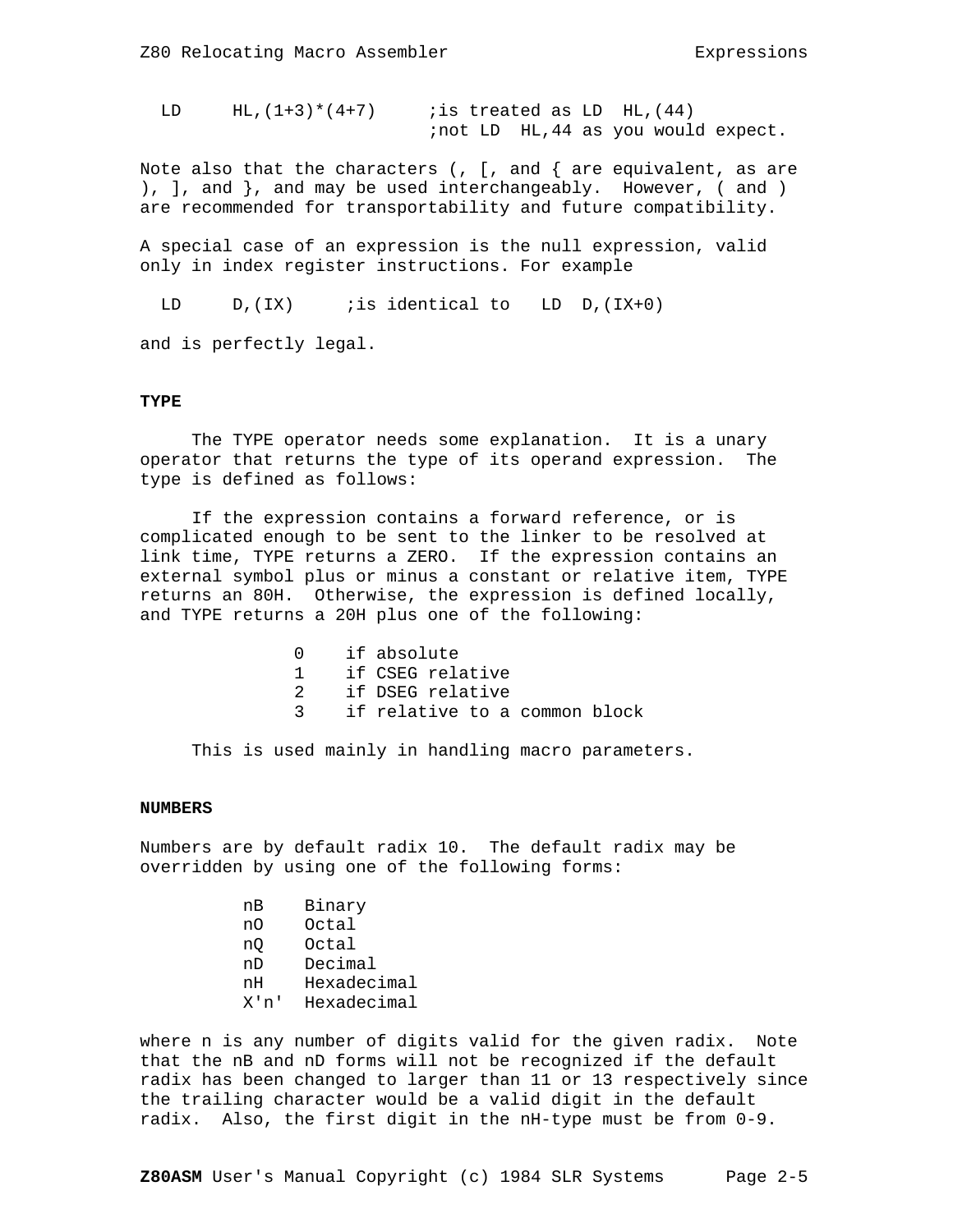# **SPECIAL SYMBOLS**

 A \$ is recognized as a special symbol representing the load counter at the beginning of the current statement or substatement. For instance, to loop forever:

JR \$

is the same as

HERE: JR HERE

since \$ is the load counter at the beginning of the instruction.

### **STRINGS**

Strings are sequences of characters delimited by either single or double quote pairs. For example,

> 'This is a string' "This is also a string" 'This is not a legal string"

Strings may contain quotation marks, and are defined in several possible ways. A single quote may be contained in a string delimited by double quotes, and vise versa, by just using it:

> 'This is an "easy" example' "It isn't nice to fool mother nature"

Of course, you can use a single quote in a single quote string by just using it twice, and the same holds for double quote strings.

> "This is an ""easy"" example" 'It isn''t nice to fool mother nature'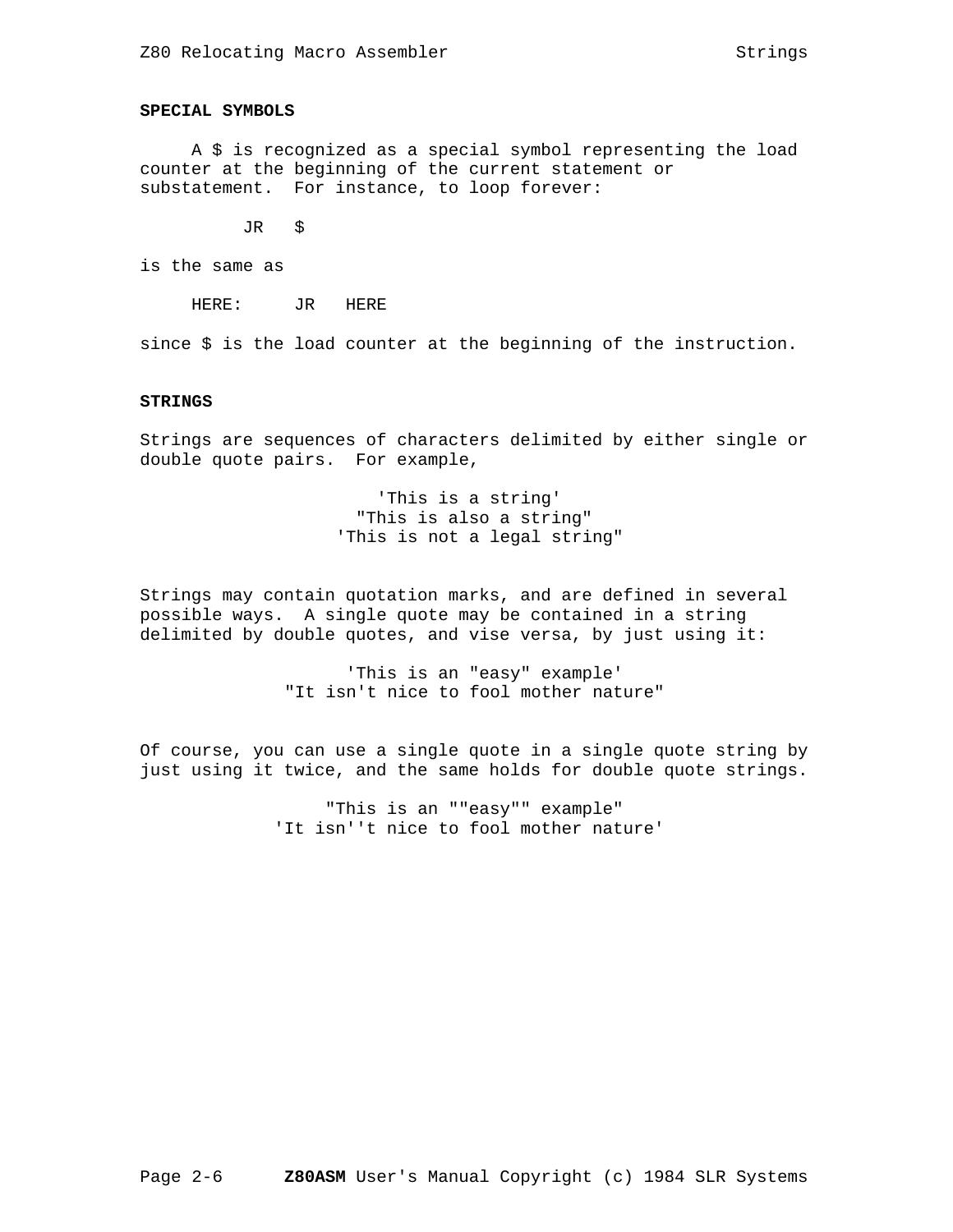#### **RELOCATABILITY**

Many applications require the generation of relocatable code. This section describes the legal operations available on relocatable items.

What is a relocatable item? It is any item that is not defined at assembly time, but will be defined at link time. These items may be program relative, data relative, common relative, external, or any mathematical combination of the above items with other relocatable items or absolute items.

A special relocatable type is a relative type. A relative type is a program, data, or common relative item. Certain combinations of relatives generate absolute results, mainly a relative item minus another relative of the same type. For instance, a program relative item minus a program relative item yields an absolute result. Any other combination of relatives yields a "relocatable" item.

Absolutes may be added to or subtracted from relatives, yielding another relative.

Certain pseudo-ops require absolute values, such as "if" statements. Expressions that yield relative or relocatable results are illegal there and also in DEFS, etc.

Certain pseudo-ops can accept relative parameters. These are EQU, DEFL, .PHASE, and ORG.

Most other places where expressions are involved, any relocatable expression is allowed.

Suppose you wanted to load HL with a number equal to the distance from a data segment location to a program segment item. With most relocatable assemblers, this cannot be done directly. It must be calculated at run time like this:

| ת.ד  | HL, DATAITEM |
|------|--------------|
| ת.ד  | DE, PROGITEM |
| OR.  | A            |
| SBC. | HL, DE       |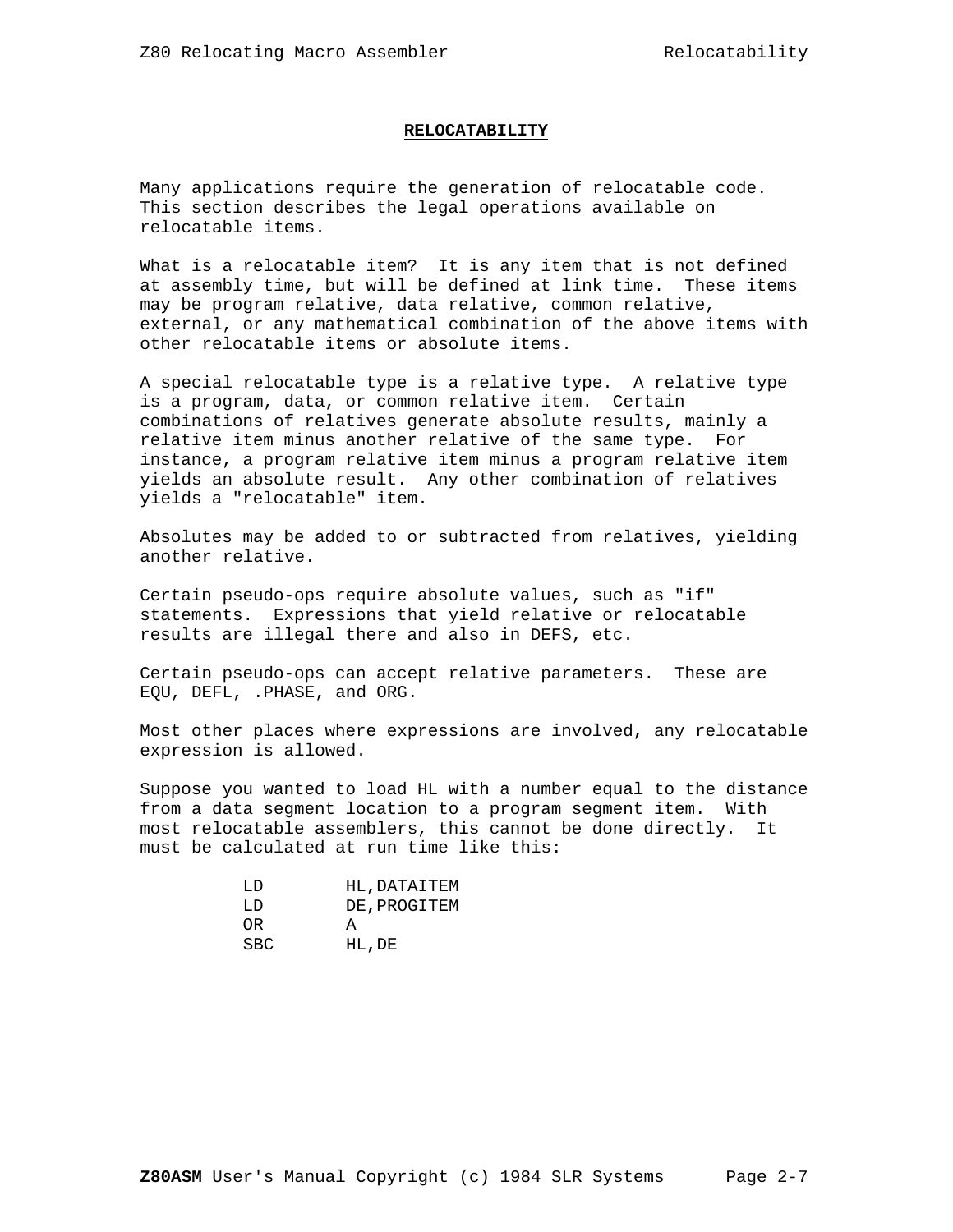**Z80ASM** allows you to do directly what you originally wanted:

### LD HL,DATAITEM-PROGITEM

Obviously that can't be resolved at assembly time, so the expression is passed in reverse polish form to **SLRNK** for resolution at link time.

Certain combinations are not allowed in standard Microsoft format output; **SLRNK** Appendix B lists the operations that are legal and those **SLR Systems** has added. All combinations are allowed for use between **Z80ASM** and **SLRNK**, but certain operators are "extensions".

For example, you can generate a byte as a result of one or more relocatables like this:

#### LD E,DATAITEM\*EXTERNAL1+EXTERNAL2

SLRNK will give an error message if the result is out of range for a byte quantity.

It might even be nice to have a library routine that turns on a green light by setting the correct bit of a memory location, with the bit # depending on the application. You could then say

SET GREEN-1, (HL) ; TURN ON GREEN LIGHT

where GREEN is an external. SLR Format and modified M-REL can both handle that case.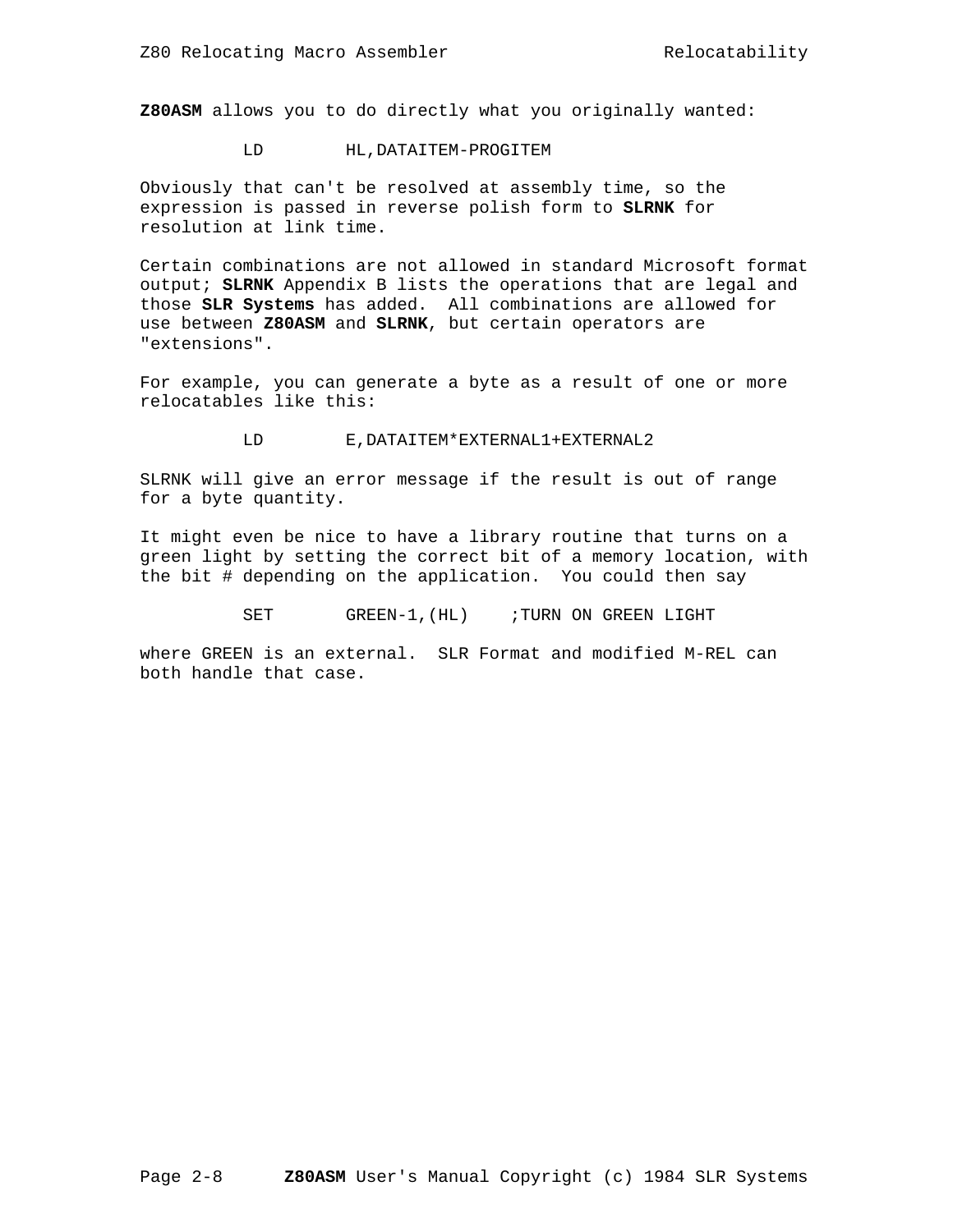# **PSEUDO-OPERATIONS**

Z80ASM makes many pseudo-ops available to the assembly language programmer. They will be described in this section.

The pseudo-ops available are divided into 6 categories for this discussion. The categories are

- 1. Program Counter Maintenance
- 2. Data Definition and Generation
- 3. Conditional Assembly
- 4. Macro Facility
- 5. Listing Control
- 6. Miscellaneous Pseudo-ops

Here comes the first category!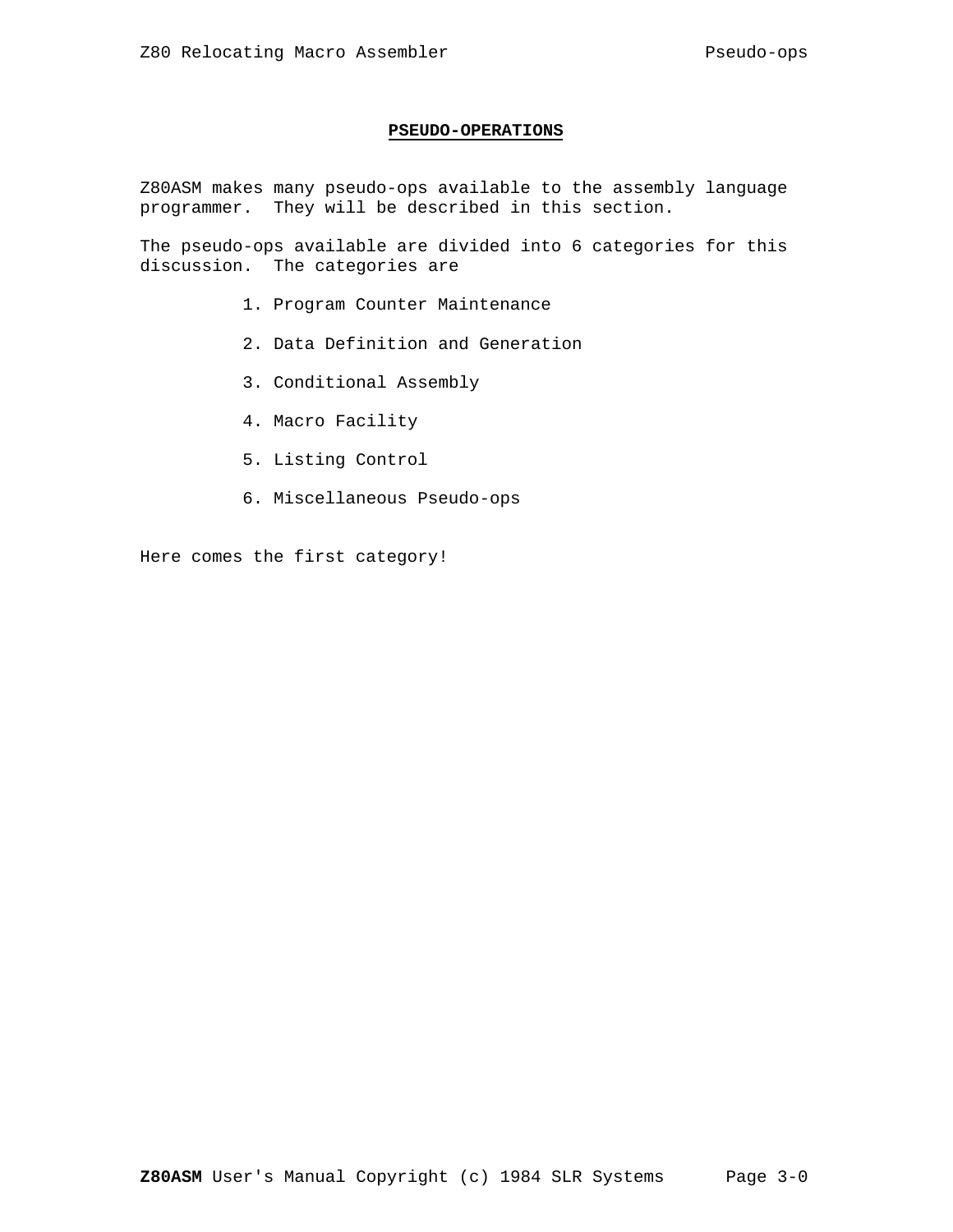# **1. PROGRAM COUNTER MAINTENANCE**

This category includes pseudo-ops that control the program counter and the loading address of the generated code.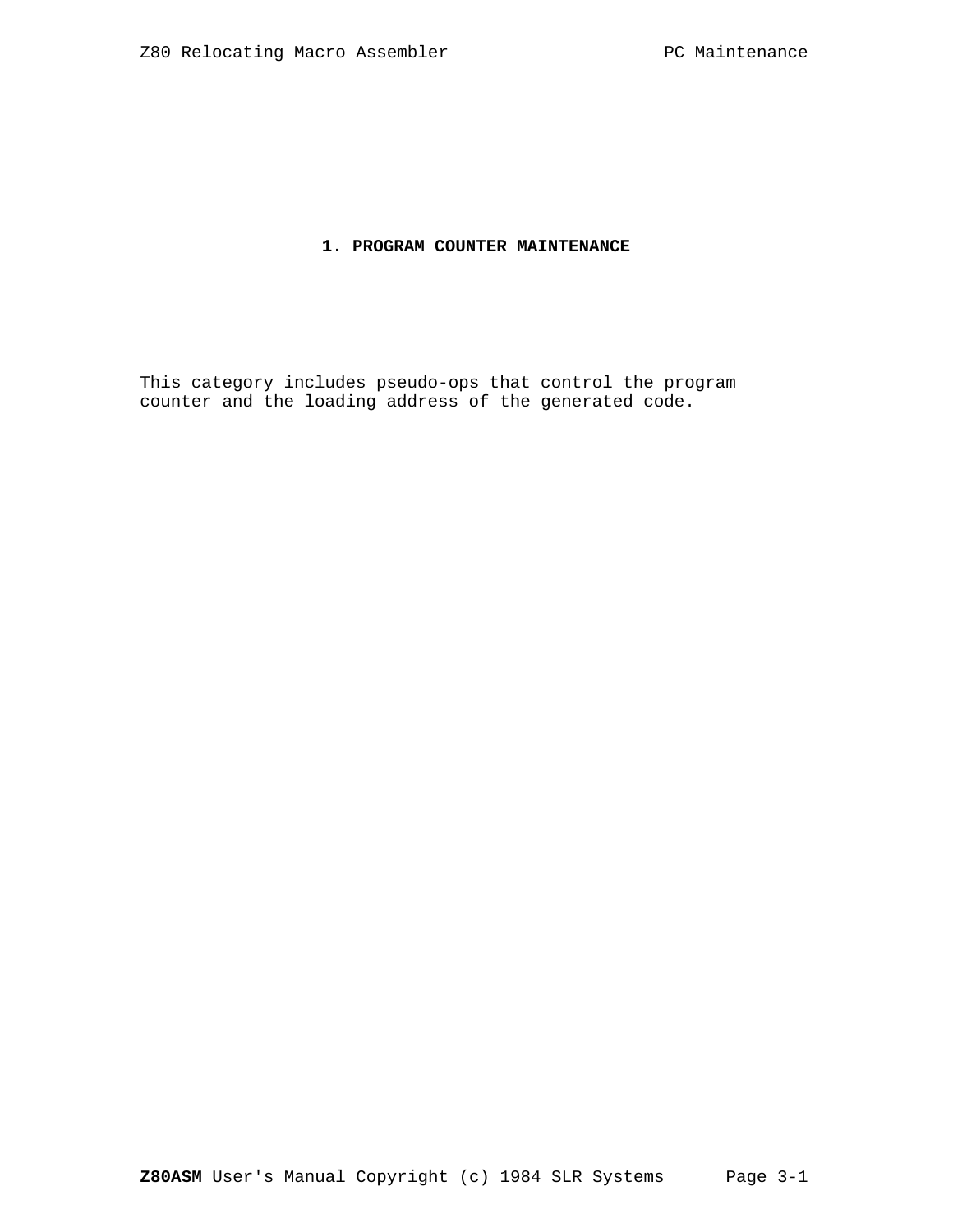# **ABS ASEG**

 Absolute Segment. In a relative-mode assembly, this opcode causes **Z80ASM** to generate code for execution at a particular address, in this case, the address after the last absolute byte generated. If this is the first ASEG, then the address is 100H. This is very similar to absolute MODE except that code generated still has access to other relocatable items, such as externals. The generated code still needs to be linked before execution. This pseudo-op takes no parameters. This pseudo-op is ignored in absolute mode.

### **ORG** <EXP>

 Origin Program Location. This pseudo-op is used to specify a loading address <EXP> for the code that follows. The logical program counter is also set to <EXP>. The expression must yield an absolute or relative result defined on pass 1. ORG forces the mode of the expression. For example, if the expression yields a data-relative result, ORG forces an implied DSEG first. If the expression is absolute mode, ORG forces an implied ABS pseudo-op first:

ORG 100H

will cause code to be generated starting at address 100H. This is the default condition in absolute mode.

If no parameter is given, ORG returns the PC back to the value just preceding the last ORG.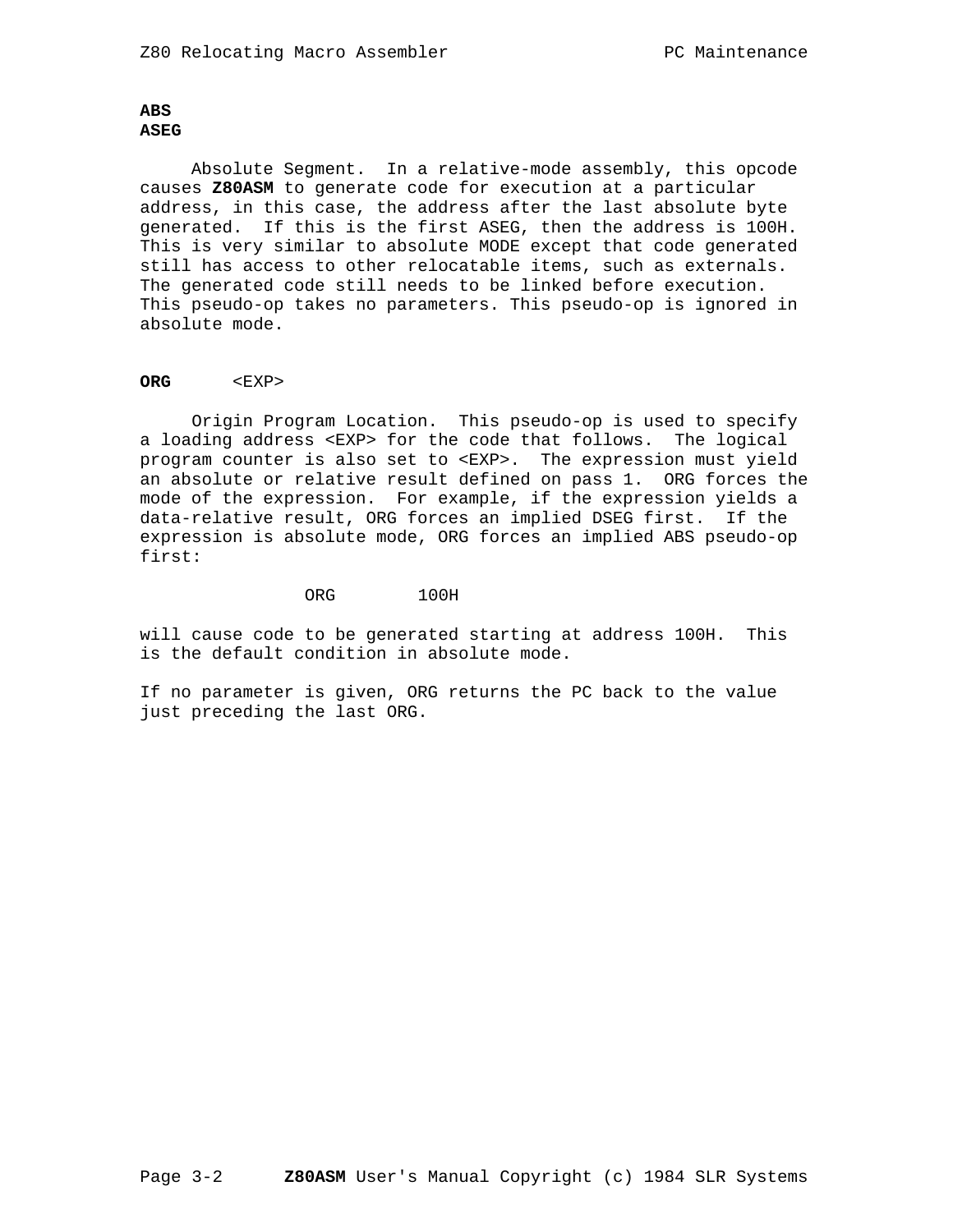# **CSEG PROG REL**

 Select Code or Program Loading Counter. This pseudo-op selects the code segment loading address and logical program counter. This is the default address space in relative mode. The address selected is that of the last code segment address used, which starts at 0. This pseudo-op is used to return to the code segment after having switched to another address space. For example,

| 0000' 21 0000" |  |      |      | LD HL, MESG | <i>i</i> Load Pointer to Mes |
|----------------|--|------|------|-------------|------------------------------|
| 0003' CD 0000# |  |      |      | CALL OUTPUT | :Output Mes                  |
|                |  |      | DATA |             | ; Put Mes in Data Spc        |
| 0000" 48 69 20 |  | MESG | DB   |             | 'Hi There'; Generate Mesq    |
|                |  |      | PROG |             | Return to CSEG               |
| $0006'$ $C9$   |  |      | RET  |             | ; End of Subroutine.         |

The data string actually will be located elsewhere at link time, and the RET instruction will be just after the CALL OUTPUT. The Program segment is usually used for program or machine code. This pseudo-op takes no parameters, and is illegal in absolute mode.

# **DATA**

# **DSEG**

 Select Data Segment Loading Counter. This pseudo-op is normally used for generating data to be loaded at another area in the target machine. It is also useful for defining address space in RAM away from the code area in PROM. The loading counter and logical PC selected is the one from the last used DATA area. For example, if this code followed the code above, look what would be generated.

|          |        | DSEG | define addresses in |  |
|----------|--------|------|---------------------|--|
| . " 8000 | T.BT.1 | DS.  | ;RAM storage        |  |
| $0009$ " | T.BT.2 | DS   | imore RAM storage   |  |

The actual load location for this address space is selected at link time with the /D or /A option. The DSEG address space is usually used for data storage. This pseudo-op takes no parameters, and is illegal in absolute mode.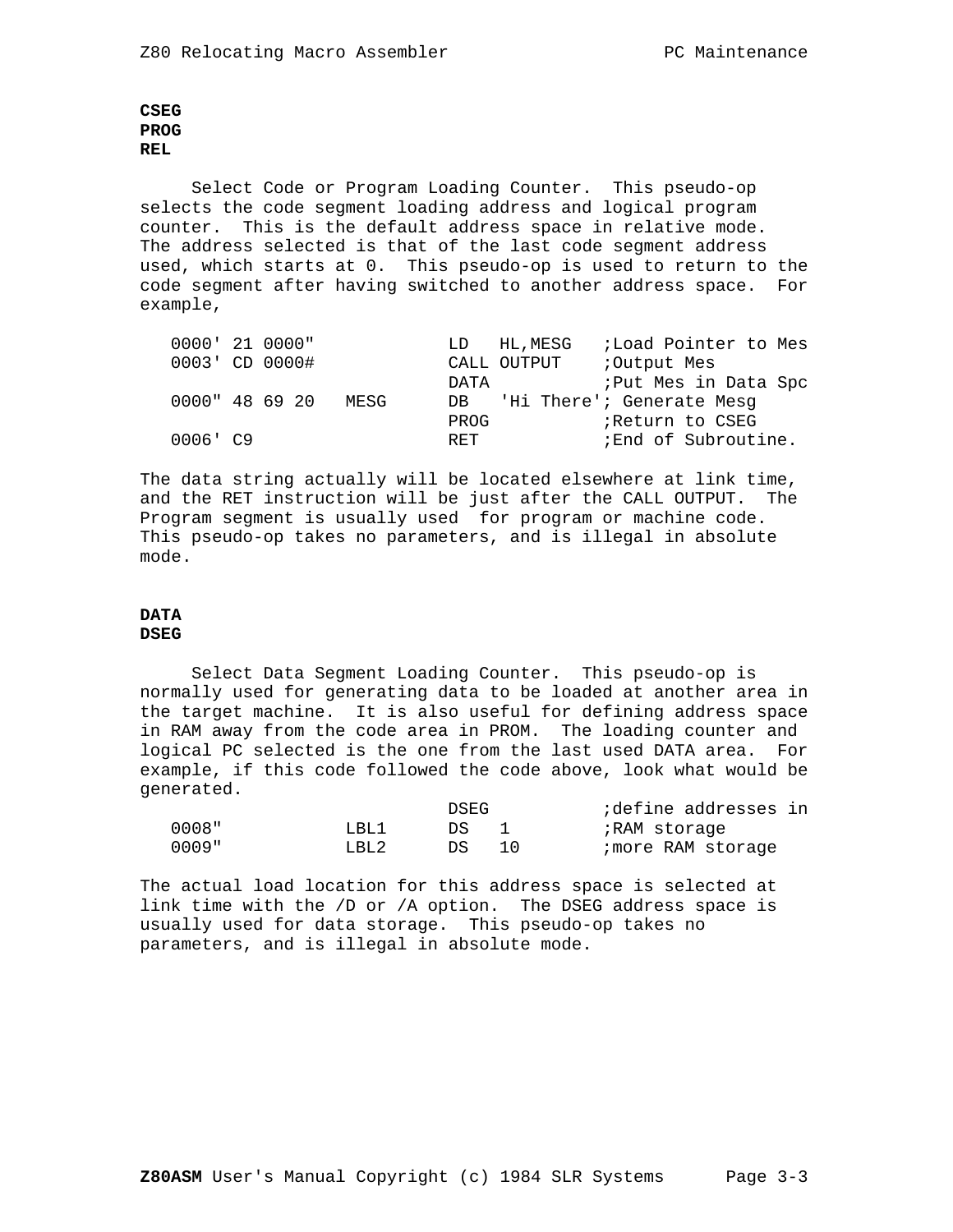```
COM /COMNAME/
COMMON /COMNAME/
```
 Common Block. This pseudo-op selects the named common block for the new code type. The block name, like other symbols, is significant to the first 16 characters internally, to 16 externally in SLR Format, 7 in M-REL format.

Unlike PROG and DATA address spaces, common areas are not different in each module. For example, the first byte in the PROG area for module 1 will be at a different physical address than the first byte in the PROG area for module 2. With Common blocks, the address spaces are the same to each module, which allows access to the same data space from different modules.

The actual physical address of the common blocks is selected at link time with the /C or /A option.

This pseudo-op is illegal in absolute mode.

### **.PHASE** <EXP>

 Select Logical PC. This pseudo-op selects a new logical program counter, without changing the load counter. It is useful for generating code at the current location for later transfer and execution at location <EXP>. This pseudo-op is valid in any mode, and <EXP> can evaluate to an absolute or relative value. Once inside a .PHASE block, all PC maintenance pseudo-ops are illegal until the next .DEPHASE pseudo-op is encountered, which brings us to another point.

### **.DEPHASE**

 End of Logical Phase Block. This pseudo-op terminates the current .PHASE block. For example,

|              |        | ORG.       | 100H         |                                |
|--------------|--------|------------|--------------|--------------------------------|
| 0100 21 010E |        | LD         | HL, RETT     | ;Return Instr Physical         |
| 0103 11 2000 |        | LD         | DE, DESTIN   | Return Instr Destination       |
| 0106 01 0001 |        | LD         | BC,l         | Return Instr Length            |
| 0109 ED B0   |        | LDIR       |              | ;Move it                       |
| 010B 21 2000 |        | JP.        | DESTIN       | ;Jump to It                    |
|              | RETT   |            | .PHASE 2000H | <i>i</i> Actual Execution addr |
| 2000 C9      | DESTIN | <b>RET</b> |              | Generated at 010E with         |
|              |        |            | .DEPHASE     | ;Logical address of 2000H      |
|              |        |            |              |                                |

Phase blocks may not be nested.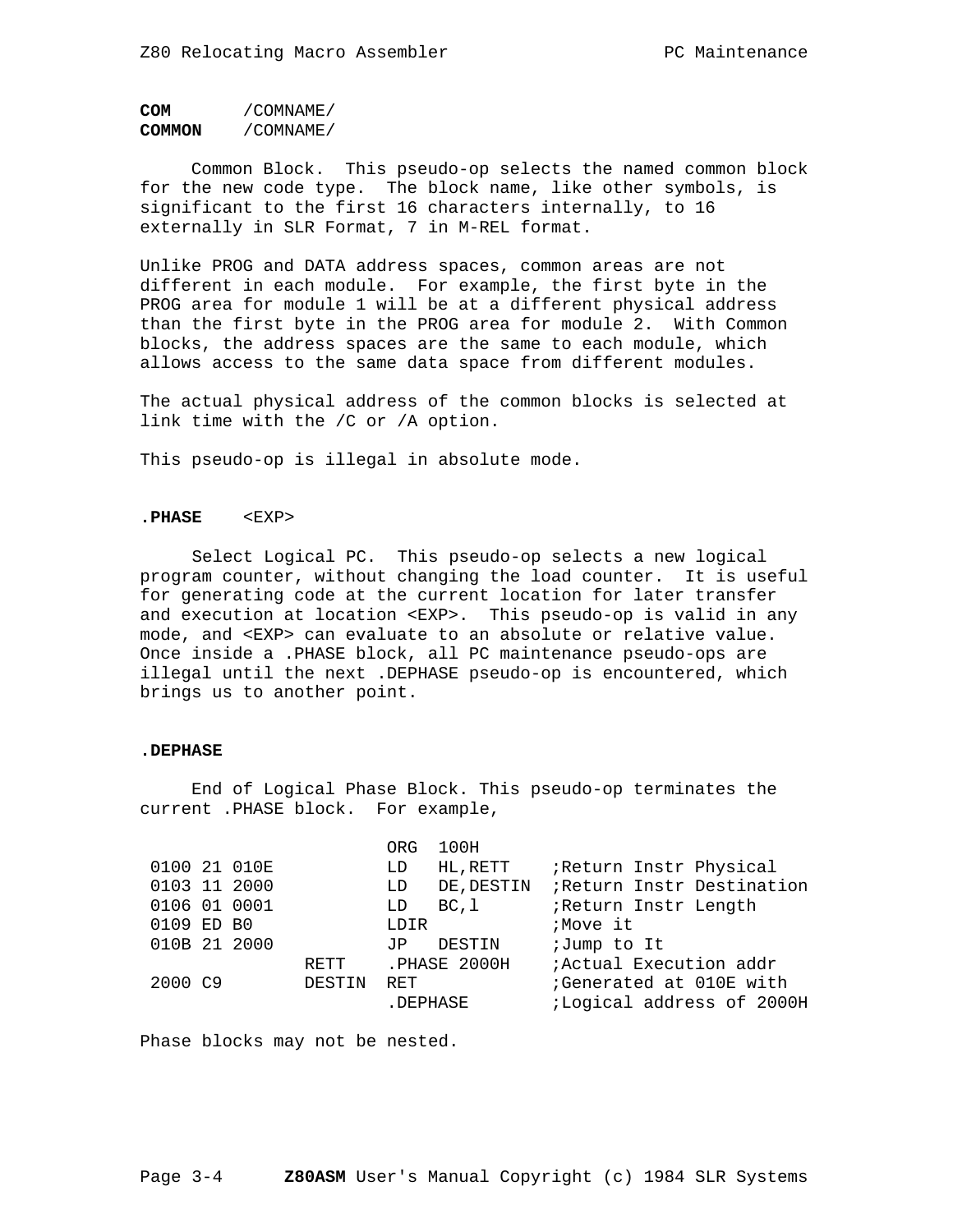# **2. DATA DEFINITION AND GENERATION**

This sections contains the pseudo-ops that are involved in defining and generating all types of data.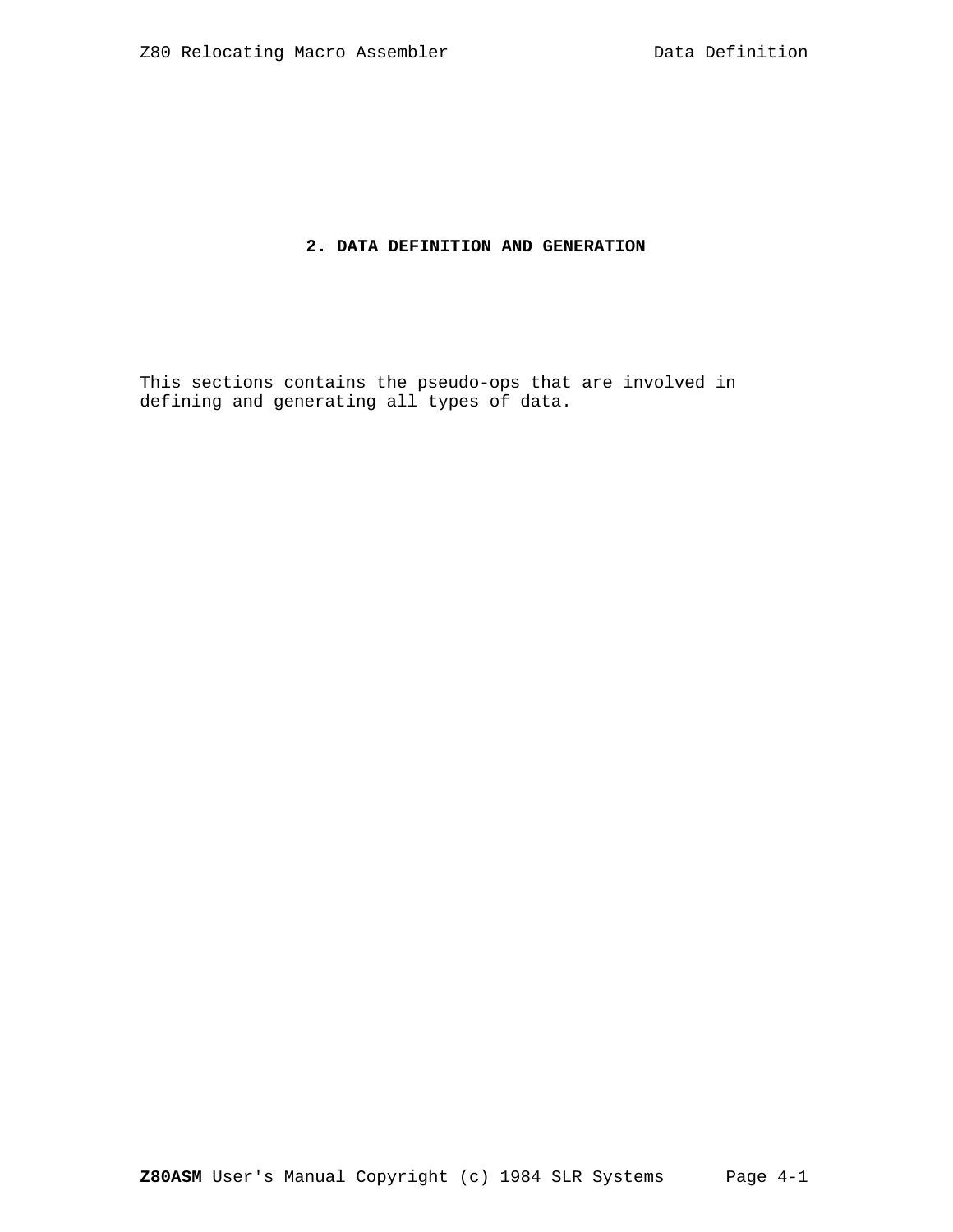```
DB [EXP1][,EXP2]
DEFB [EXP1][,EXP2]
DEFM [EXP1][,EXP2]
```
 Define Byte. This pseudo-op allows the generation of bytes of data. Data can be a single expression or string, or several separated by commas. In relocatable mode, the expressions may be absolute, relative, or relocatable. Note that a null item will generate no output, nor is it a syntax error. This is to accomodate missing parameters in macro expansions. For example,

0100 00 01 02 03 NUMS DEFB 0, 1, 2, , , 3

and

 0104 40 ?? 02 48 DB 40H,LOW EXTERN1,'B'&1FH,'Hi' are legal statements.

**DW** [EXP1][,EXP2] **DEFW** [EXP1][,EXP2]

 Define Word. This pseudo-op is used to generate 16-bit quantities, low byte first. Data can be a single expression or string, or several separated by commas. In relocatable mode, the expressions may be absolute, relative, or relocatable. Note that a null item will generate no output, nor is it a syntax error. This is to accomodate missing parameters in macro expansions. For example, the following are legal statements:

|  | 0100 0100 ???? START | DEFW | START, EXTERNAL SHR 4 |  |
|--|----------------------|------|-----------------------|--|
|  | 0104 69 48 54 20     | DW   | 'Hi There'            |  |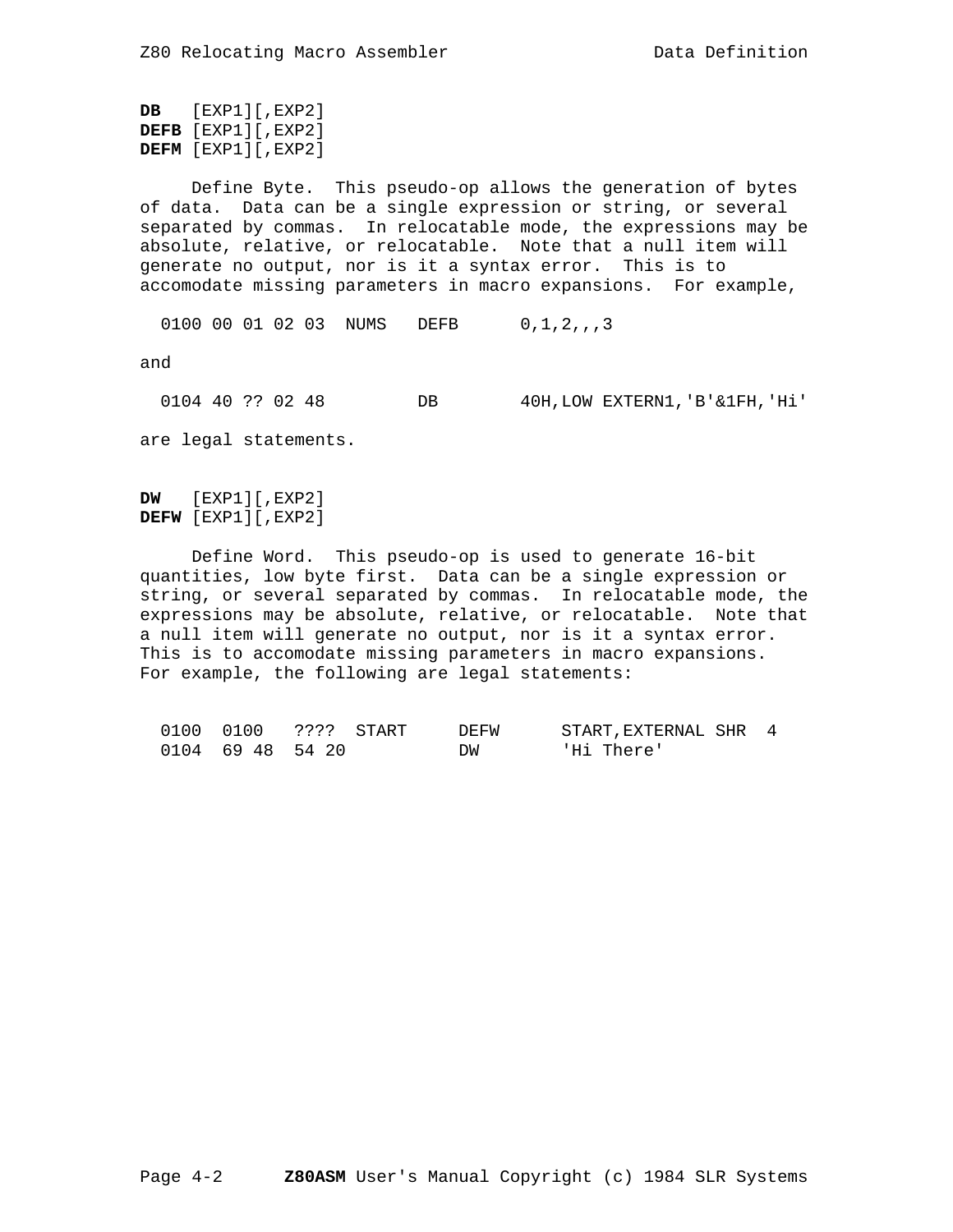**DS** <EXP1>[,<EXP2>] **DEFS** <EXP1>[,<EXP2 >]

 Define Space. This pseudo-op is used to allocate address space for variable storage or whatever. The address counter is incremented by <EXP1>, which must evaluate to an absolute value on the first pass. No code or data is generated to fill the address space skipped unless the optional <EXP2> is specified. <EXT2> is used to fill the declared space with a byte value. Note that <EXT2> does not need to be defined at assembly time. Note also that during COM file generation, if <EXP2> is missing, the space is filled with zeros. For example,

BUFA DEFS 200H ;Room for 512 byte buffer

declares a buffer BUFA with a size of 512 bytes. In HEX or REL mode, the initial contents of this buffer are not defined. On the other hand,

BUFA: DS 200H,EMPTY ;Room for 512 byte buffer

declares the same buffer, but its contents are initialized to EMPTY, which possibly won't be defined until link time. The colon after the label is optional unless the label is a reserved word, or is also used as a macro name.

### <LABEL> **EQU** <EXP>

 Equate Directive. This pseudo-op declares a value <EXP> to be assigned to a label. <EXP> must evaluate to an absolute or relative item by the second pass. The label being defined must not have been previously defined. For example, the following statements

| FALSE  | EOU |                                | false is O |  |
|--------|-----|--------------------------------|------------|--|
| TRUE : | EOU | NOT FALSE <i>itrue</i> is ffff |            |  |

assign values to symbols TRUE and FALSE. The colon after the label is optional in all cases.

# <LABEL> **DEFL** <EXP> <LABEL> **ASET** <EXP>

 Define Label. This pseudo-op is identical to EQU except that it can be used to redefine a label that has been previously defined. For instance, it could be used to update a counter:

COUNT DEFL COUNT+1 ;increment count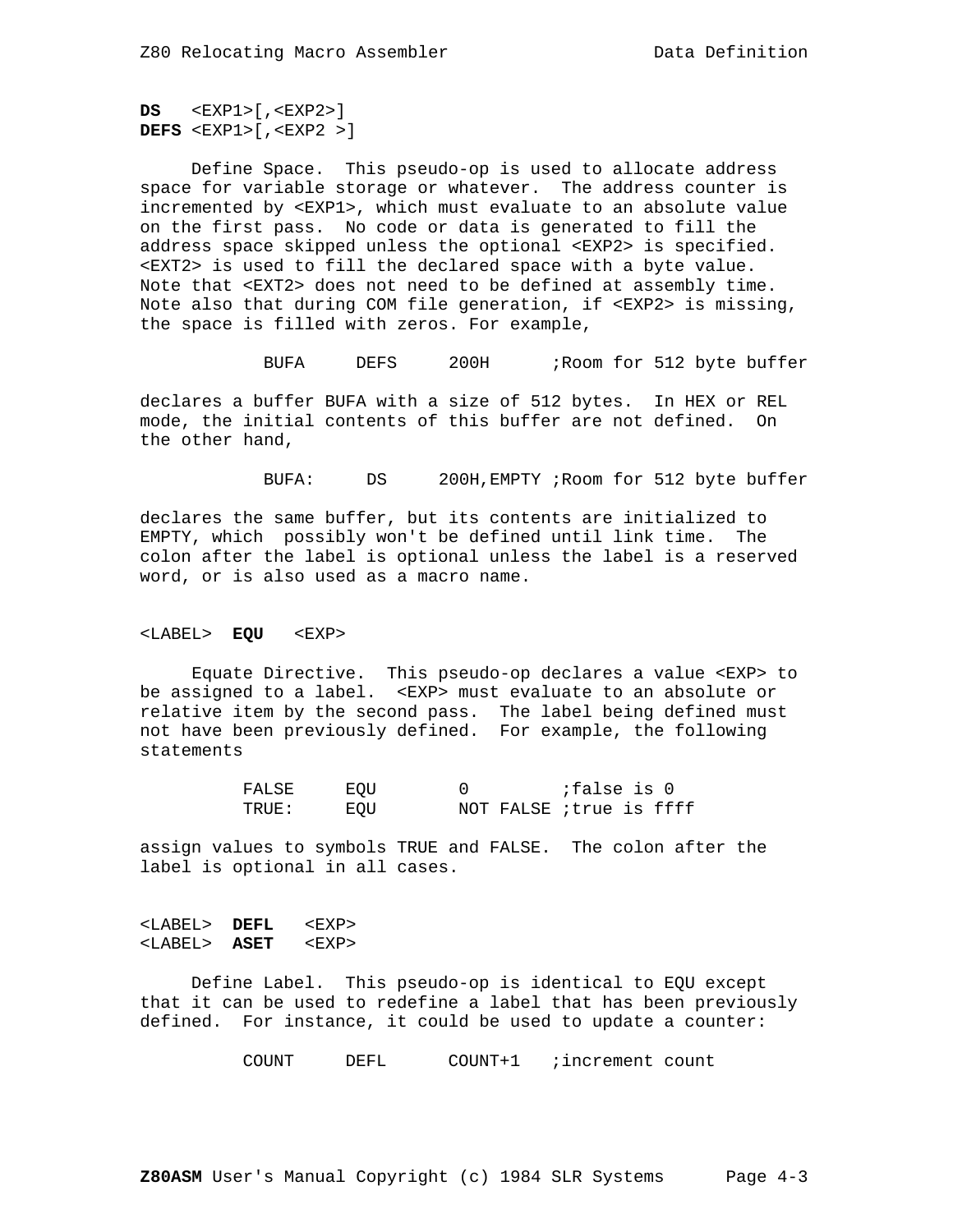**EXT** LABEL1[,LABEL2] **EXTRN** LABEL1[,LABEL2] **EXTERNAL** LABEL1[,LABEL2] **BYTE EXT** LABEL1[, LABEL2]<br>**BYTE EXTRN** LABEL1[, LABEL2] LABEL1<sup>[</sup>,LABEL2<sup>]</sup> **BYTE EXTERNAL** LABEL1[,LABEL2]

 External Declaration. This pseudo-op tells the assembler that the symbols in this list are not defined in this module, but are defined in another module, to be resolved at link time. Valid only in relocatable mode, this pseudo-op is necessary only if you don't use the /U option in your command line.

 Symbols may also be declared external by following them by two pound-signs (##) when they are referenced. For example,

LD BC,EXTERNAL##

declares EXTERNAL to be an external.

| ENT           | <labelist></labelist> |
|---------------|-----------------------|
| <b>ENTRY</b>  | <labelist></labelist> |
| <b>GLOBAL</b> | <labelist></labelist> |
| PUBLIC        | <labelist></labelist> |

 Entry Point Declaration. This pseudo-op tells the assembler to make this list of symbols and their values available to the linker so that they may be referenced as EXTernals from other modules. This is not allowed in absolute mode.

PUBLIC LABEL1, LABEL2, LABEL3

 Entry points may also be defined by following the symbol by two colons (::) when the symbol is defined.

| I.ABFI.1:: | T.D | A.3 |
|------------|-----|-----|
| I.ARET.2:  | ਸ∩ਾ | -S  |

declares LABEL1 and LABEL2 as globals.

 Symbols declared public must be defined on the first pass when generating SLR Format output.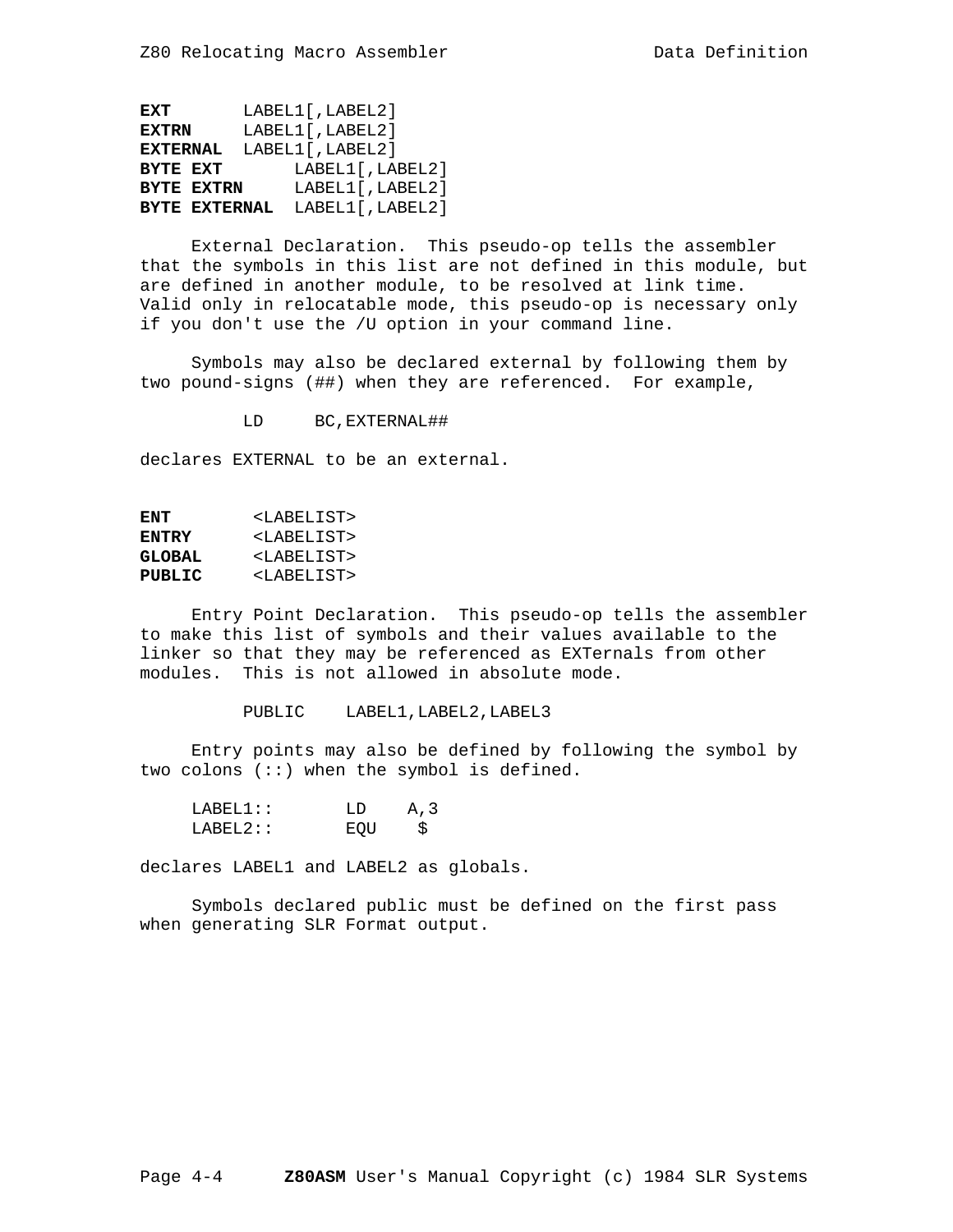# **.ACCEPT** [STRING,]<SYMBOL>

 The .ACCEPT pseudo-op is used to request a value for a symbol from the console. <SYMBOL> is a valid symbol name not elsewhere defined in the file. **Z80ASM** will print the optional STRING on the console, or if no STRING is given then the <SYMBOL> name, followed by a '?', and wait for the value. The value must be a valid expression, defined on the first pass (you can use symbols already defined). For example,

.accept DEBUG\_FLAG

will cause Z80ASM to print

DEBUG\_FLAG ?

on the console. At this point you type a valid expression. If TRUE has already been defined, you could type

DEBUG\_FLAG ? NOT TRUE

to set DEBUG\_FLAG to false.

 Since console buffer read is used, you can supply your input through a submit file.

Only one <SYMBOL> can be used per .ACCEPT statement.

| DEFC | EXP1[, EXP2] |
|------|--------------|
| DC.  | EXP1[, EXP2] |

 The DEFC pseudo-op is used to generate strings that terminate with the high bit (bit 7) set. The <EXP>'s may be strings or valid byte data:

DEFC "This terminates at the LF',0dh,0ah

In this case the 0ah is converted to an 8ah.

**DEFZ** EXP1[,EXP2]

 The DEFZ pseudo-op is also used in generating data strings, but this one terminates with an extra zero byte.

DEFZ 'hi'

generates 68H,69H,00H.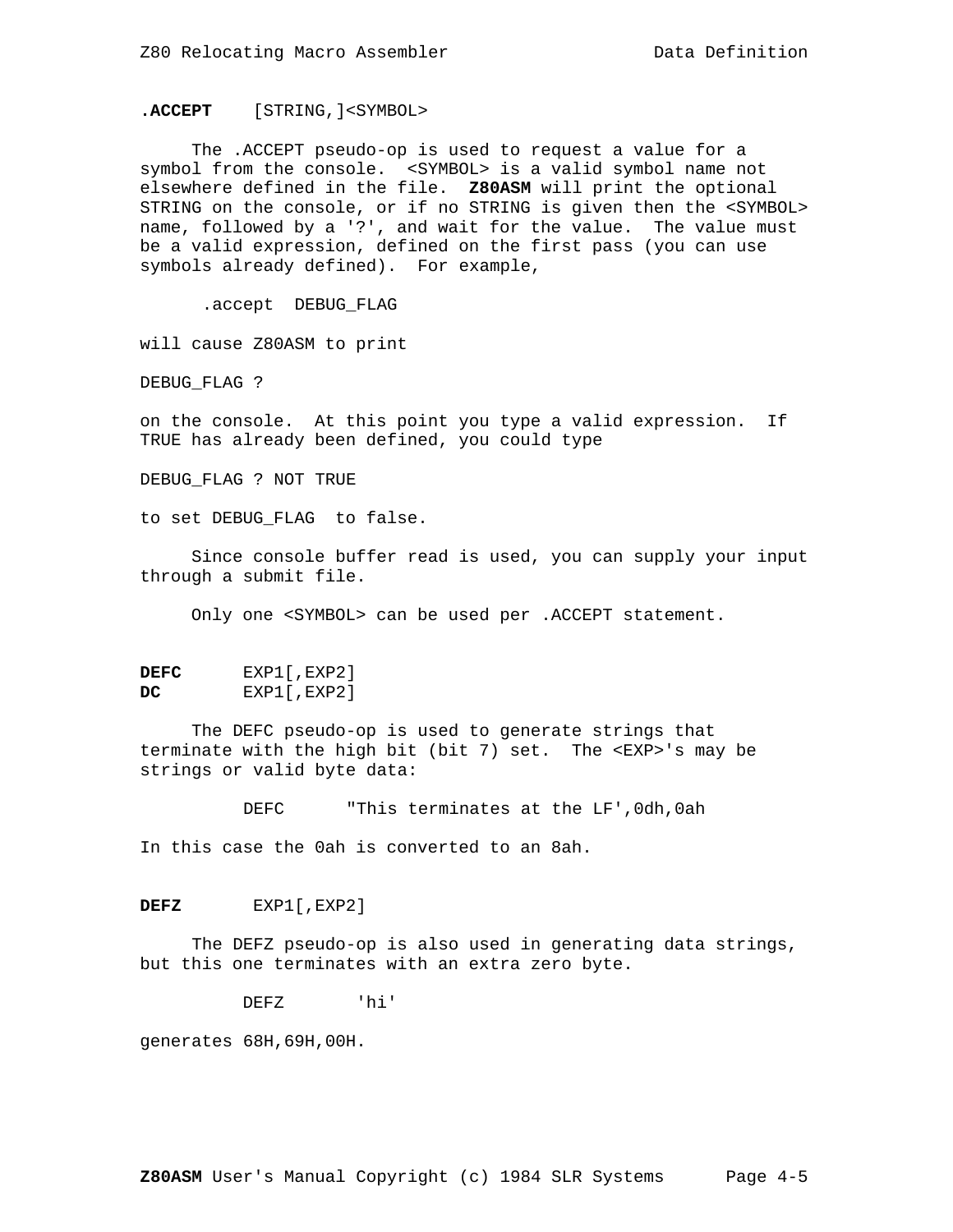# **3. CONDITIONAL ASSEMBLY**

This section describes the facility whereby sections of code may be selected for assembly based on certain conditions.

One very useful way to utilize conditional assembly is in program debugging. For instance, you can insert code to print out intermediate values of variables, or messages to say where the program is, etc. By putting all that code in conditional assembly blocks, you would not have to delete the code after debugging, or re-insert it when something else crops up. You could just define a symbol DEBUG at the top of the module that defines whether or not the debug code is included in the assembled code. The following pseudo-ops allow conditional assembly.

**NOTE:** For any of the IF-type pseudo-ops that take an expression as a parameter, CONFIG can be used to select whether to look at just bit 0 (for DRI compatibility) or the whole 16-bit value.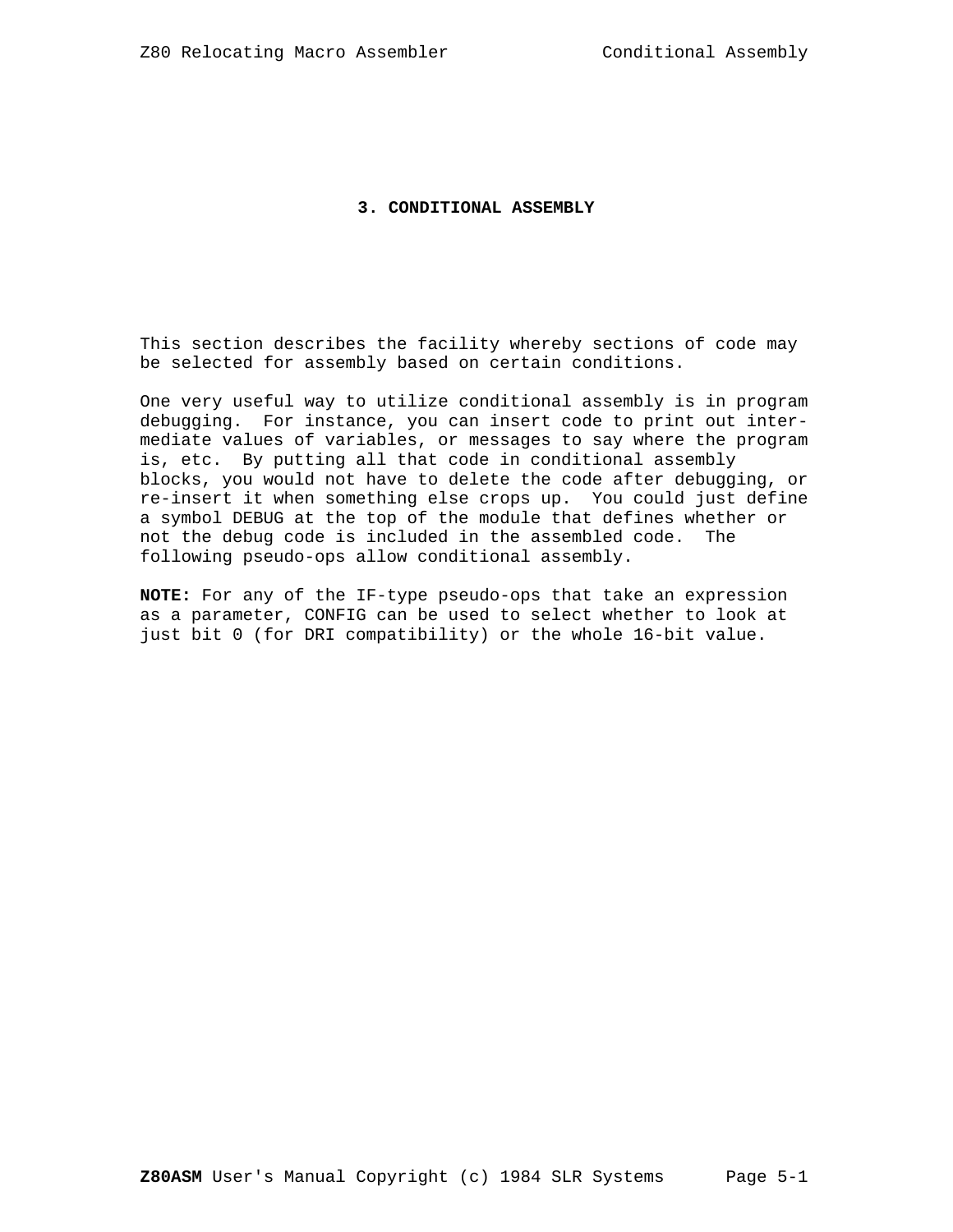**IF** <EXP> **COND** <EXP> **IFT** <EXP>

 Conditional Assembly. This pseudo-op allows conditional assembly of a section of code. For instance, if you have code that you want assembled only during program debugging, you could use the statement

IF DEBUG

to tell **Z80ASM** whether the following code should be assembled. If the expression <EXP> evaluates to an absolute zero, then the subsequent code up to the next active ELSE or ENDIF is not assembled. A non-zero value yields a true IF condition, causing the subsequent lines to be assembled. Since IF blocks may be nested, active means on the same nest level.

The expression must yield a defined absolute result on the first pass.

Conditional blocks may be nested as deeply as you need (theoretically to 65535 levels...).

**IFE** <EXP> **IFF** <EXP>

 This pseudo-op has the opposite effect of the IF pseudo-op. If the given expression evaluates to 0, a true IF condition is generated.

### **ENDIF ENDC**

 Endif directive. This pseudo-op declares the end of the last conditional block declared.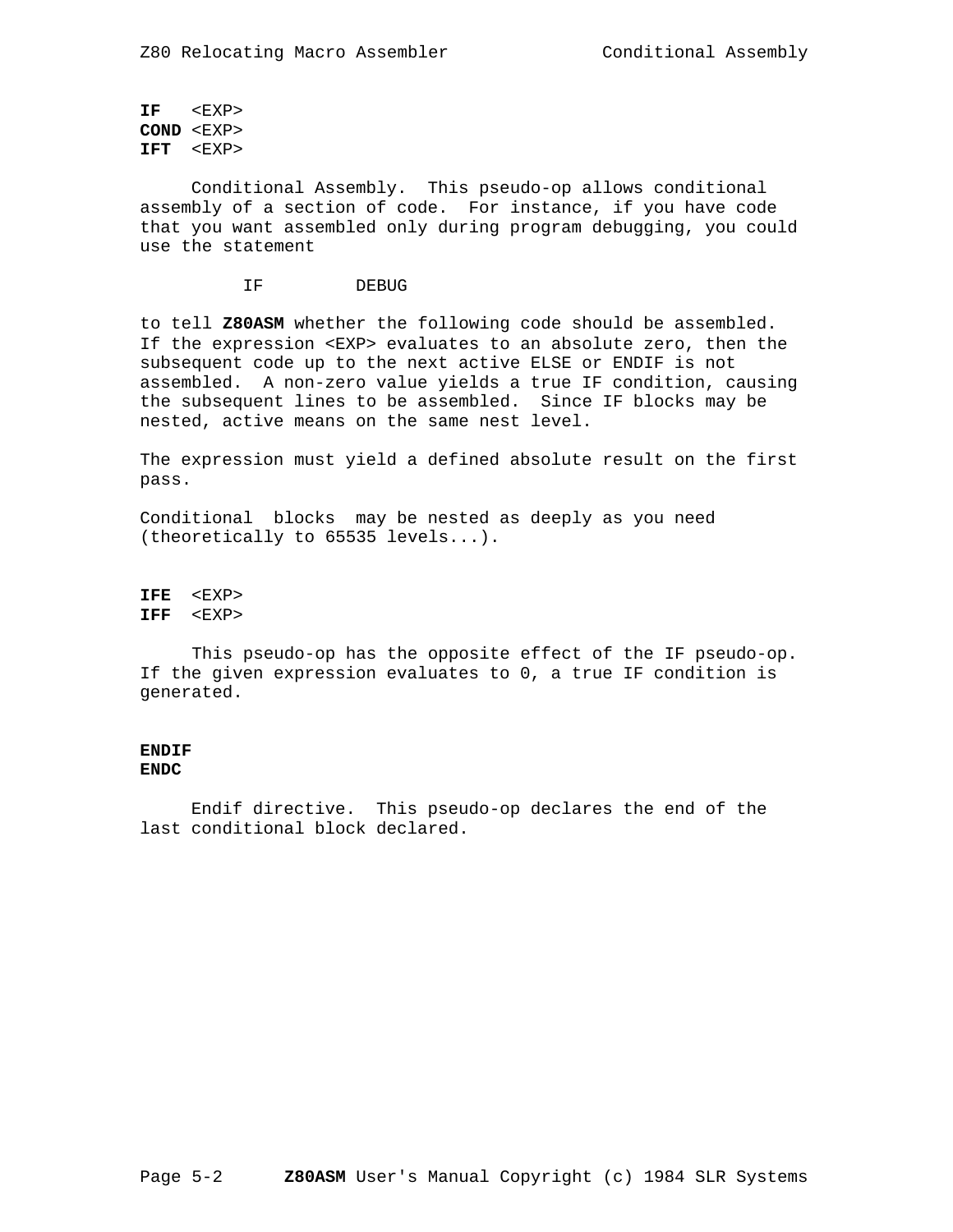# **ELSE**

 Else directive. This pseudo-op toggles the current IF condition. If the current IF condition is false, now it is true, and vise versa. For example,

|  |              | PRNTOUT <i>i</i> call printer output routine |                              |
|--|--------------|----------------------------------------------|------------------------------|
|  | TF.          | PARPNT                                       | <i>i</i> if parallel printer |
|  | CALL         | PAROUT                                       | icall parallel output        |
|  | ELSE         |                                              | iotherwise                   |
|  | CALL         | SEROUT                                       | <i>i</i> call serial output  |
|  | <b>ENDIF</b> |                                              | iterminate if block          |

if PARPNT is true, the first call will be assembled, otherwise the second one will be used.

## **IF0**

 This pseudo-op is a special form of the IF pseudo-op. It takes no parameters, but assembles the following lines of code only in one-pass mode assemblies.

### **IF1**

 This is similar to the IF0 pseudo-op, except that it returns a true conditional only on pass 1 of 2-pass mode.

# **IF2**

 This is similar to the IF1 pseudo-op, except that it returns a true conditional only on pass 2 of 2-pass mode.

# **IFDEF** <SYMBOL>

 The IFDEF pseudo-op takes a valid symbol as an operand, and assembles the following lines of code only if the symbol has been defined in the module as absolute, relative or external.

### **IFNDEF** <SYMBOL>

 The IFNDEF pseudo-op performs the opposite function as IFDEF. The conditional block is assembled only if the given symbol is undefined.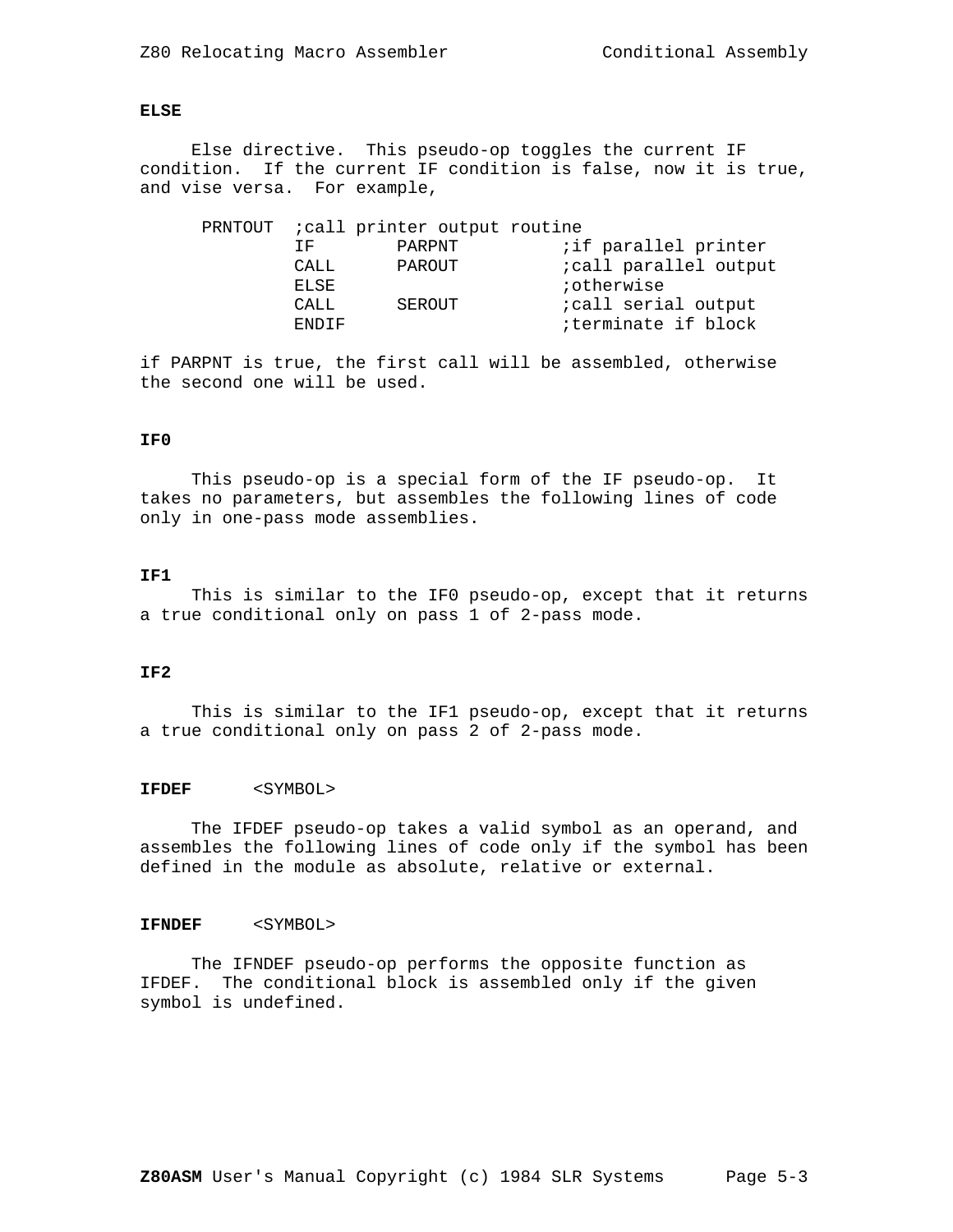# **IFIDN** <PARAM1>,<PARAM2>

 The IFIDN pseudo-op assembles the conditional block only if the character strings (not necessarily valid STRINGS) passed as PARAM1 and PARAM2 are identical. This is useful in testing macro parameters. Note that the angle bracket delimiters are required.

#### **IFDIF** <PARAM1>,<PARAM2>

 The IFDIF pseudo-op performs the opposite function of IFIDN, the parameters must be different to assemble the conditional block. Note that the angle bracket delimiters are required.

## **IFB** <PARAM>

 IF BLANK. If the parameter passed is blank, a true IF is generated. This can be used to test for the existence of macro parameters. The CONFIG program can be used to select whether or not a space is treated as a blank parameter (ignore leading spaces). Note that the angle bracket delimiters are required.

#### **IFNB** <PARAM >

 Opposite of IFB. IF NOT BLANK. Note that the angle bracket delimiters are required.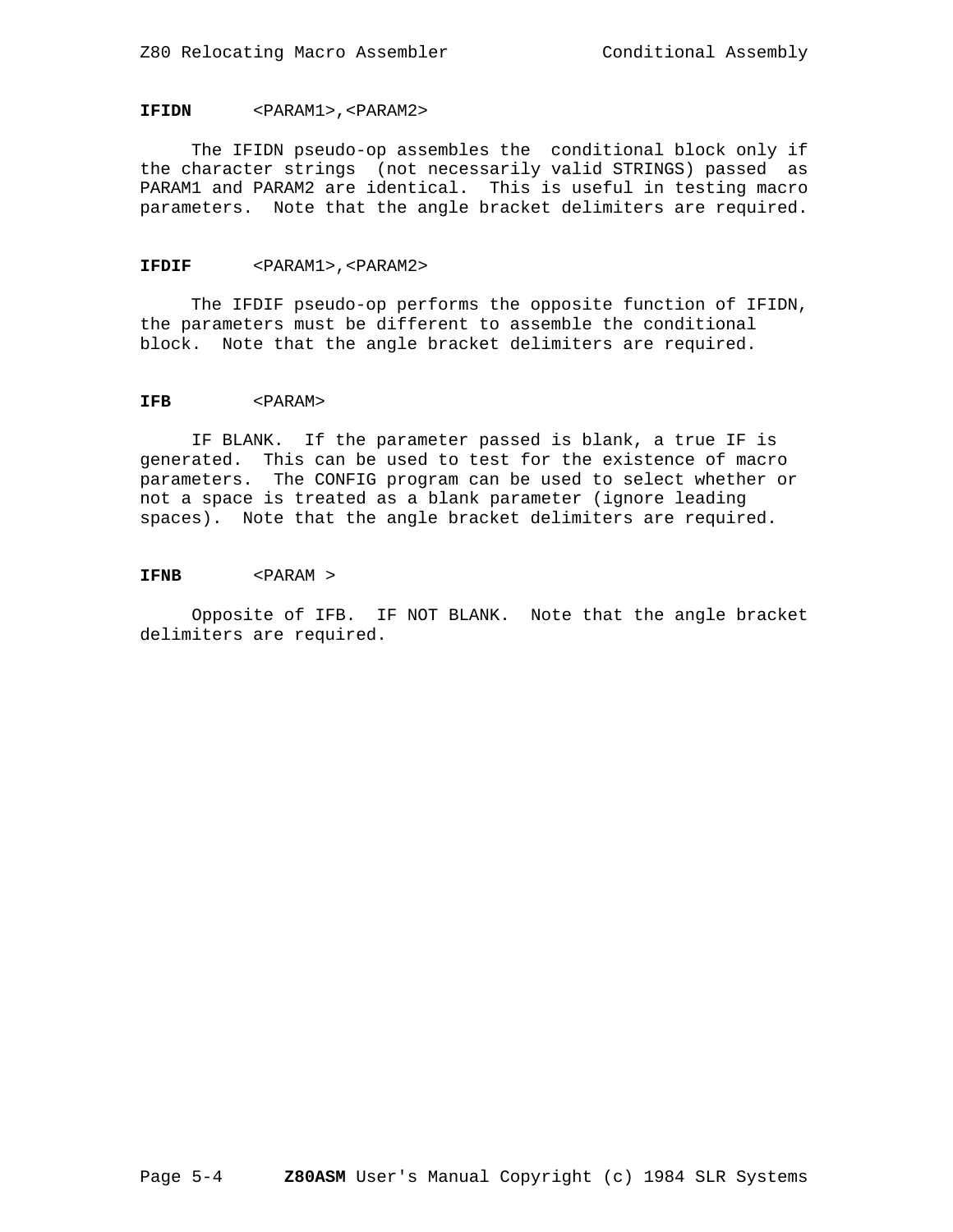# **4. MACRO FACILITY**

Macro facilities provide the ability to reproduce sequences of instructions repetitively and simply. **Z80AS**M supports the Intel standard macro facility, which includes several different types of macros.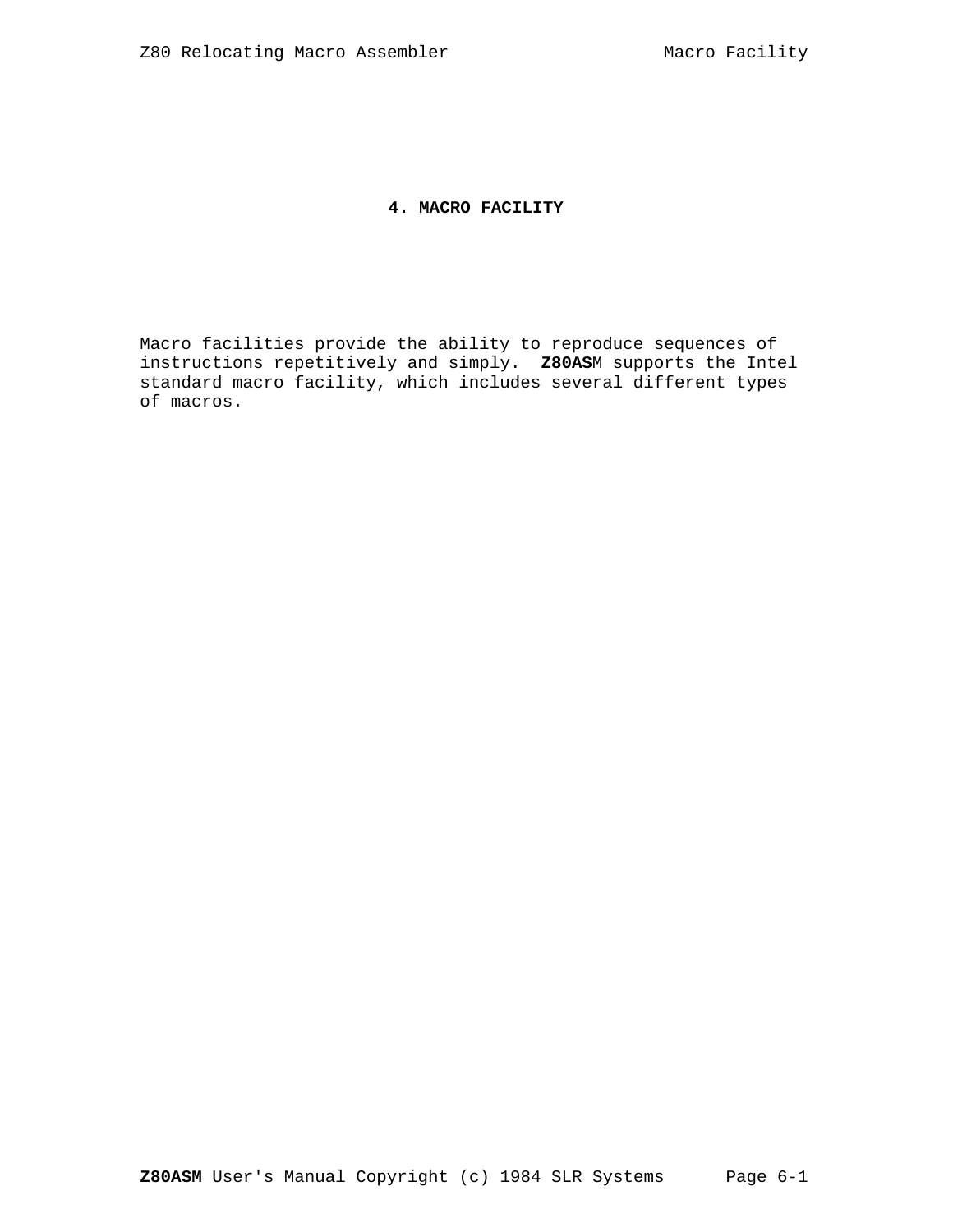The simplest form of macros are the inline macro types, REPT, IRP, and IRPC. These all store source lines for immediate repetition after which the lines are discarded.

# [LABEL] **REPT** <EXP>

 Repeat Macro. The repeat macro reads a group of statements up to the next matching ENDM or MEND pseudo-op. That is the BODY of the macro. The group of statements are then scanned and assembled <EXP> times. <EXP> must be defined and absolute on the first pass.

The body of the REPT macro may contain other proper macro definitions including other REPT macros. The body can also contain nested conditional pseudo-ops. Any active conditionals are automatically terminated at the end of each repetition of the macro, so that IF and ELSE directives are not required to have their matching ENDIF statements if they begin within the macro body.

In the following example we use the REPT macro to build a table of bytes from 20 to 0.

|      | 0014           |   | ??VAR<br>1   | <b>DEFL</b> | 20         | ;set initial value         |
|------|----------------|---|--------------|-------------|------------|----------------------------|
|      |                |   | 2            | <b>REPT</b> | 21         | irepeat 21 times           |
|      |                |   | 3            | <b>DEFB</b> | ??VAR      | igenerate the byte         |
|      |                |   | 4<br>??VAR   | <b>DEFL</b> | $?$ ?VAR-1 | idecrement the var         |
|      |                |   | 5            | <b>ENDM</b> |            | iend of macro body         |
| 0100 | 14             | Α | $\mathbf 1$  | <b>DEFB</b> | ??VAR      | igenerate the byte         |
| 0101 | 13             | Α | 1            | DEFB        | ??VAR      | igenerate the byte         |
| 0102 | 12             | Α | 1            | DEFB        | ??VAR      | igenerate the byte         |
| 0103 | 11             | Α | 1            | <b>DEFB</b> | ??VAR      | igenerate the byte         |
| 0104 | 10             | Α | $\mathbf 1$  | <b>DEFB</b> | ??VAR      | igenerate the byte         |
| 0105 | 0F             | Α | 1            | <b>DEFB</b> | ??VAR      | igenerate the byte         |
| 0106 | 0E             | Α | $\mathbf{1}$ | <b>DEFB</b> | ??VAR      | igenerate the byte         |
| 0107 | 0 <sub>D</sub> | Α | $\mathbf{1}$ | <b>DEFB</b> | ??VAR      | <i>i</i> generate the byte |
| 0108 | 0 <sup>C</sup> | Α | $\mathbf{1}$ | <b>DEFB</b> | ??VAR      | igenerate the byte         |
| 0109 | 0B             | Α | 1            | <b>DEFB</b> | ??VAR      | <i>i</i> generate the byte |
| 010A | 0A             | Α | 1            | <b>DEFB</b> | ??VAR      | igenerate the byte         |
| 010B | 09             | Α | $\mathbf 1$  | <b>DEFB</b> | ??VAR      | igenerate the byte         |
| 010C | 08             | Α | $\mathbf 1$  | <b>DEFB</b> | ??VAR      | igenerate the byte         |
| 010D | 07             | Α | $\mathbf{1}$ | <b>DEFB</b> | ??VAR      | igenerate the byte         |
| 010E | 06             | Α | 1            | <b>DEFB</b> | ??VAR      | <i>i</i> generate the byte |
| 010F | 05             | Α | $\mathbf 1$  | <b>DEFB</b> | ??VAR      | igenerate the byte         |
| 0110 | 04             | A | $\mathbf 1$  | <b>DEFB</b> | ??VAR      | igenerate the byte         |
| 0111 | 03             | Α | $\mathbf{1}$ | <b>DEFB</b> | ??VAR      | igenerate the byte         |
| 0112 | 02             | Α | $\mathbf 1$  | <b>DEFB</b> | ??VAR      | igenerate the byte         |
| 0113 | 01             | Α | 1            | <b>DEFB</b> | ??VAR      | igenerate the byte         |
| 0114 | 0 <sub>0</sub> | Α | I            | <b>DEFB</b> | ??VAR      | igenerate the byte         |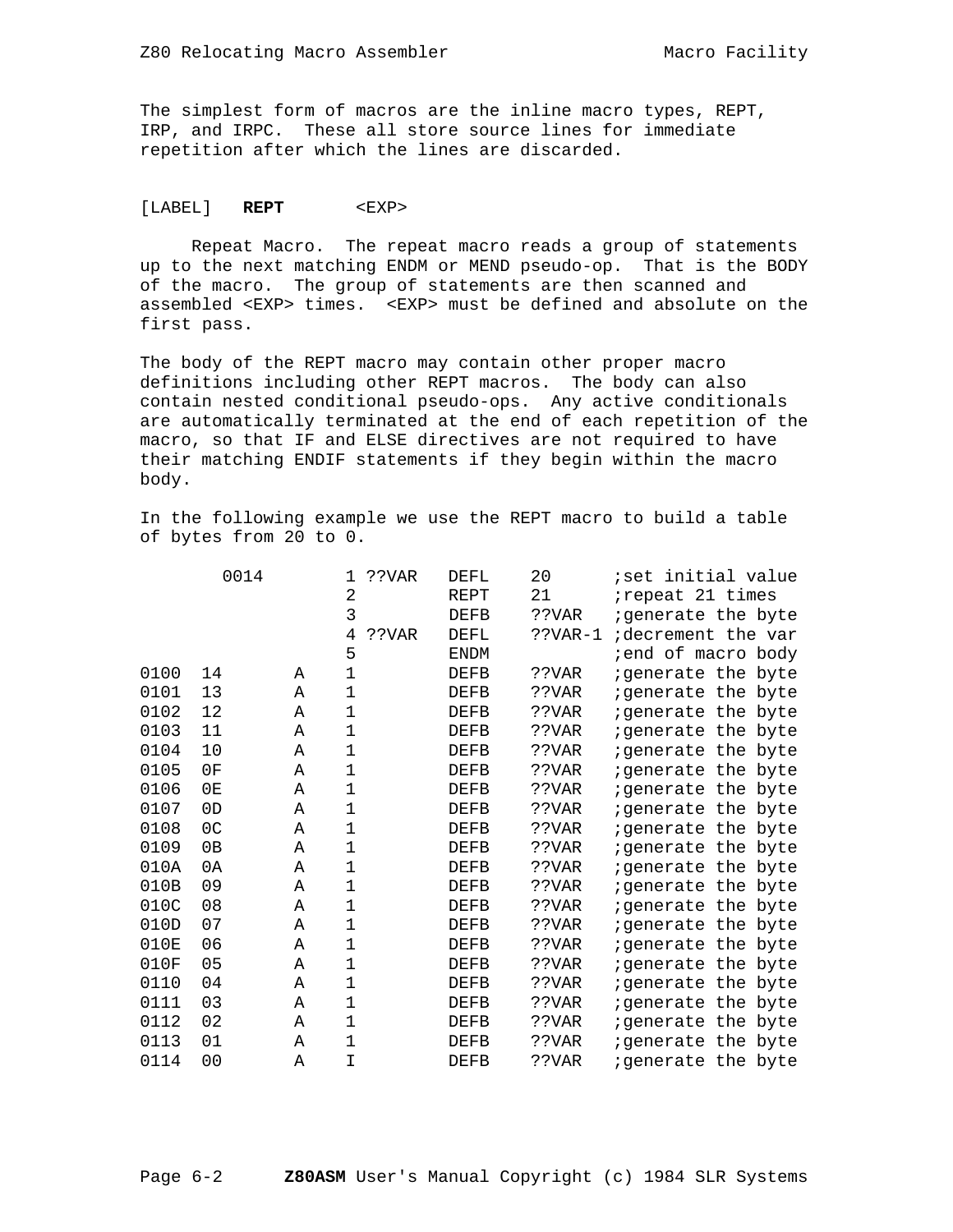# [LABEL] **IRPC** <DUMMY>,<CHARLIST>

 Indefinite Repeat Character. The IRPC macro reads the body of the macro, just like the REPT macro. The body of the macro is then scanned and assembled once for each character in the given CHARLIST. However, any occurrence of the item DUMMY in the body is replaced by the current character in CHARLIST. Well, almost any occurrence. See the section on dummy parameter evaluation.

As with the REPT macro, this can contain nested macros and conditionals.

In the next example, we use an IRPC macro to generate a string of characters, each with the high bit set to 1. Note that the DUMMY parameter XX is replaced by a single character for each iteration of the macro. Note also that an ampersand must be used in front of or after the DUMMY in order for it to be replaced within a quoted string.

Note also that comments started with two semi-colons are not stored with the macro, and therefore 1.) don't take up memory space, and 2.) don't appear in the expansion.

|      |                |   |   | IRPC        | XX, MESSAGE1 | iset hi bit of each        |
|------|----------------|---|---|-------------|--------------|----------------------------|
|      |                |   | 2 | DB          | '&XX'+80H    | <i>iithis</i> comment gone |
|      |                |   | 3 | <b>ENDM</b> |              |                            |
| 0100 | CD             | Α | 1 | DB          | 'M'+80H      |                            |
| 0101 | C <sub>5</sub> | Α |   | $DB$        | $'E' + 80H$  |                            |
| 0102 | D3             | Α | 1 | DB          | $'S'+80H$    |                            |
| 0103 | D <sub>3</sub> | Α | 1 | $DB$        | $'S'+80H$    |                            |
| 0104 | C1             | Α |   | DB          | $'A' + 80H$  |                            |
| 0105 | C7             | Α |   | DB          | $'G' + 80H$  |                            |
| 0106 | C5             | Α |   | DB          | 'E'+80H      |                            |
| 0107 | <b>B1</b>      | Α |   | DB          | $'1' + 80H$  |                            |
|      |                |   |   |             |              |                            |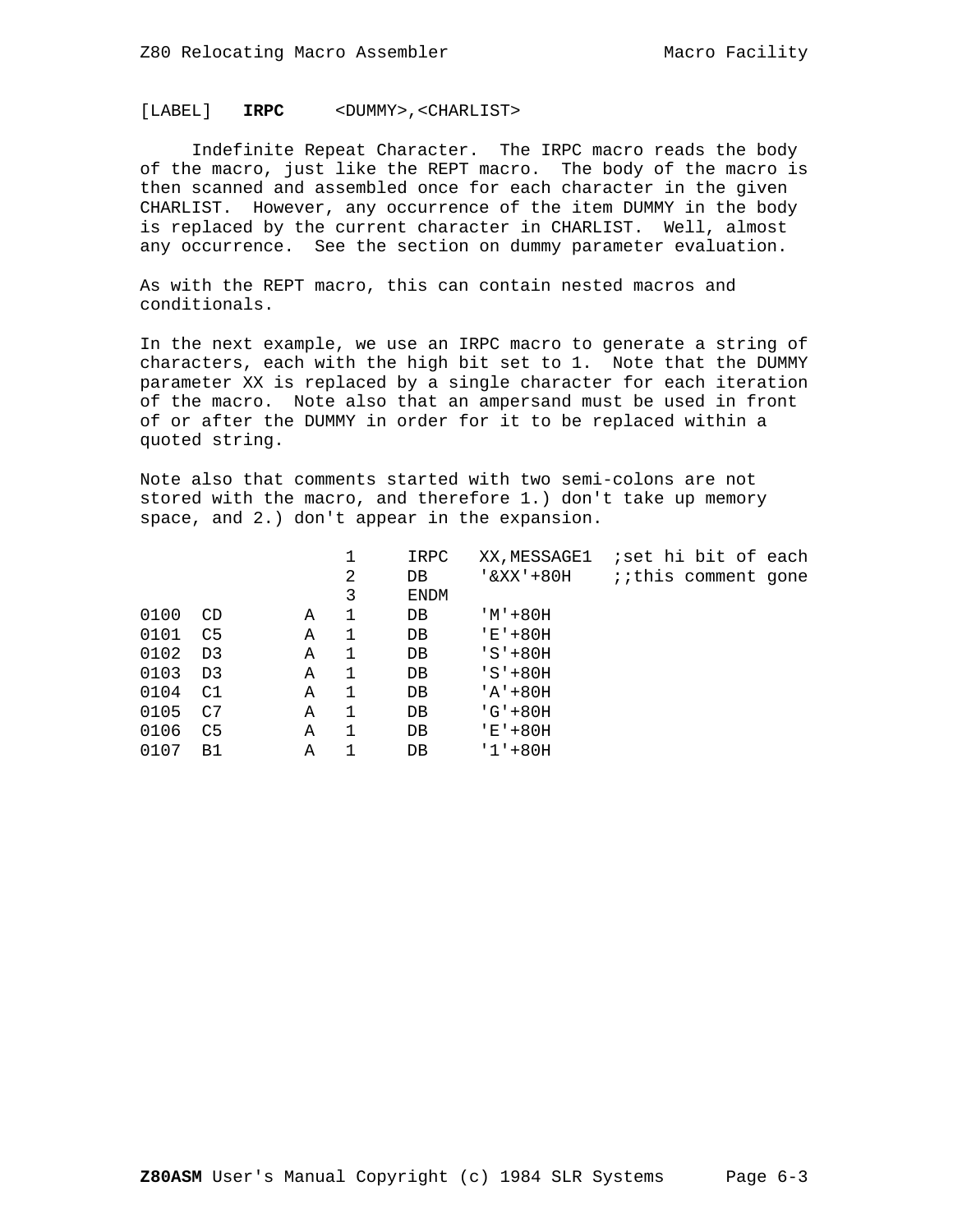[LABEL] IRP < DUMMY >,<<PARAMLIST>>

 Indefinite Repeat. The IRP is very similar to the IRPC, except that the parameters are multi-character items. Note that the brackets around the PARAMLIST are required.

In the following example, we generate four error messages with labels. Note that the label is constructed by "concatenating" the letter M to the parameter. The ampersand (&) is used to do that.

|      |    |          |    |     |              |               | mtlist |                                                        |
|------|----|----------|----|-----|--------------|---------------|--------|--------------------------------------------------------|
|      |    |          |    |     | 2            |               | IRP    | XX, <macro, .="" dephase="" if,="" phase,=""></macro,> |
|      |    |          |    |     | 3            | XX&M:         | DEFB   | 'missing &XX', ODH, OAh                                |
|      |    |          |    |     | 4            |               | ENDM   |                                                        |
| 0100 |    | 6D 69 73 |    | 73A | $\mathbf{1}$ | MACROM: DEFB  |        | 'missing MACRO', ODH, OAh                              |
| 0104 |    | 69 6E 67 |    | 20A | 1            |               |        |                                                        |
| 0108 |    | 4D 41 43 |    | 52A | 1            |               |        |                                                        |
| 010C | 4F | $0$ D    | 0A | Α   | 1            |               |        |                                                        |
| 010F |    | 6D 69 73 |    | 73A | $\mathbf{1}$ | .PHASEM: DEFB |        | 'missing .PHASE', ODH, OAh                             |
| 0113 |    | 69 6E 67 |    | 20A | 1            |               |        |                                                        |
| 0117 |    | 2E 50 48 |    | 41A | 1            |               |        |                                                        |
| 011B |    | 53 45 OD |    | 0AA | 1            |               |        |                                                        |
| 011F |    | 6D 69 73 |    | 73A | 1            | IFM:          | DEFB   | 'missing IF', ODH, OAh                                 |
| 0123 |    | 69 6E 67 |    | 20A | 1            |               |        |                                                        |
| 0127 |    | 49 46 OD |    | 0AA | $\mathbf 1$  |               |        |                                                        |
| 012B |    | 6D 69 73 |    | 73A | $\mathbf{1}$ |               |        | .DEPHASEM: DEFB 'missing .DEPHASE', ODH, OAh           |
| 012F |    | 69 6E 67 |    | 20A | 1            |               |        |                                                        |
| 0133 |    | 2E 44 45 |    | 50A | 1            |               |        |                                                        |
| 0137 |    | 48 41 53 |    | 45A | 1            |               |        |                                                        |
| 013B |    | OD OA    |    | Α   | 1            |               |        |                                                        |
|      |    |          |    |     | 5            |               |        |                                                        |
|      |    |          |    |     |              |               |        |                                                        |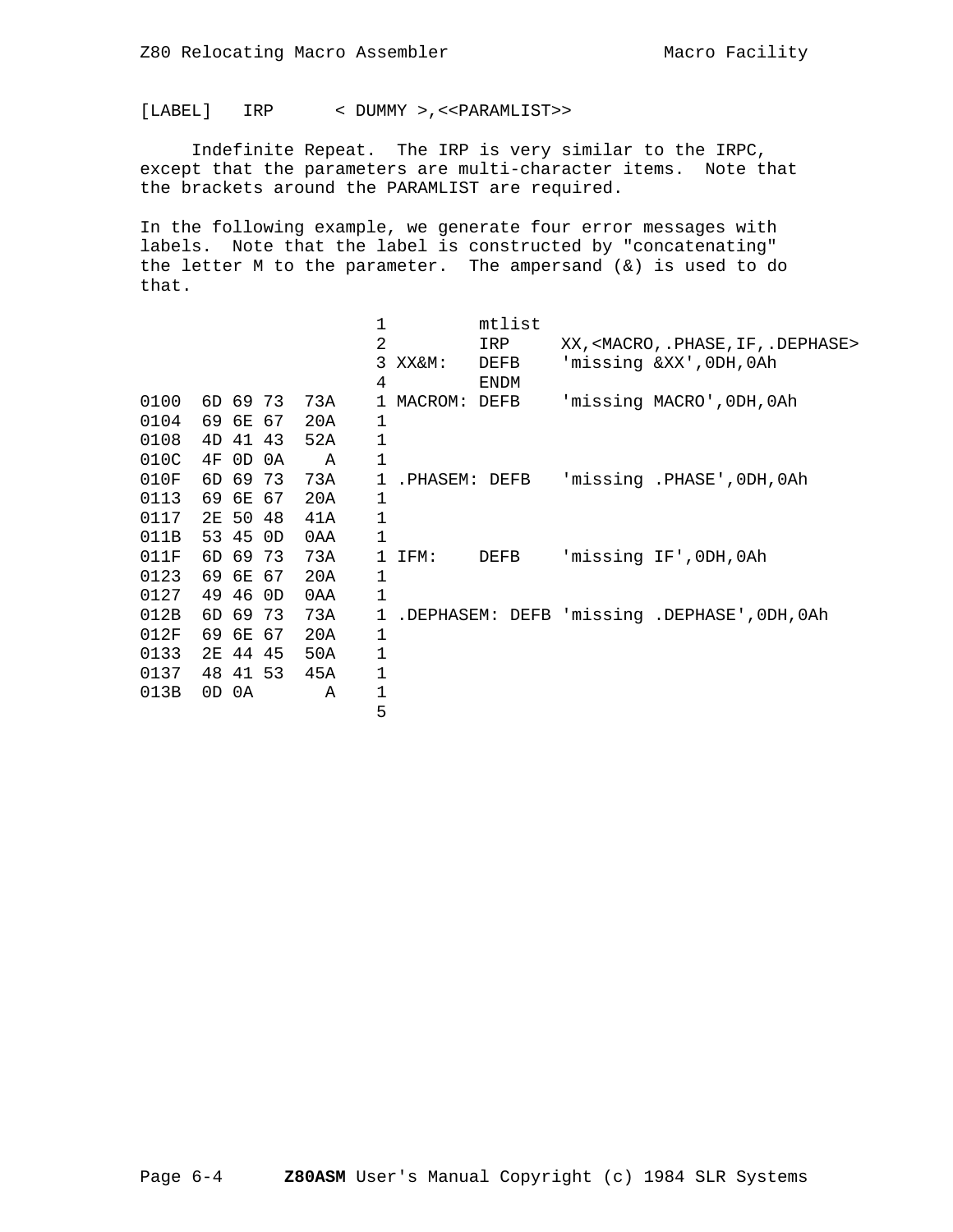# <LABEL> **MACRO** [<DUMMYLIST>]

 Macro Definition. This is the most sophisticated form of macro item. This statement declares the beginning of a MACRO definition. The <LABEL> must be present; it is the name by which the macro will be referred to later. It follows the same rules as labels. A colon after the label is optional.

The <DUMMYLIST> is optional. If present, it declares <dummy> items which will be replaced by other items when the macro is called. Multiple <dummy> items are separated by commas. <Dummy> items follow the same rules as labels.

All source lines following the macro header are stored in memory under the name <LABEL>, up to the next matching ENDM or MEND. Since macros may contain macro definitions (nested macro definitions), matching means the ENDM at the same nest level.

To call the macro, just use the macro name as you would any other opcode or pseudo-op, passing with it any desired parameters.

Suppose you are writing a program for CP/M systems in which you do a lot of displaying messages on the console. It might be nice to design a macro that would let you easily do that. You could then call the PRINT macro to print a string on the screen. For example,

|      |                |           |   |         |         | .LALL       |                                        |
|------|----------------|-----------|---|---------|---------|-------------|----------------------------------------|
|      |                |           |   |         | 2 PRINT | MACRO       | XX                                     |
|      |                |           |   | 3       |         | LD          | DE, STRING                             |
|      |                |           |   | 4       |         | LD          | C, 9                                   |
|      |                |           |   | 5       |         | CALL        | 5                                      |
|      |                |           |   | 6       |         | JP          | STEND                                  |
|      |                |           |   | 7       | STRING  | <b>DEFB</b> | $XX$ , $0DH$ , $0AH$ , $\frac{1}{5}$   |
|      |                |           |   | 8       | STEND   |             |                                        |
|      |                |           |   | 9       |         | <b>ENDM</b> |                                        |
|      |                |           |   | $10 \,$ |         | PRINT       | 'This is a test'                       |
| 0100 | 11             | 010B      | Α |         |         | LD          | DE, STRING                             |
| 0103 | ОE             | 09        | Α | 2       |         | LD.         | C, 9                                   |
| 0105 | CD             | 0005      | Α | 3       |         | CALL        | 5                                      |
| 0108 | C <sub>3</sub> | 011C      | Α | 4       |         | JP          | <b>STEND</b>                           |
| 010B | 54             | 68 69 73A |   | 5       | STRING  | DEFB        | 'This is a test', $0$ DH, $0$ AH, '\$' |
| 011C |                |           | Α | 6       | STEND   |             |                                        |
|      |                |           |   | 11      |         |             |                                        |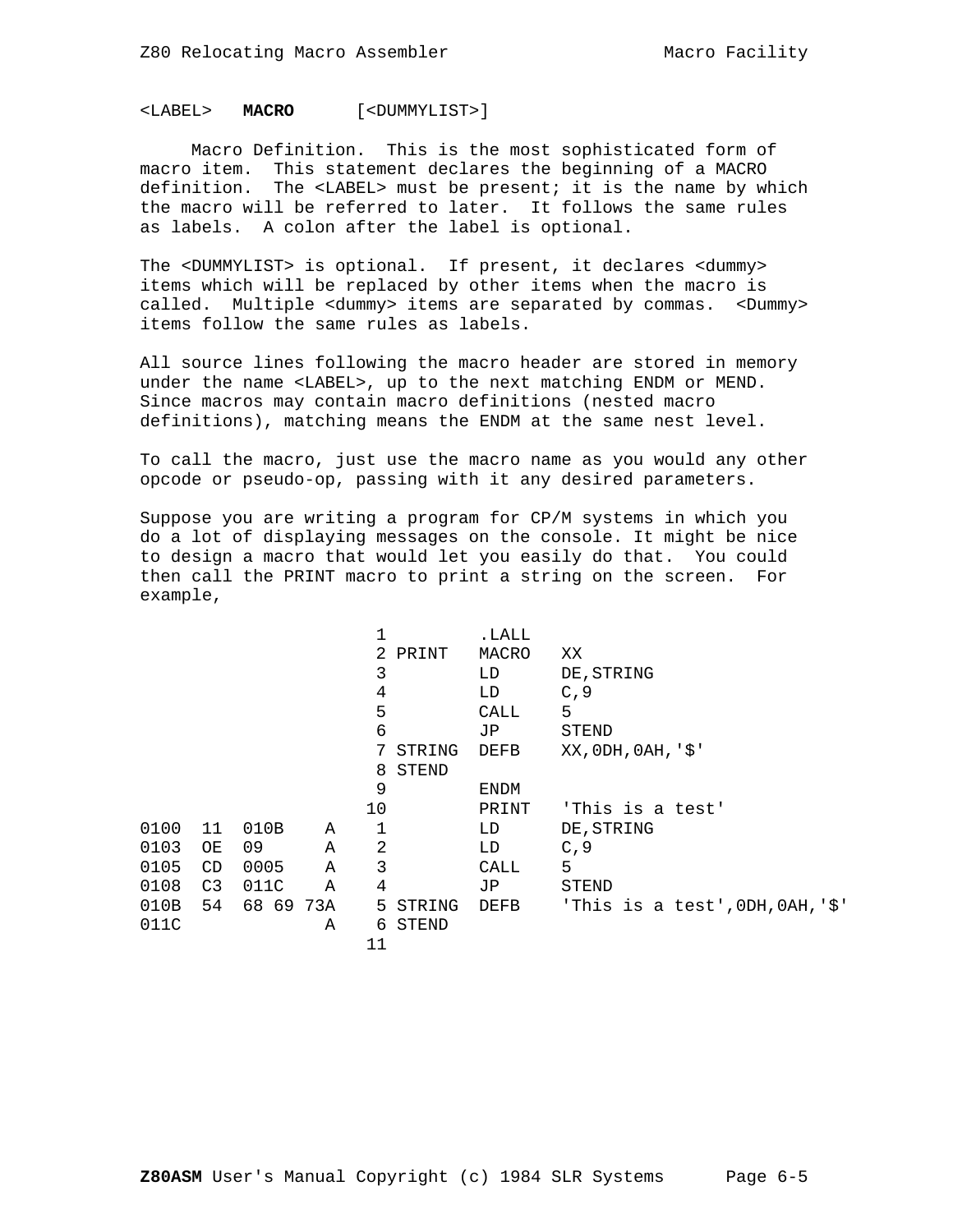The line PRINT 'This is a test' generated the next 6 lines of macro output, to set up the data and system call to output the string on the console. But there is a problem. If the PRINT macro had been called again, the labels STRING and STEND would have been multiply defined, which is illegal (you won't go to jail, your program just won't assemble).

One way around that would be to pass another parameter to concat to the labels, to make them unique. **Z80ASM** provides another way, which will be discussed next.

# **LOCAL** <LABELIST>

 Local Labels. This pseudo-op declares a label or set of labels to be local to the current macro expansion, i.e., each time the macro is expanded or repeated, generate a unique label for each of these. The labels in <LABELIST> must be legal labels. The LOCAL statement should occur before the labels are referenced in the macro.

**Z80ASM** implements LOCAL labels by generating a unique label for each LOCAL consisting of two question marks followed by 4 hexadecimal digits. For example, the first LOCAL label encountered in an assembly would be replaced by the label ??0001. Therefore, you should avoid the use of labels that have that form in order to lessen the chances of confusion.

LOCAL label replacement is done at expansion time, not at macro definition time. This implies that parameters passed to a macro that match a local symbol name will also be replaced by a local label.

Note that LOCAL labels are valid in all macro types.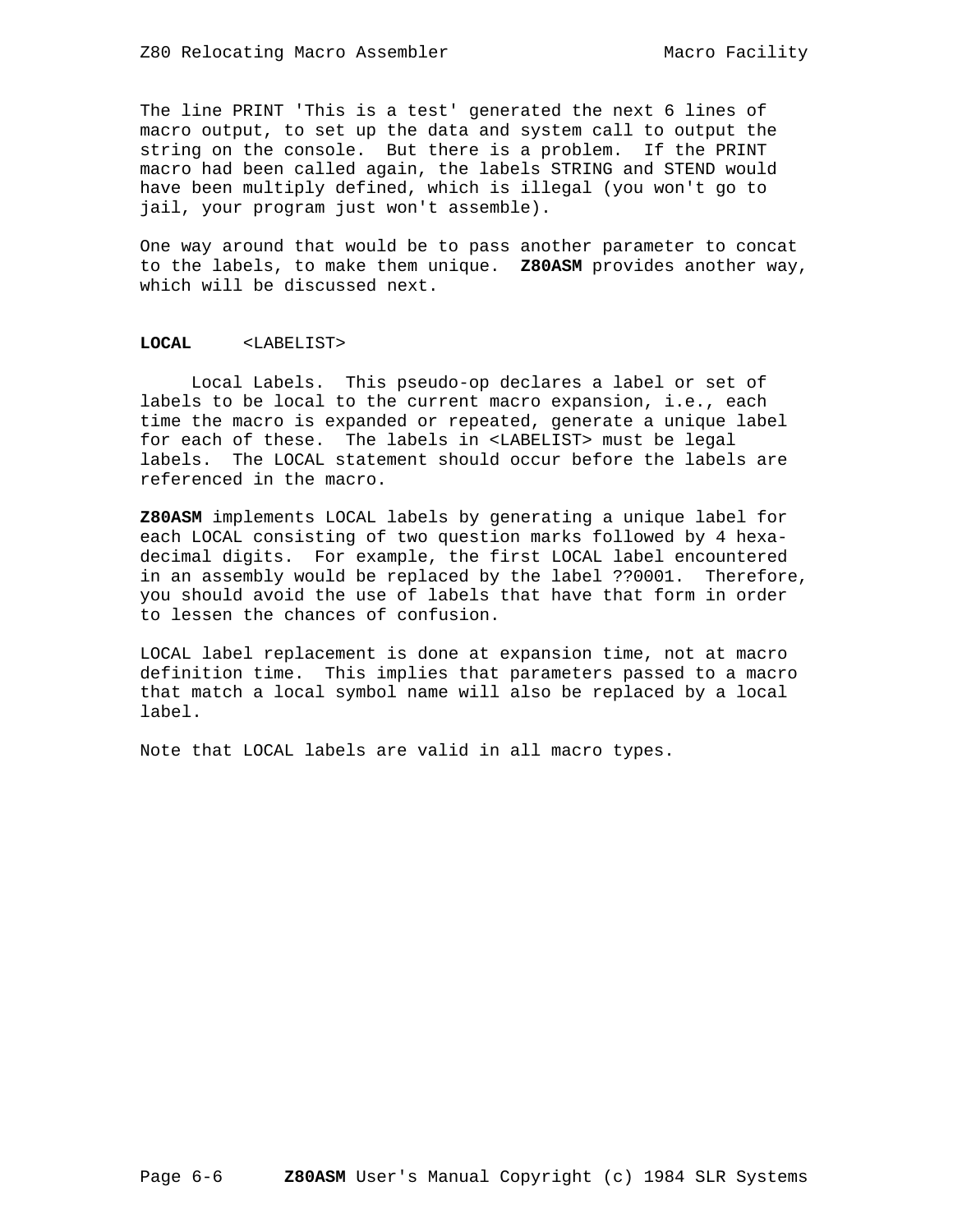|      |              |   | 1              |          | .LALL       |                                            |
|------|--------------|---|----------------|----------|-------------|--------------------------------------------|
|      |              |   | 2              | PRINT    | MACRO       | XX                                         |
|      |              |   | 3              |          | LOCAL       | STRING, STEND                              |
|      |              |   | 4              |          | LD          | DE, STRING                                 |
|      |              |   | 5              |          | LD          | C, 9                                       |
|      |              |   | 6              |          | CALL        | 5                                          |
|      |              |   | 7              |          | <b>JP</b>   | <b>STEND</b>                               |
|      |              |   | 8              | STRING   | DEFB        | XX, 0DH, 0AH, '\$'                         |
|      |              |   |                | 9 STEND  | <b>ENDM</b> |                                            |
|      |              |   | 10             |          | PRINT       | 'This is a test'                           |
|      |              | Α | 1              |          | LOCAL       | STRING, STEND                              |
| 0100 | 11 010B      | Α | $\sqrt{2}$     |          | LD          | DE, ??0001                                 |
| 0103 | 0E 09        | Α | 3              |          | LD          | C, 9                                       |
| 0105 | CD 0005      | Α | $\,4$          |          | <b>CALL</b> | 5                                          |
| 0108 | C3 011C      | Α | 5              |          | JP          | ??0002                                     |
| 010B | 54 68 69 73A |   |                | 6 ??0001 | DEFB        | 'This is a test', $0$ DH, $0$ AH, '\$'     |
| 011C |              | A |                | 7 ??0002 |             |                                            |
|      |              |   | 11             |          |             |                                            |
|      |              |   | 12             |          | PRINT       | 'This is a STRING test'                    |
|      |              | Α | 1              |          | LOCAL       | STRING, STEND                              |
| 011C | 11 0127      | Α | $\overline{2}$ |          | LD          | DE, ??0003                                 |
| 011F | 0E 09        | Α | 3              |          | LD          | C, 9                                       |
| 0121 | CD 0005      | Α | $\,4$          |          | CALL        | 5                                          |
| 0124 | C3 013F      | Α | 5              |          | JP          | ??0004                                     |
| 0127 | 54 68 69 73A |   |                | 6 ??0003 | DEFB        | 'This is a ??0003 test', $0DH, OAH, '$ \$' |
| 013F |              | Α |                | 7 ??0004 |             |                                            |
|      |              |   | 13             |          |             |                                            |
|      |              |   | 14             |          | <b>END</b>  |                                            |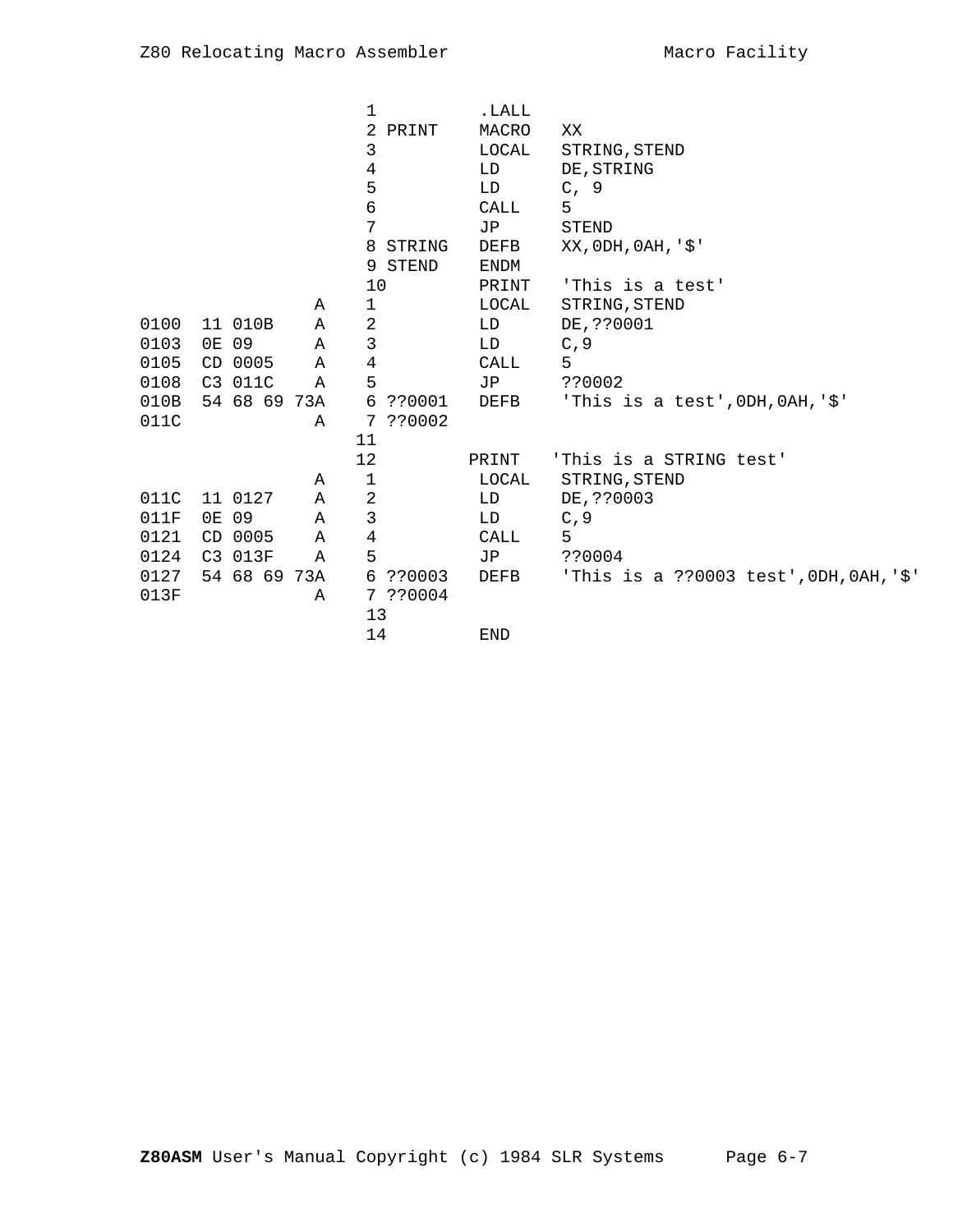# **EXITM**

 Exit macro expansion. This pseudo-op allows an easy way to terminate a macro expansion. It is usually used in conjunction with a conditional test.

EXITM is also allowed in an include file or maclib file, to halt the processing of those files.

Note that EXITM exits only a macro expansion, not a definition. Use ENDM or MEND to end the macro definition.

```
INCLUDE <FILENAME.EXT>
$INCLUDE <FILENAME.EXT>
```
 Include another source file. This pseudo-op takes as an argument a valid CP/M file name. That disk file is then opened and inserted at the point. Note that your listing line numbers start over at 1, and that a letter precedes that number. That is the nesting level. Any errors generated while processing this included file will give the Included file name and line number in that file. Note also that the included file can also contain an INCLUDE directive. At the end of the included file, assembly continues at the previous file, next line. This is a very powerful feature for including common macro definitions, and even assembling large projects without resorting to relocatable code.

#### **MACLIB** <FILENAME.EXT>

 Include Macro Definition File. This pseudo-op is identical to an INCLUDE, except that it is ignored on the second pass. This pseudo-op is used to read macro definition files, or any source files that produce no output code. This is to save time on 2-pass assemblies since the whole MACLIB file will be skipped on the second pass.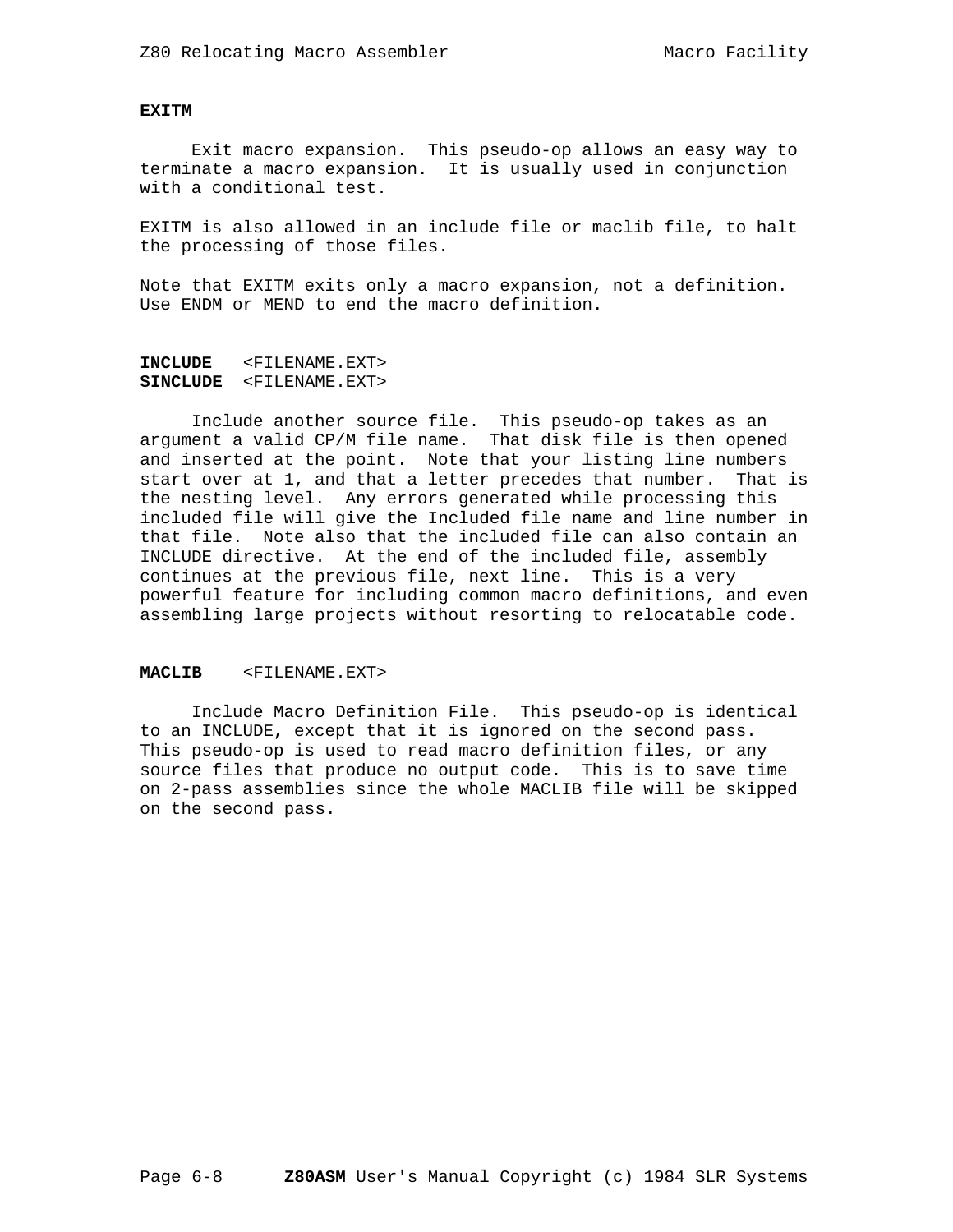# **Dummy Parameter Evaluation**

While reading the body of a macro, **Z80ASM** looks for the occurrence of any of the optional dummy parameters in the text. There are several rules that are followed.

1. Dummy parameters are not replaced in a comment field.

2. A dummy parameter delimited by spaces, tabs, commas, etc., and not inside a quoted string, is automatically flagged for replacement at expansion time.

3. Any dummy parameter preceded or followed by an ampersand  $(\&)$ , whether or not it is contained in a quoted string, is flagged for replacement, and the leading and/or trailing ampersand is removed. This is useful for dummy replacement in strings, and also for concatenating a parameter to something else.

4. Any dummy parameter preceded by an up-arrow (^) is ignored. The up-arrow is used to cause a character to be taken literally, i.e., an up-arrow can be represented as two up-arrows in succession.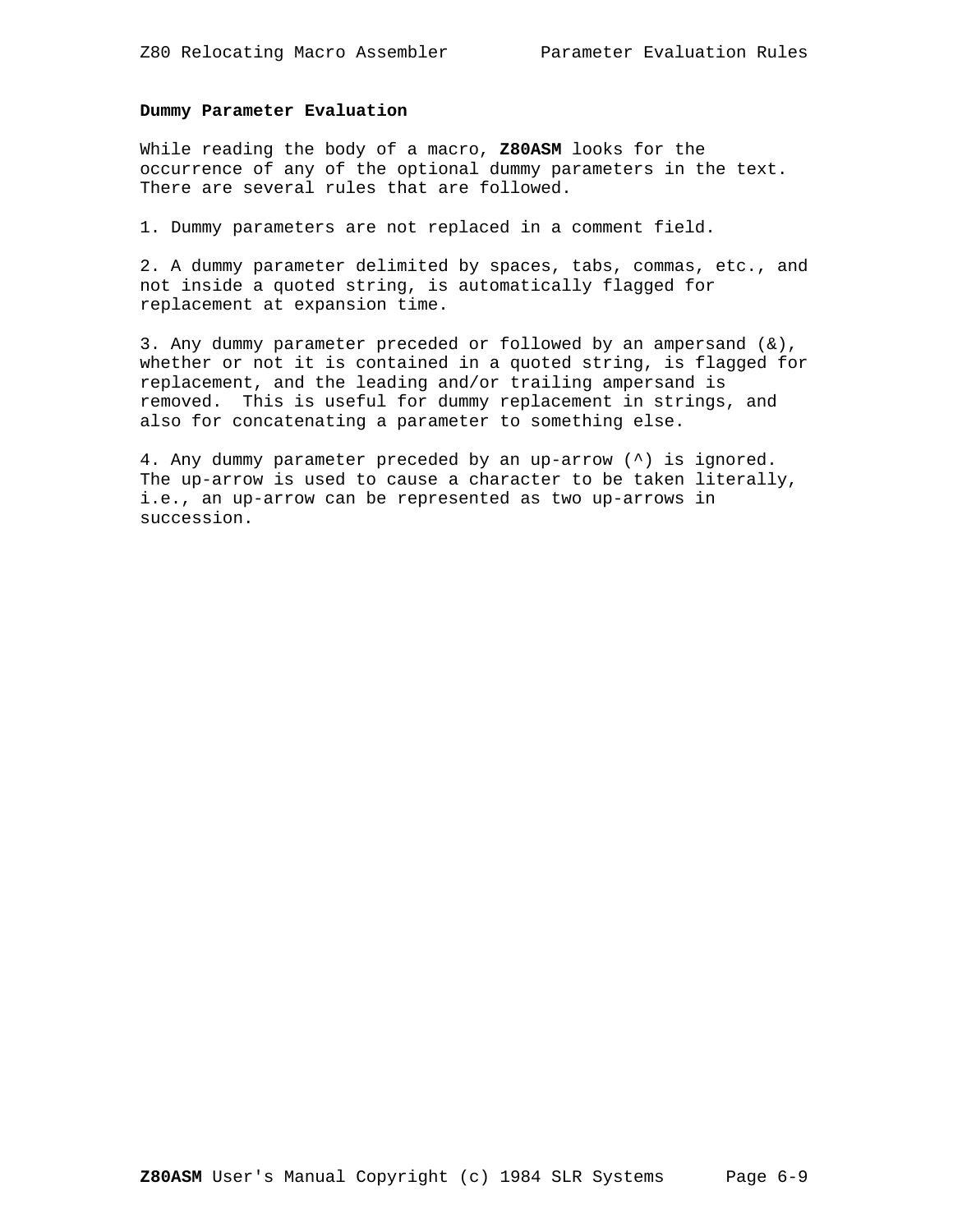# **Parameter Evaluation Rules**

There are a number of special options available to the programmer when it comes to parameter passing. Here we will describe the rules that **Z80ASM** follows when evaluating parameters.

First, all leading blanks are skipped. In other words, the parameter starts at the first non-blank character. That first non-blank character determines what type of parameter is being evaluated.

If the first character is a quotation mark (single or double), then the parameter is processed as a STRING, following the rules for strings. The leading and trailing quotation marks are passed as part of the parameter.

If the first character is a '<' (less-than sign, refered to in this discussion as a left bracket), then the '<' is removed, and the text is processed up to the next matching '>'. By matching we mean that the brackets are nestable, so that if there are three left brackets, the parameter is processed up to the third right bracket exclusive. Strings encountered in the bracketed parameter are treated as such, and follow the rules for strings. Brackets contained in a string are not counted as part of the nesting level.

If the first character is a percent sign (%), then the expression evaluator is called to process the following valid expression. The expression must resolve to a defined absolute value. This value (16-bit unsigned) is then converted to a number in the current radix, which is then used as the parameter.

Otherwise, the item is treated as a regular old parameter.

Note that a special character in macros is the up-arrow. It causes characters to be taken literally. For instance, to pass an up-arrow (^) as a parameter, use two in succession. To pass a semicolon as a parameter, use  $\lambda$ ;, which is equivalent to  $\langle\cdot\rangle$ . Try using the following parameter:

 $\tau$  -  $\tau$  and this is an  $\gamma$ and see what you get.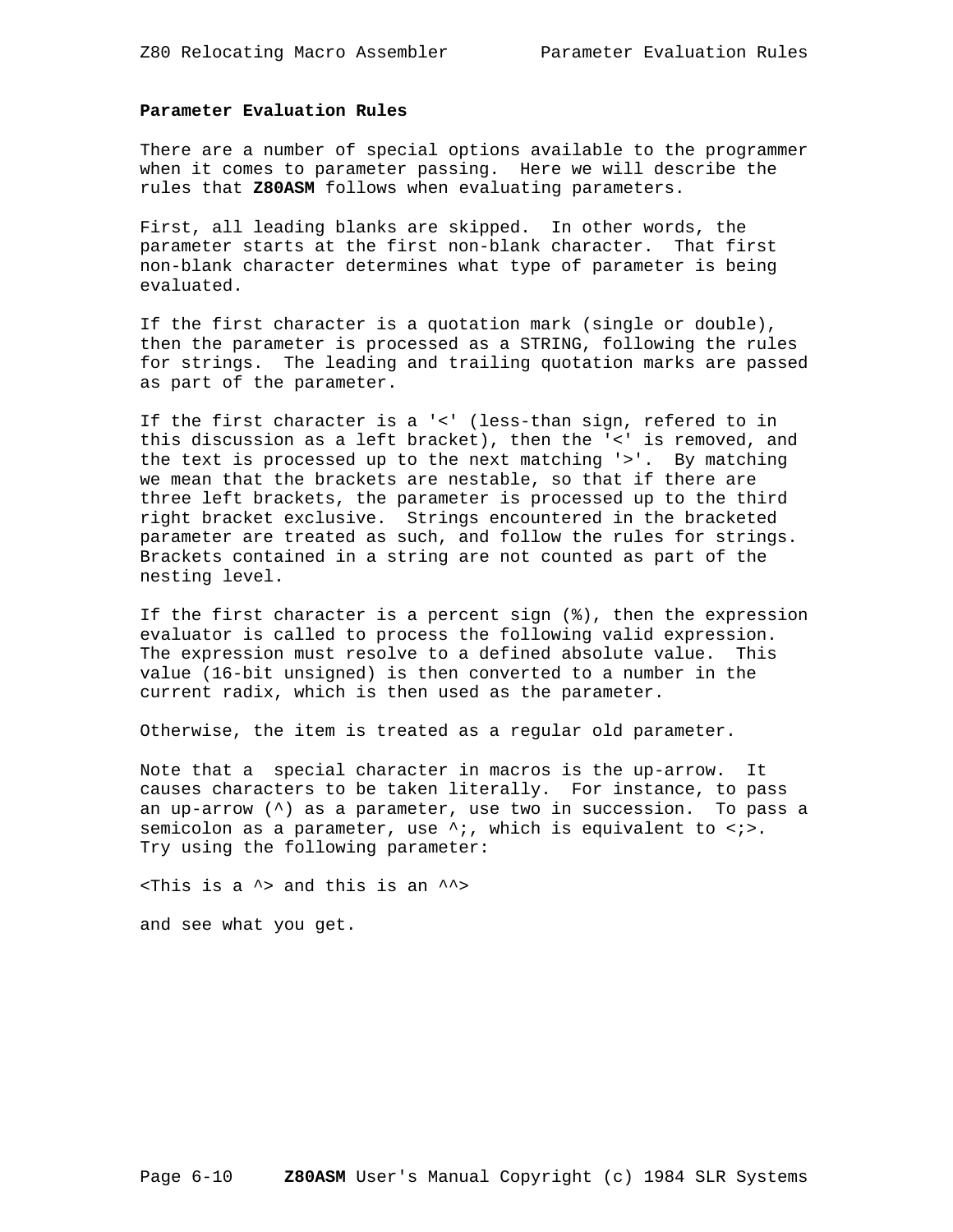One condition that occurs very often is a macro call with a missing or null parameter. This can be discovered at expansion time by using the special operator NUL. NUL returns a true value (-1) if what comes after it is nothing but tabs, spaces, comment field, or an end of line. Anything else will return a false value to NUL.

Look at the following example.

|      |                |              | 1                  |          |             |                    |          |
|------|----------------|--------------|--------------------|----------|-------------|--------------------|----------|
|      | 0055           |              | 2                  | ΧX       | EQU         | 55H                |          |
|      |                |              | 3                  | 4 MAC1   | MACRO       | ?XX,?YY            |          |
|      |                |              | 5                  |          | DEFB        | ?YY                | ; SECOND |
|      |                |              | 6                  |          | IF          | NUL ?XX            |          |
|      |                |              | 7                  |          | EXITM       |                    |          |
|      |                |              | 8                  |          | <b>ELSE</b> |                    |          |
|      |                |              | 9                  |          | IRPC        | XX, ?XX            |          |
|      |                |              | 10                 |          | LOCAL       | LABEL              |          |
|      |                |              |                    | 11 LABEL | DM          | LABEL              |          |
|      |                |              | 12                 |          | DEFB        | $\sim$ $_{\rm XX}$ |          |
|      |                |              | 13                 |          | DEFB        | '&XX'&1FH          |          |
|      |                |              | 14                 |          | ENDM        |                    |          |
|      |                |              | 15                 |          | ENDM        |                    |          |
|      |                |              | 16                 |          |             |                    |          |
|      |                |              | 17                 |          | MAC1        | CONTROL, 'DATA'    |          |
| 0100 | 44 41 54 41A   |              | 1                  |          | DEFB        | 'DATA'             | ; SECOND |
| 0104 | 0104           | B            | 2                  | ??0001   | DW          | ??0001             |          |
| 0106 | 55             | В            | 3                  |          | DEFB        | XX                 |          |
| 0107 | 03             | В            | 4                  |          | <b>DEFB</b> | $'C$ ' & $1FH$     |          |
| 0108 | 0108           | В            | 2                  | ??0002   | DW          | ??0002             |          |
| 010A | 55             | В            | 3                  |          | DEFB        | XX                 |          |
| 010B | 0F             | В            | 4                  |          | DEFB        | $'O'$ & $1$ $FH$   |          |
| 010C | 010C           | $\, {\bf B}$ | $\overline{a}$     | ??0003   | DW          | ??0003             |          |
| 010E | 55             | $\, {\bf B}$ | 3                  |          | DEFB        | XX                 |          |
| 010F | 0E             | $\, {\bf B}$ | $\overline{4}$     |          | DEFB        | $'N'$ & $1$ $FH$   |          |
| 0110 | 0110           | $\, {\bf B}$ | 2                  | ??0004   | DW          | ??0004             |          |
| 0112 | 55             | B            | 3                  |          | DEFB        | XX                 |          |
| 0113 | 14             | В            | $\overline{4}$     |          | DEFB        | 'T'&1FH            |          |
| 0114 | 0114           | $\, {\bf B}$ | 2                  | ??0005   | DW          | ??0005             |          |
| 0116 | 55             | В            | 3                  |          | DEFB        | XX                 |          |
| 0117 | 12             | В            | $\overline{4}$     |          | $\rm{DEFB}$ | $'R$ ' & $1FH$     |          |
| 0118 | 0118           | В            | 2                  | ??0006   | DW          | ??0006             |          |
| 011A | 55             | В            | 3                  |          | DEFB        | XX                 |          |
| 011B | 0F             | В            | 4                  |          | DEFB        | $'O'$ & $1$ FH     |          |
| 011C | 011C           | В            | 2                  | ??0007   | DW          | ??0007             |          |
| 011E | 55             | B            | 3                  |          | DEFB        | XX                 |          |
| 011F | 0 <sup>C</sup> | B            | $\overline{4}$     |          | DEFB        | $"L'$ & $1$ $FH$   |          |
|      |                |              | 18;                |          |             |                    |          |
|      |                |              | 19                 |          | MAC1        | , XX               |          |
| 0120 | 55             | Α            | $\mathbf{1}$<br>20 |          | DEFB        | XX                 | ; SECOND |
|      |                |              |                    |          |             |                    |          |
|      |                |              | 21                 |          | <b>END</b>  |                    |          |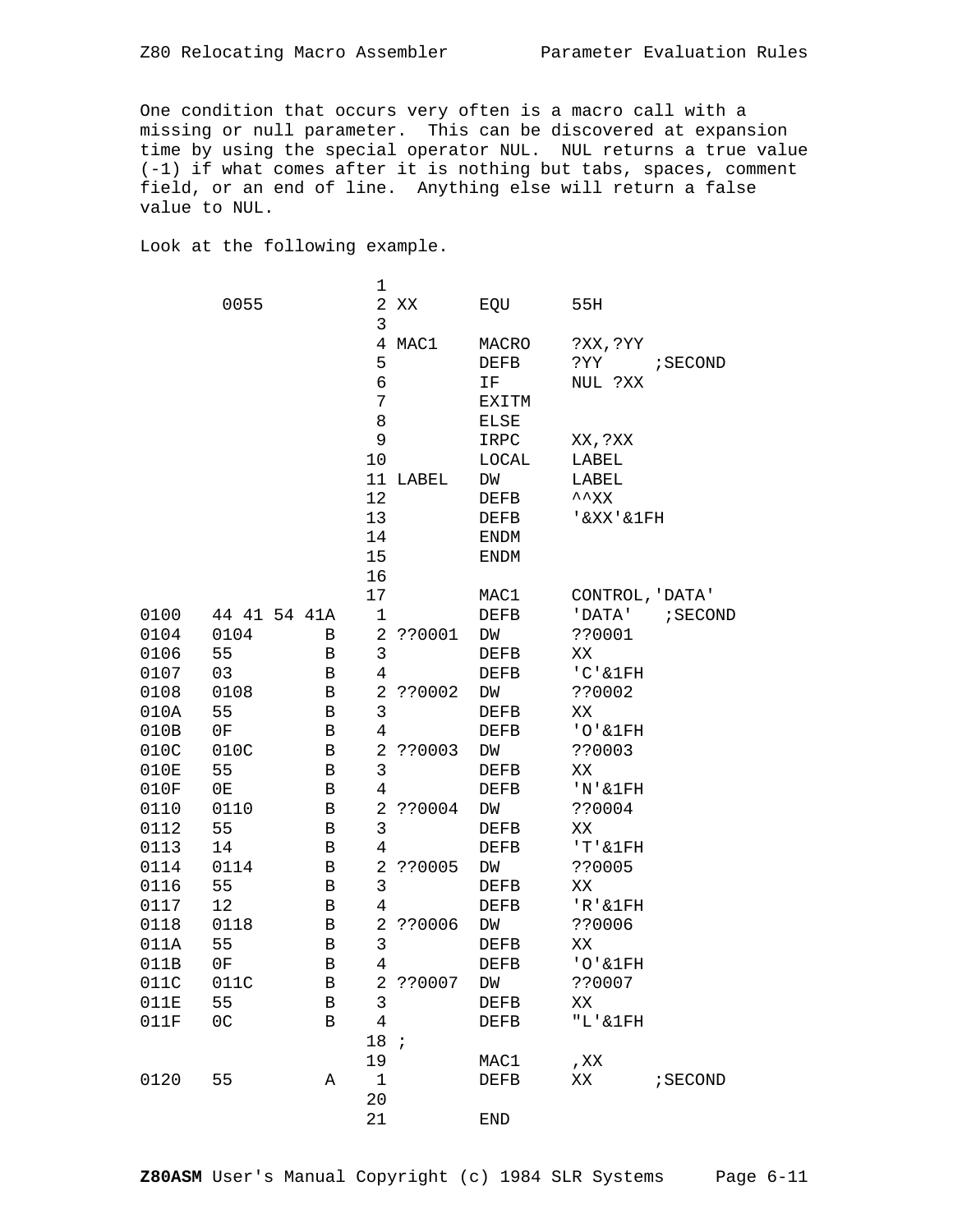**5. Listing Controls**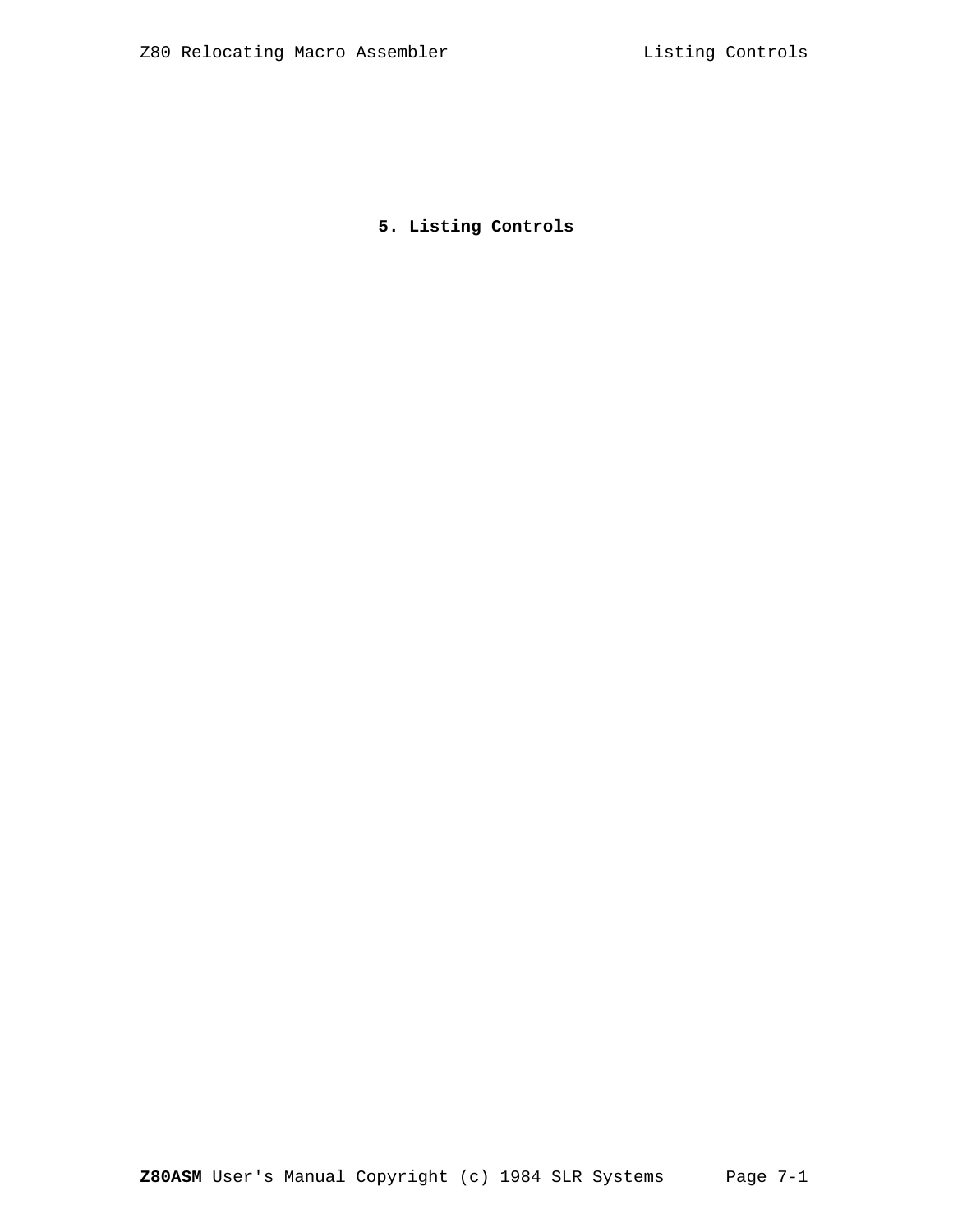# **TITLE** <ANYTHING>

 Listing Title. This defines a new title to be put at the top of subsequent pages of listing. Takes effect BEFORE this line is printed, so this can be used in the first line of your source file to put a title on the first page. The title may be up to 80 characters, and may be truncated by **Z80ASM** to fit on the page.

Note that any tabs are compressed to single spaces. CONFIG can enable or disable the listing of the source line containing the TITLE directive.

**<ANYTHING>** can be in one of two forms. If the first non-blank character is a left paren, then the token is assumed to be in the following form:

(STRING)

where STRING is a valid delimited string, like 'Hi there y''all'. The delimiting quotes do not become part of the stored string.

If the first non-blank character is not a left paren, then the stored string begins with the first non-blank up to the first semicolon or CR. For example

 TITLE This is my 'Title' and TITLE ( 'This is my ''Title''')

are equivalent.

**SUBTTL** <ANYTHING> **\$TITLE** <ANYTHING>

 Listing Subtitle. This defines the subtitle to be used on subsequent listing pages. The subtitle can be up to 60 characters long. See TITLE for a definition of <ANYTHING>.

 The default subtitle is the filename of the file being assembled. The subtitle is reset upon entry and exit to/from any INCLUDE file to the name of the current source file.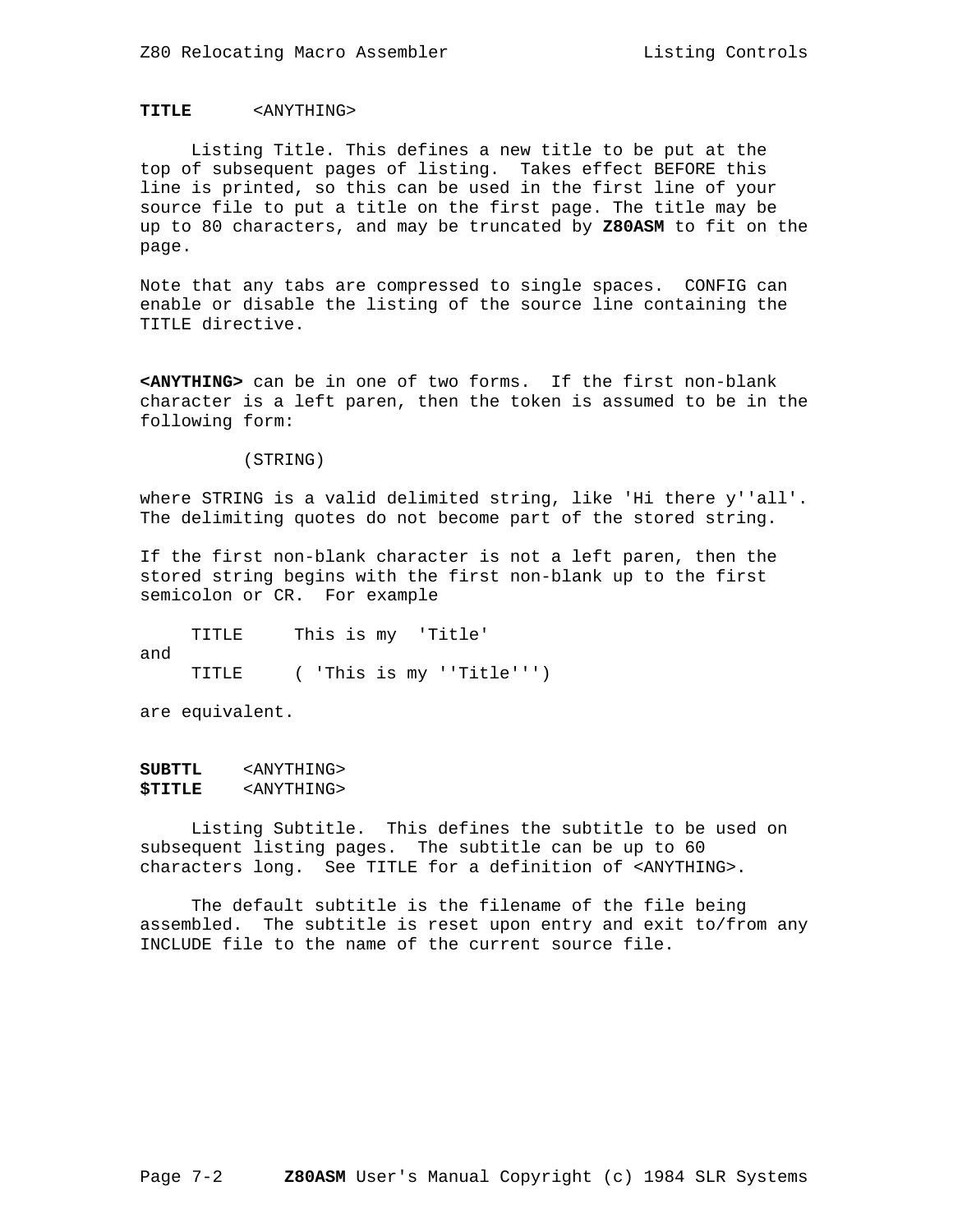| PAGE          | [PLENGTH][, PWIDTH]              |
|---------------|----------------------------------|
| <b>EJECT</b>  | $[$ PLENGTH $]$ $[$ , PWIDTH $]$ |
| <b>SEJECT</b> | [PLENGTH][, PWIDTH]              |
| *EJECT        | [PLENGTH][, PWIDTH]              |

 Top of Page. If no parameters are given, this pseudo-op causes a new page to be started in the listing. Otherwise, one or two parameters are expected, the first being the new page length in lines, and the second being the new page width in columns. The standard default page length and width are set with CONFIG. Note that spaces are allowed between the \* and EJECT.

PAGE 80, 132 ; page = 80 lines by 132 columns

### **LIST .LIST**

 Listing On. This is the default mode. This has effect only if a listing is being generated. This affects overall listing. NLIST

### **.XLIST**

 No List. This pseudo-op stops all listing generation. This can be countered only by a subsequent LIST pseudo-op.

### **MTLIST**

 Multi-line List. This pseudo-op enables listing of extra lines generated when the given source line generates more than 4 bytes of output. The default case is to just list the first 4 bytes with the source line. For instance, the line

DEFB 'I Like Peanut Butter'

generates 20 bytes of code. The default case will just list the first four bytes, while MTLIST will cause 5 lines to be printed.

# **NMTLIST**

 No Multi-line List. This pseudo-op suppresses the listing of extra lines of output caused by more than 4 bytes being generated from one source line. This is the standard default case.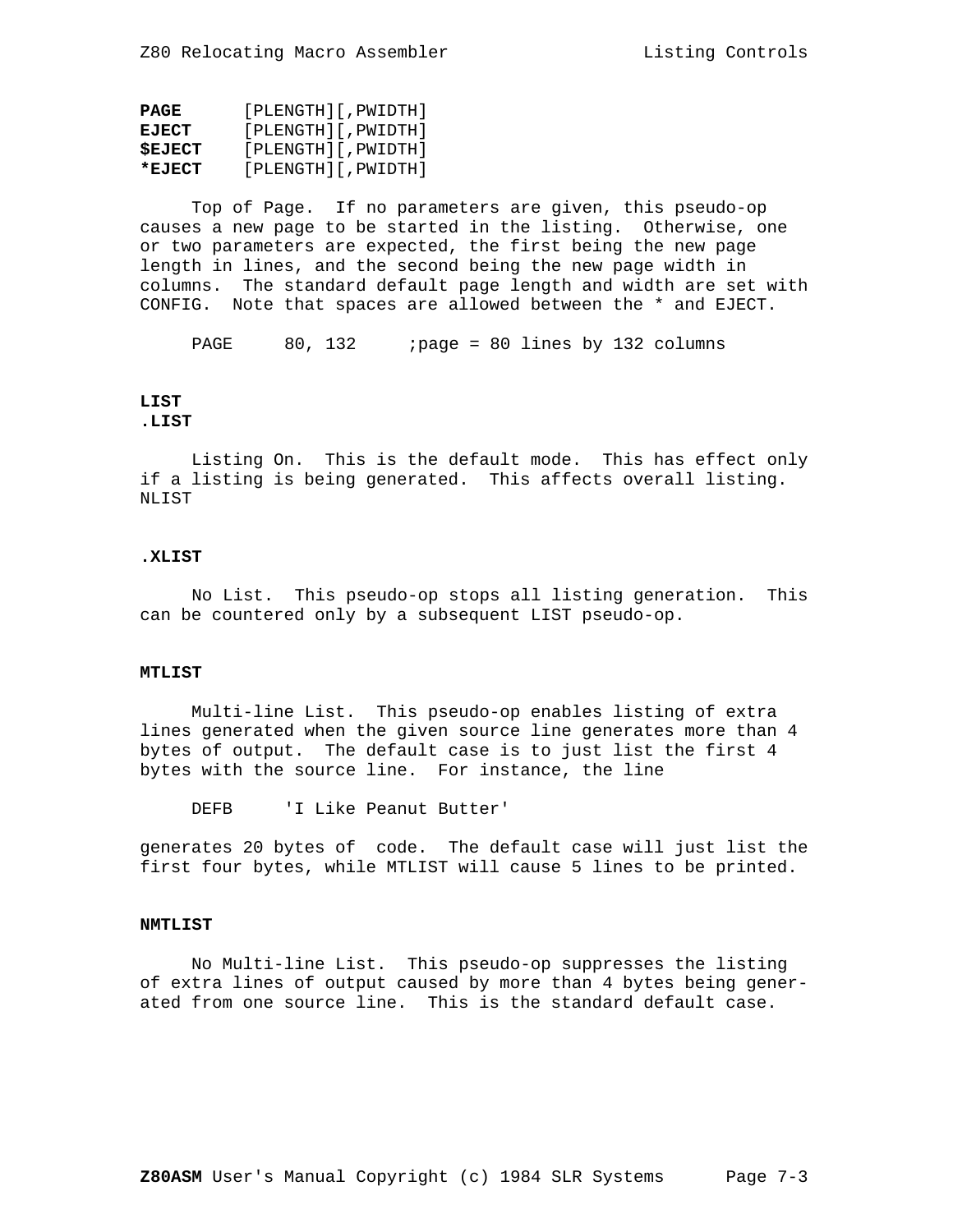# **CLIST .LFCOND**

 Conditional List. This pseudo-op enables listing of lines contained in FALSE conditional assembly blocks. Standard default is to list only the lines that are in TRUE conditional blocks. NCLIST

### **.SFCOND**

 No Conditional Listing. This pseudo-op causes the suppression of listing output during FALSE conditional block processing. This is the standard default case.

# **.TFCOND**

 Toggle Conditional List. This pseudo-op causes the listing of conditional blocks to be turned OFF if it was ON, and ON if it was OFF.

### **.LALL**

 List All. This pseudo-op controls macro expansion listing only. It causes **Z80ASM** to list every line of macro expansion (does not override NLIST or .XLIST).

# **.SALL**

 Suppress All. This pseudo-op controls macro expansion listing only. It causes the suppression of all macro expansion listing.

#### **.XALL**

 Partial List. This pseudo-op controls macro expansion listing only. .XALL causes **Z80ASM** to list only the lines that generate code output.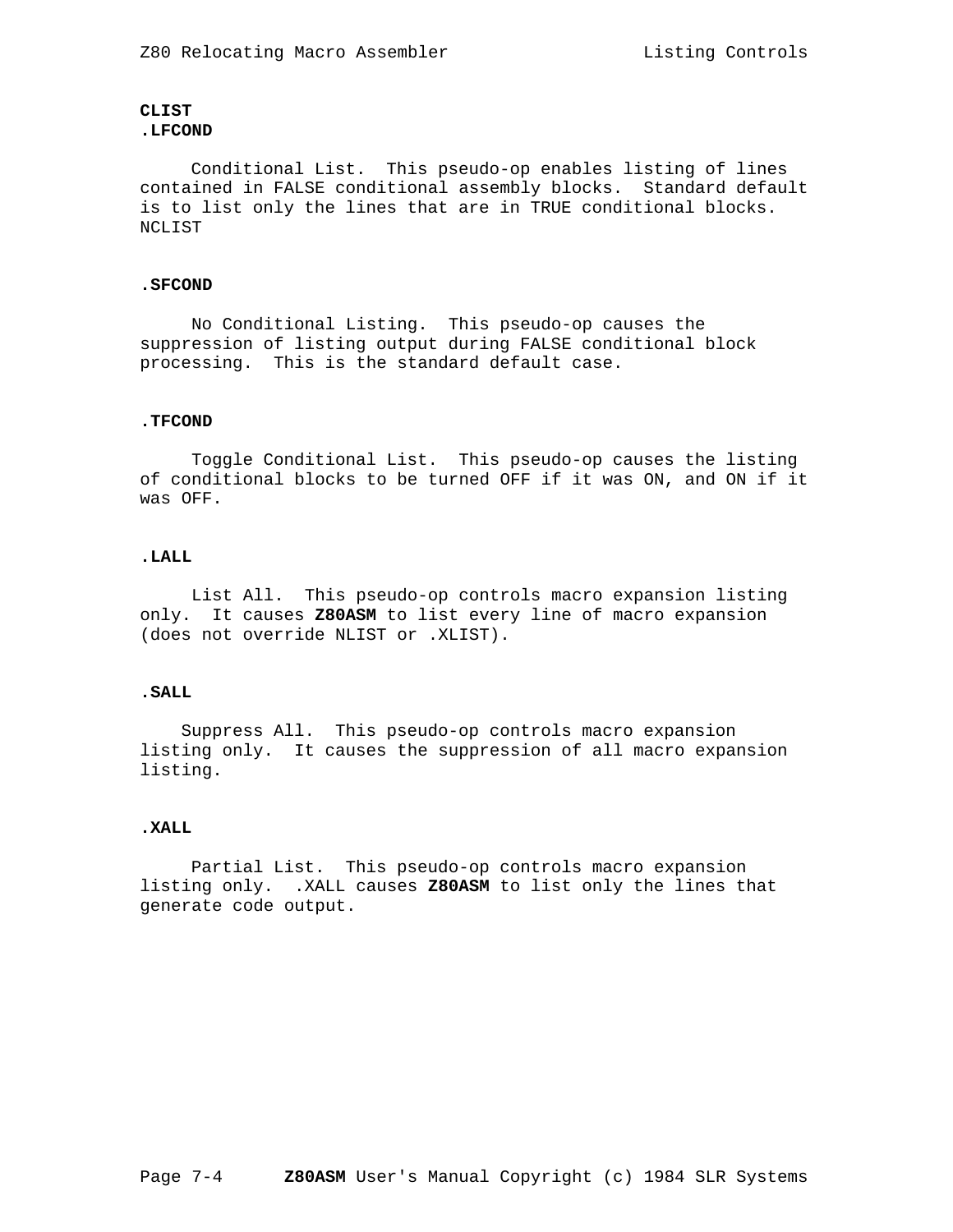# **6. Miscellaneous Pseudo-ops**

The ones that don't fit in anywhere else.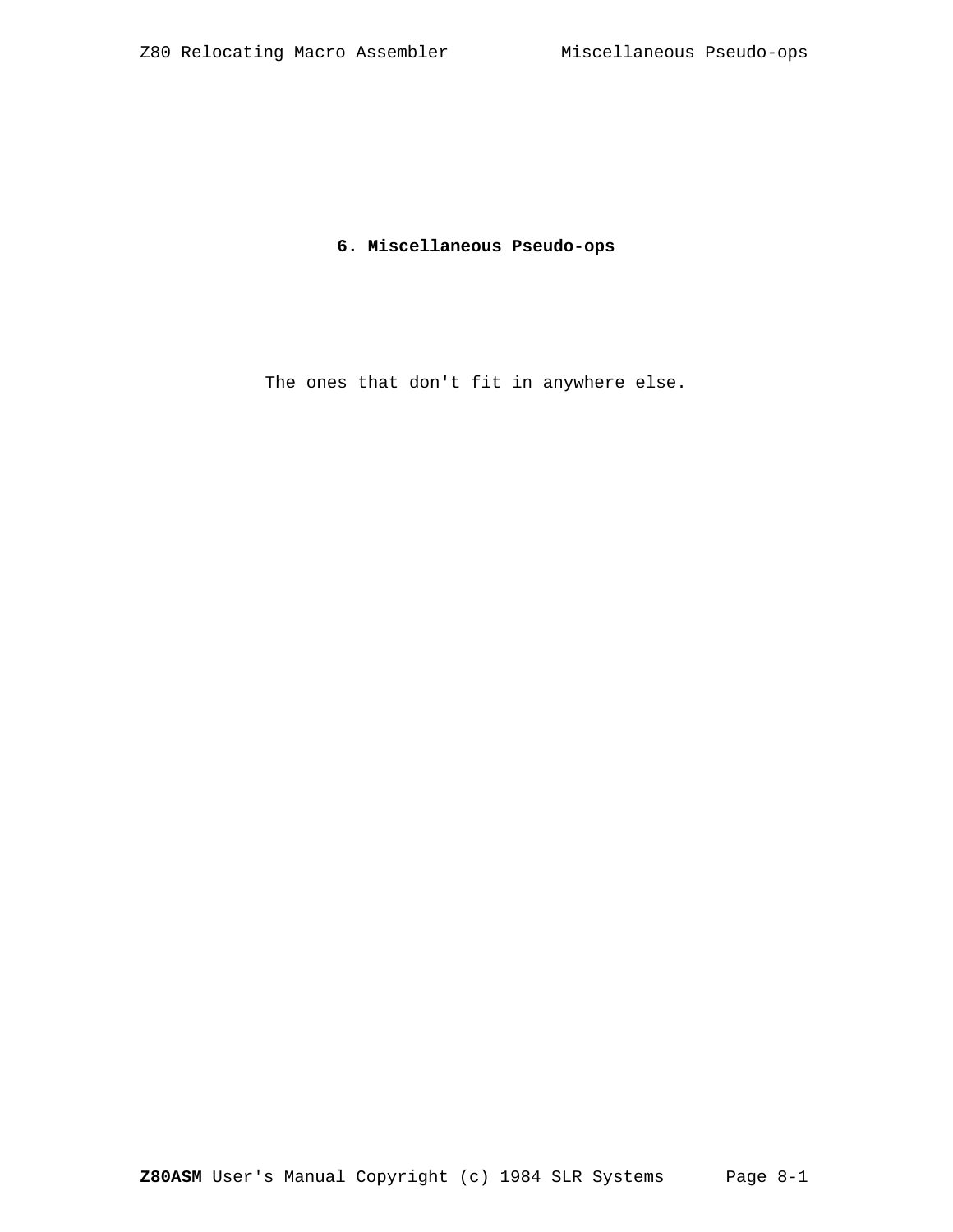### **END** [STARTADR]

 End directive. This signifies end of input file to the assembler. The optional argument is used, in HEX and relocatable mode, to signify a starting address for the program. Note: this directive is ignored if encountered during a macro definition or within a FALSE conditional block.

END START : start at start...

#### **NAME** <ANYTHING>

 Module name. Valid only in relocatable code, this assigns a name to the generated relocatable module. If no name is defined, Z80ASM uses the source file name as the module name. See TITLE for a description of <ANYTHING>. Maximum size 16 chars. Syntax:

| NAME  | MYFTLF.        |
|-------|----------------|
| NAME. | ( 'MYFTT.F.'') |

#### **.REQUEST** <LIBLIST>

 Request Library Search. This pseudo-op causes **SLRNK** to search the given filename.REL for any undefined externals. The modules are loaded as needed. The given filename.REL is assumed to reside on the default disk at link time. Note that the filename may be eight characters long in M-REL format, but only six characters if you included a drive specifier. SLR Format allows eight in either case (actually 16, but CP/M filenames are limited to eight). Requests may pass more than one filename, separated by commas. They will be searched in the order in which they are defined. For example:

REQUEST C:MYLIB,FORLIB

# **.Z80**

This pseudo-op has no effect.

#### **.CREF**

 Cross-reference ON. This pseudo-op turns on the crossreference builder for the subsequent source lines. This is the default condition. This pseudo-op is useful only when crossreference generation has been selected by a command line option or through CONFIG.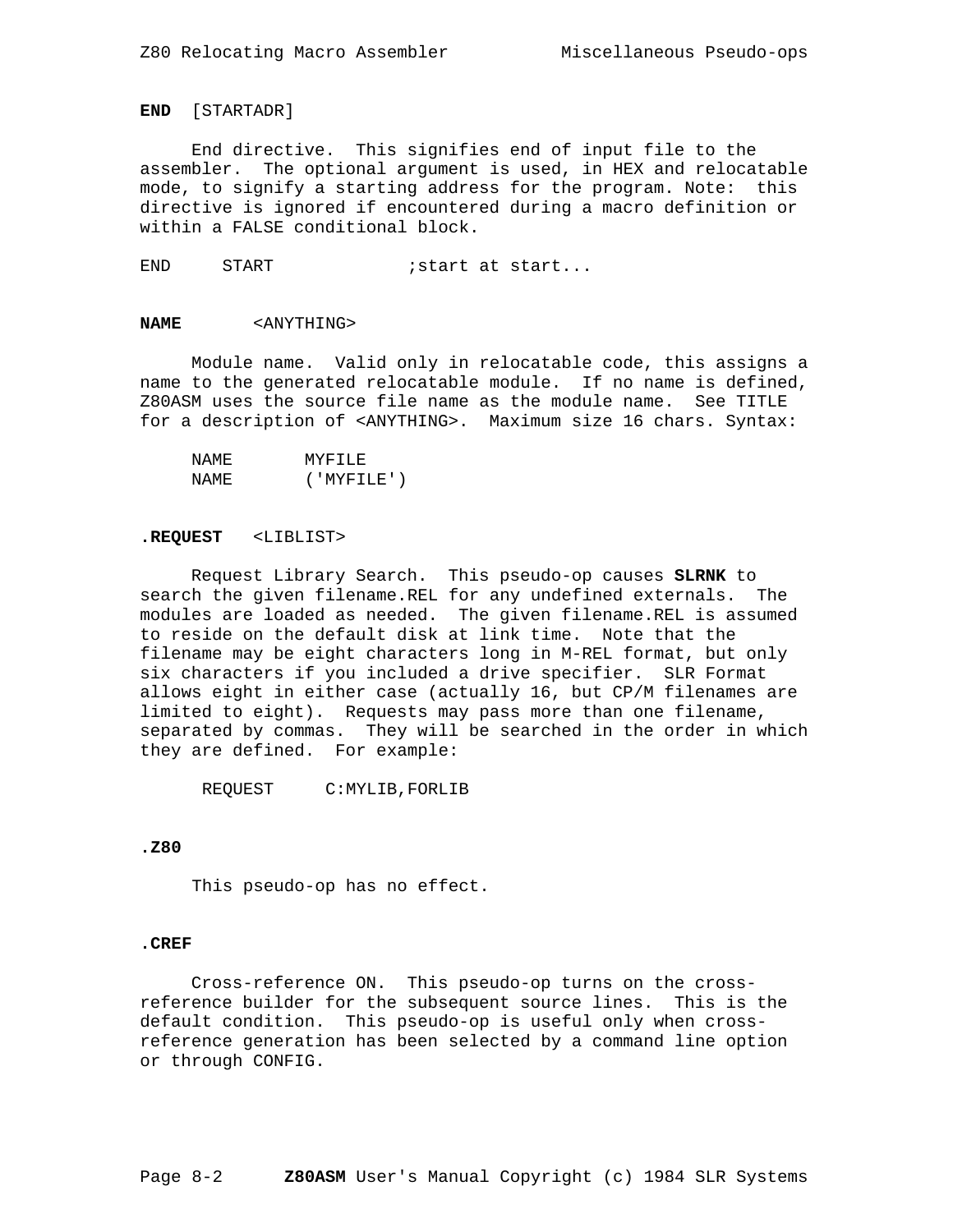# **.XCREF**

 Cross-reference OFF. This pseudo-op turns off the crossreference builder for the subsequent lines of source up to the next .CREF. Useful only when cross-reference generation is in use, ignored otherwise.

# **.COMMENT** <delim>

 Comment text. This pseudo-op is used to turn text into a comment. The next non-blank character defines the <delim>iter. The rest of the source file up to line containing the next <delim> character is considered a comment field. This is useful for commenting out a chunk of code without putting a semicolon at the beginning of each line.

### **.PRINTX**

 Print text. This pseudo-op takes the rest of the source line and places it on the console. It is useful in displaying messages, values of parameters (by passing the parameter using a leading % to a macro containing .printx), etc.

### **.RADIX** <EXP>

 Set input and output radix. This pseudo-op is used to change the default input and output radix from base 10 to something else in the range of 2-16. The default radix is set to 10 before the <EXP> is processed. This is usually used to enter a group of data in a base such as 16 without requiring the trailing H. It also affects the base used in processing macro parameters preceded by a %.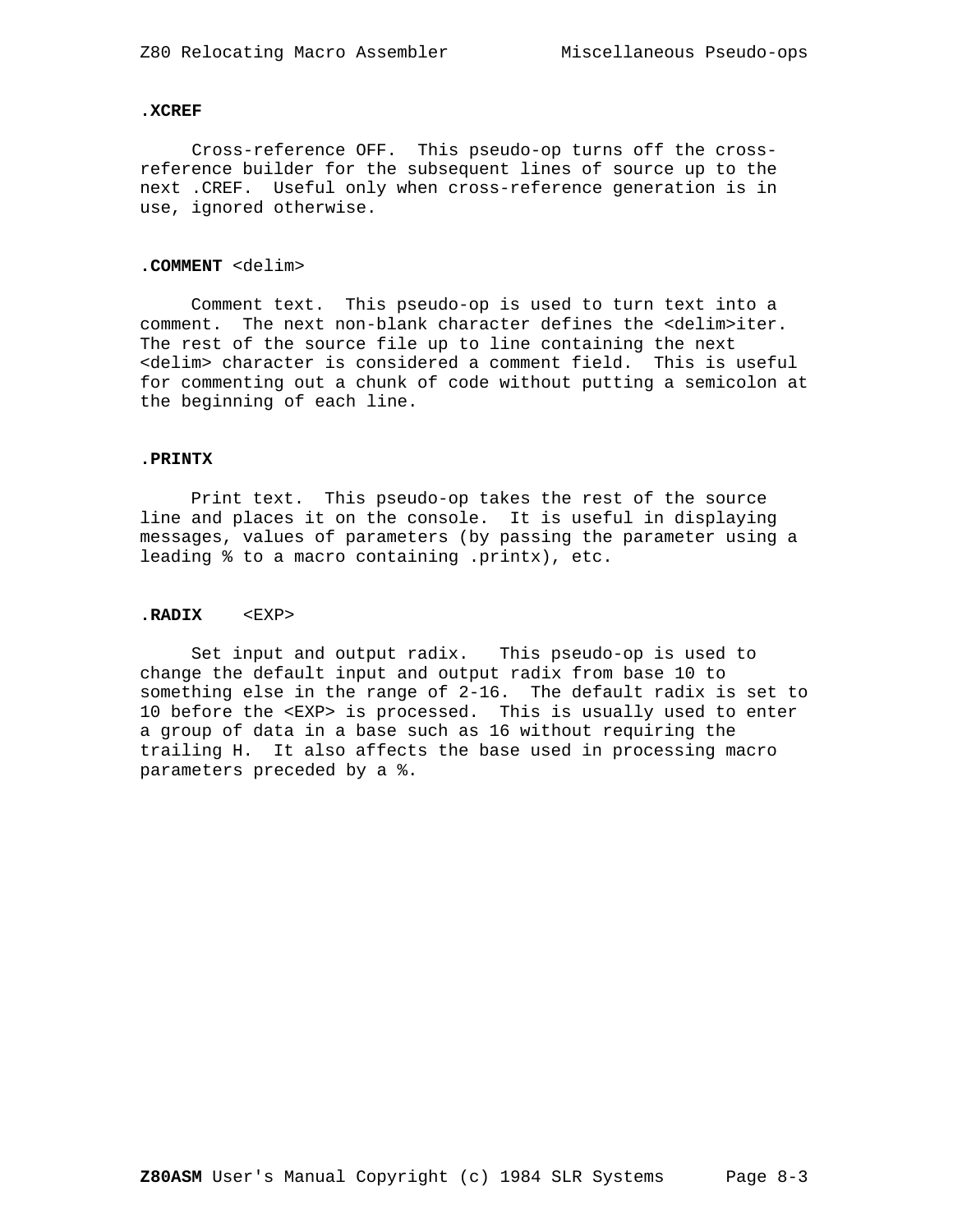# APPENDIX A - **ERROR MESSAGE SUMMARY**

There are many error conditions that **Z80ASM** can detect. This section describes the error messages that can be generated.

Error messages are of the form:

FILENAME - ERROR MESSAGE Line # ????? <This Line Is The Source Line That Contains The Error Condition>

where FILENAME is the name of the current file or macro being processed, and ????? is the line number of that file or macro on which the error was discovered.

Note: errors discovered while processing the intermediate code give code address instead of line number for the error.

### **Bad Dummy Param**

 Dummy parameters must follow the syntax for valid labels.

# **Bad File Name**

 Something is syntactically incorrect with the given file name.

### **Bad Opcode**

 Something was found in the opcode field that is not in the opcode list, pseudo-op list, or macro table.

#### **Byte Out of Range**

 This can occur in several places, with meaning depending on the instruction involved. For relative jumps and indexed addressing, the value generated must lie within the range of -128 to +127. For BIT, RES, and SET instructions, the bit number must be between 0 and 7. For RST instructions, the operand must be 0, 8, 10H, 18H, etc. Finally, for the IM instruction, the operand must be 0, 1, or 2. Something other than these was calculated.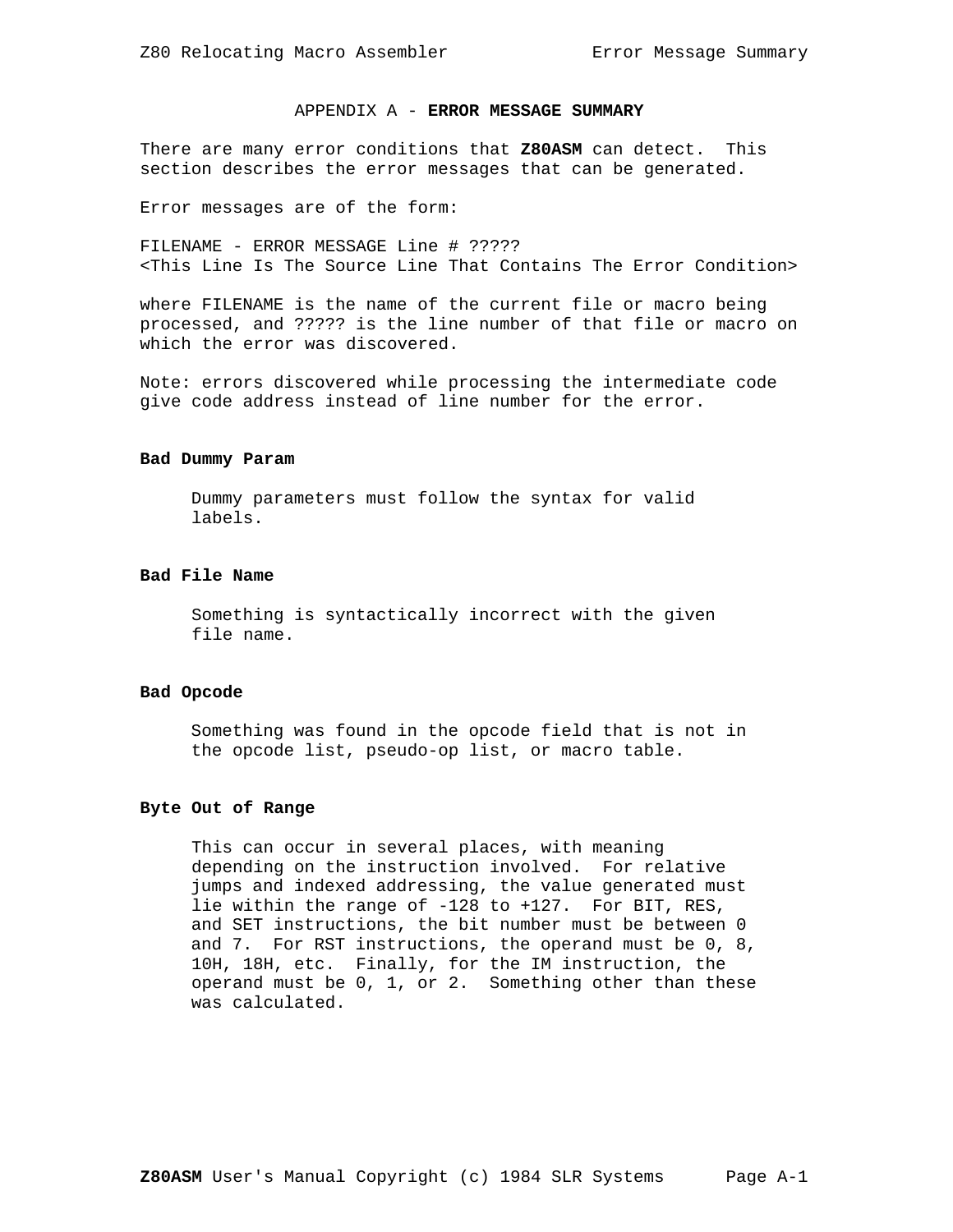### **Comma Expected**

 Guess what? You're right, a comma was expected. Possibly something extra ahead of your comma, or else your comma is missing. Or something.

#### **Expression Error**

 This error message will only be generated if the expression evaluator gets very confused. Should not happen...

## **Extra Operand**

 Look at that line closely, **Z80ASM** found more items on it than belonged. Possibly you just forgot a semicolon before your comment, but it may be more critical than that.

# **File Not Found**

**Z80ASM** tried to open the given file unsuccessfully.

### **ID, (, or Unary Op Expected**

 The expression evaluator was looking for an ID (valid number or label), left paren, or Unary Operator (such as HIGH or LOW). Something else was there.

# **Illegal in Absolute File**

 A pseudo-op was encountered that is valid only in relocatable assembly.

### **Illegal - 0 used**

 The expression could not be evaluated down to the type required by the pseudo-op on this line. A zero was used instead.

#### **Intermediate Corrupt**

 An item was found while processing the intermediate code that should not be there. Try to determine what led up to that and report the bug.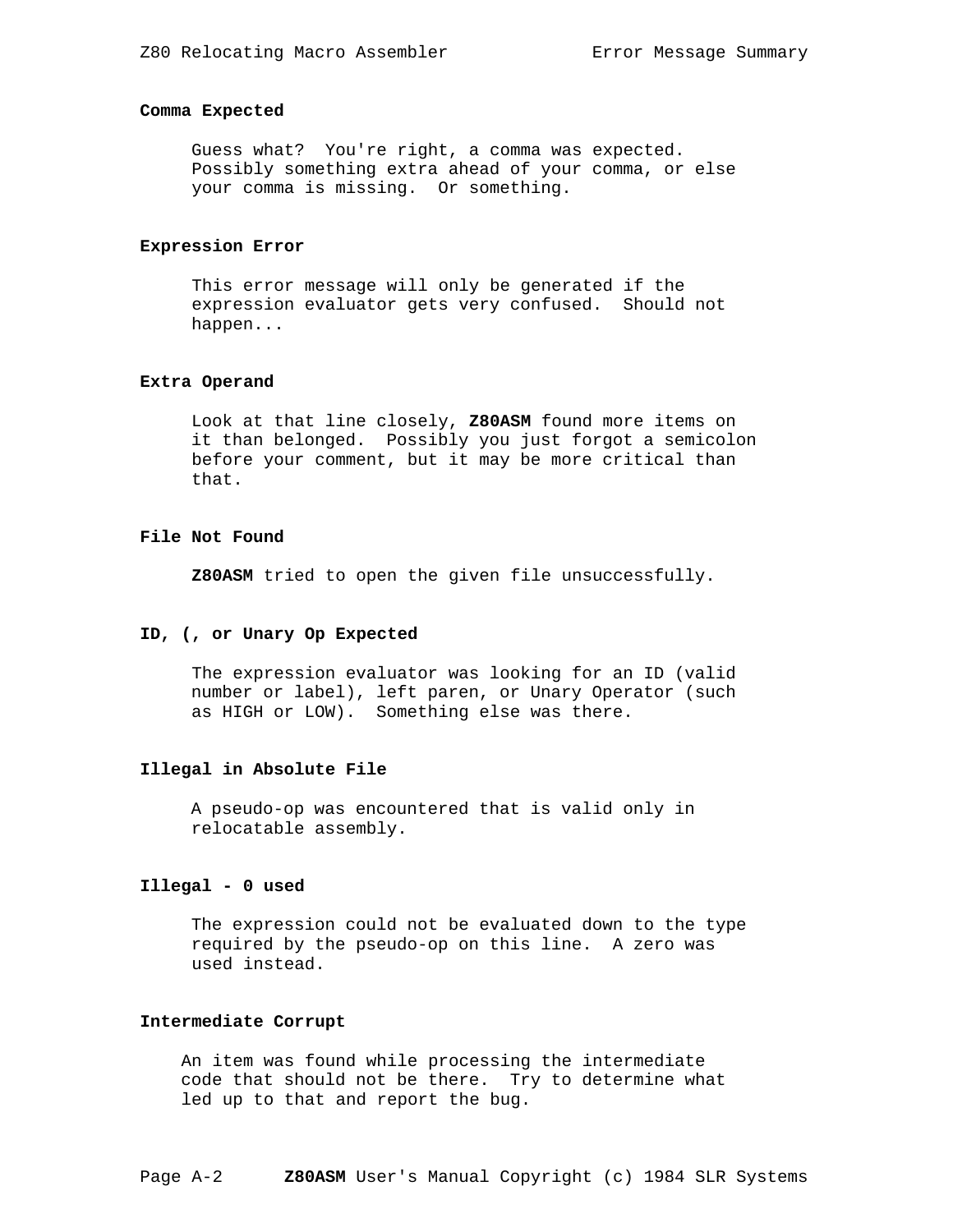# **Line Too Long**

Source lines are limited to 127 characters in length.

# **Macro Redef**

 Macro Table is confused about a macro redefinition. Possibly you redefined the macro differently on different passes through MACLIB, IF1, IF2 or some other conditional situation. Macro redefinition is allowed, but obviously must be the same on each pass.

#### **Missing .DEPHASE**

 Something was encountered that is illegal inside a PHASE block. Possibly you forgot a .DEPHASE pseudo-op.

# **Missing ENDIF**

 Oops! End of file encountered while in a conditional. Where was your ENDIF ?

### **Missing ENDM**

 Oops! End of file encountered while building a macro. Probably a missing ENDM or MEND.

# **Missing IF**

An ELSE or ENDIF without IF.

### **Missing MACRO**

 Something was encountered that is not legal outside a macro, such as an ENDM, MEND, or LOCAL.

# **Missing .PHASE**

 A .DEPHASE pseudo-op was found without a preceding .PHASE pseudo-op. Check your phase blocking.

### **No Backing Up in COM File**

 Only in absolute mode, COM type files. The address given in the ORG statement is smaller than the last location generated. You cannot go backwards while generating a COM file.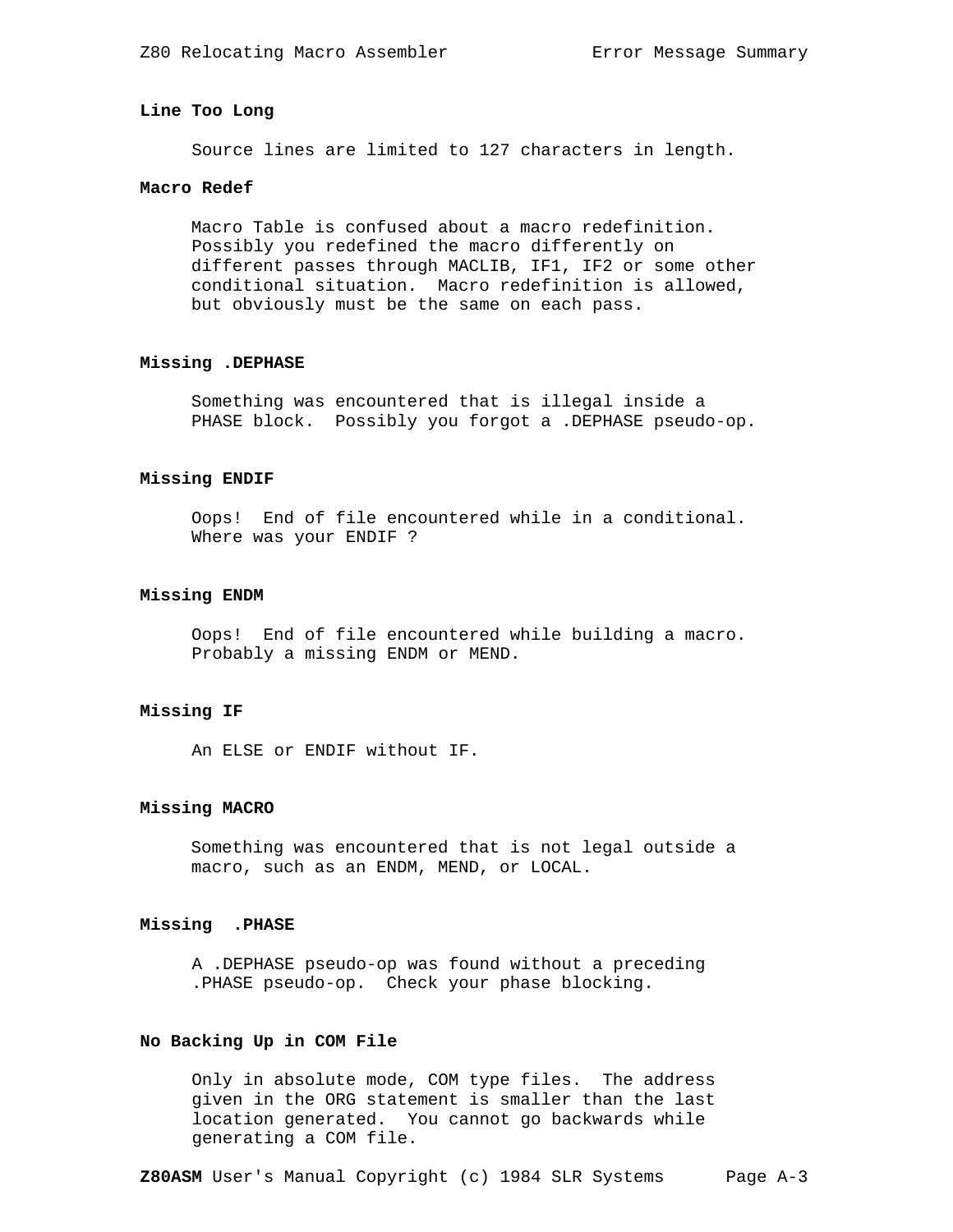# **Out Of Memory**

 No room left in memory. Symbol table, macro table, include tables, cross-reference table, etc, must all fit into memory. Ask about Z80ASM+.

# **Previously Defined**

 This LABEL has been defined already elsewhere in the file and is being redefined with something other than a DEFL. Change the name of one of your labels.

# **String Syntax**

 Strings can contain only printable characters. Either your string contains a control character (such as a TAB), or you forgot the trailing quotation mark.

### **Symbol Expected**

 Something was found that is illegal as an operation or label. Probably something was mis-typed on the line.

### **Syntax Error**

 This message appears when the assembler is too confused to know what went wrong.

#### **Too Many Commons**

 An attempt was made to define more than 12 common blocks. That is the limit. Ask about Z80ASM+.

#### **Unexpected EOF**

 The end of the source file was found at an inopportune time.

# **')' Expected**

Somewhat self-explanatory.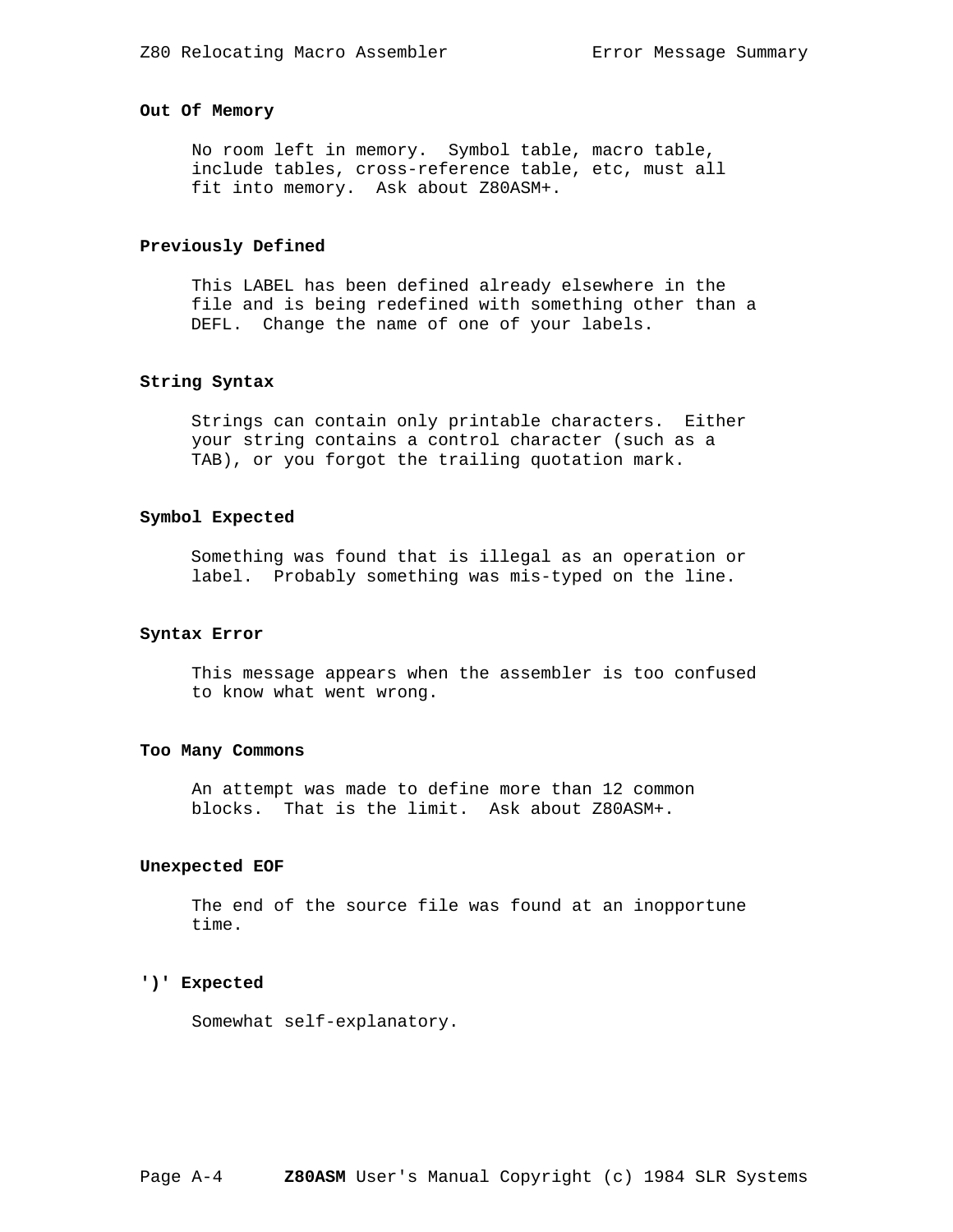# **'/' Expected**

 Somewhat self-explanatory. Common block name must be delimited by slashes, and contain only valid label-type characters.

# **), Bin-op, or End of Exp Expected**

 Well, the expression evaluator was looking for one of the above, a right paren, a binary operator (an operator that takes two arguments, such as \* or /), or an end-of-expression delimiter. Something else was there.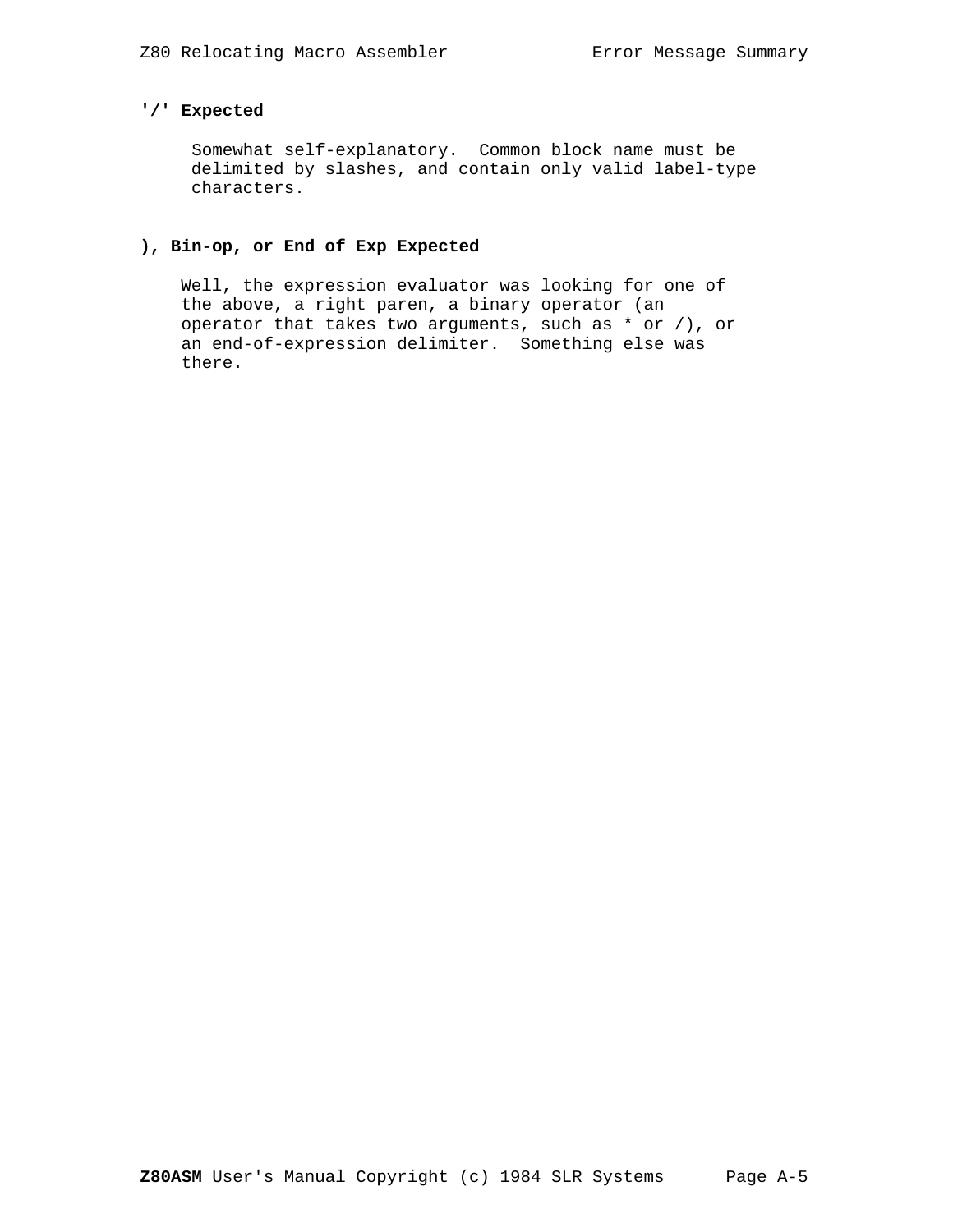# APPENDIX B - **ZILOG Z80 INSTRUCTION SET**

The following definitions are used throughout this description of the ZILOG Z80 Instruction Set.

| $_{\rm CC}$ | C, NC, Z, NZ, P, M, PE, or PO (V & NV allowed in     |  |  |  |  |  |  |  |
|-------------|------------------------------------------------------|--|--|--|--|--|--|--|
|             | Z80ASM in place of PE and PO)                        |  |  |  |  |  |  |  |
| dd          | C, NC, Z, or NZ                                      |  |  |  |  |  |  |  |
| nn          | Any 16-bit number or expression                      |  |  |  |  |  |  |  |
| (nn)        | Represents the contents of address nn                |  |  |  |  |  |  |  |
| n           | Any 8-bit number or expression                       |  |  |  |  |  |  |  |
| r           | Register A, B, C, D, E, H, or L                      |  |  |  |  |  |  |  |
| d           | A one-byte expression in the range -128 to 127       |  |  |  |  |  |  |  |
| b           | Expression in the range 0 through 7                  |  |  |  |  |  |  |  |
| SS          | Register pairs BC, DE, HL, SP                        |  |  |  |  |  |  |  |
| pp          | Register pairs BC, DE, IX, SP                        |  |  |  |  |  |  |  |
| đđ          | Register pairs BC, DE, HL, AF                        |  |  |  |  |  |  |  |
| rr          | Register pairs BC, DE, IY, SP                        |  |  |  |  |  |  |  |
| ir          | $(HL)$ , $IX+d)$ , or $(IY+d)$                       |  |  |  |  |  |  |  |
| m           | $r$ , (HL), (IX+d), or (IY+d)                        |  |  |  |  |  |  |  |
| s           | $r, n, (HL), (IX+d), or (IY+d)$                      |  |  |  |  |  |  |  |
| ADC HL, ss  | HL = HL + Carry + ss                                 |  |  |  |  |  |  |  |
| ADC A, s    | Acc = Acc + Carry + s                                |  |  |  |  |  |  |  |
| ADD A,n     | $Acc = Acc + n$                                      |  |  |  |  |  |  |  |
| ADD A, r    | $Acc = Acc + r$                                      |  |  |  |  |  |  |  |
| ADD A, (ir) | $Acc = Acc + (ir)$                                   |  |  |  |  |  |  |  |
| ADD HL, SS  | $HL = HL + ss$                                       |  |  |  |  |  |  |  |
| ADD IX, pp  | $IX = IX + pp$                                       |  |  |  |  |  |  |  |
| ADD IY, rr  | $IY = IY + rr$                                       |  |  |  |  |  |  |  |
| AND s       | $Acc = Acc AND s$                                    |  |  |  |  |  |  |  |
| BIT b,m     | $Z = BIT b of m$                                     |  |  |  |  |  |  |  |
| CALL cc,nn  | IF cc is true, call subroutine at nn                 |  |  |  |  |  |  |  |
| CALL nn     | Call subroutine at nn                                |  |  |  |  |  |  |  |
| CCF         | Complement Carry                                     |  |  |  |  |  |  |  |
| $CP$ s      | Set Flags as result of Acc - s                       |  |  |  |  |  |  |  |
| CPD         | CP (HL), DEC HL, DEC BC                              |  |  |  |  |  |  |  |
| <b>CPDR</b> | $CP$ (HL), DEC HL, DEC BC, Rpt till BC=0 or Acc=(HL) |  |  |  |  |  |  |  |
| CPI         | CP (HL), INC HL, DEC BC                              |  |  |  |  |  |  |  |
| <b>CPIR</b> | CP (HL), INC HL, DEC BC, Rpt till BC=0 or Acc=(HL)   |  |  |  |  |  |  |  |
| CPL         | Complement Acc - Acc = $-(Acc + 1)$                  |  |  |  |  |  |  |  |
| <b>DAA</b>  | Decimal Adjust Acc                                   |  |  |  |  |  |  |  |
| DEC m       | $m = m - 1$                                          |  |  |  |  |  |  |  |
| DEC IX      | $IX = IX - 1$                                        |  |  |  |  |  |  |  |
| DEC IY      | $IY = IY - 1$                                        |  |  |  |  |  |  |  |
| DEC ss      | $ss = ss - 1$                                        |  |  |  |  |  |  |  |
| DI          | Disable interrupts                                   |  |  |  |  |  |  |  |
| DJNZ e      | $B = B - 1$ , if $B \ll 2$ , Jump to e               |  |  |  |  |  |  |  |
| ΕI          | Enable interrupts                                    |  |  |  |  |  |  |  |
| EX (SP), HL | Exchange HL with (SP) top of stack                   |  |  |  |  |  |  |  |
| EX (SP), IX | Exchange IX with (SP) top of stack                   |  |  |  |  |  |  |  |
|             |                                                      |  |  |  |  |  |  |  |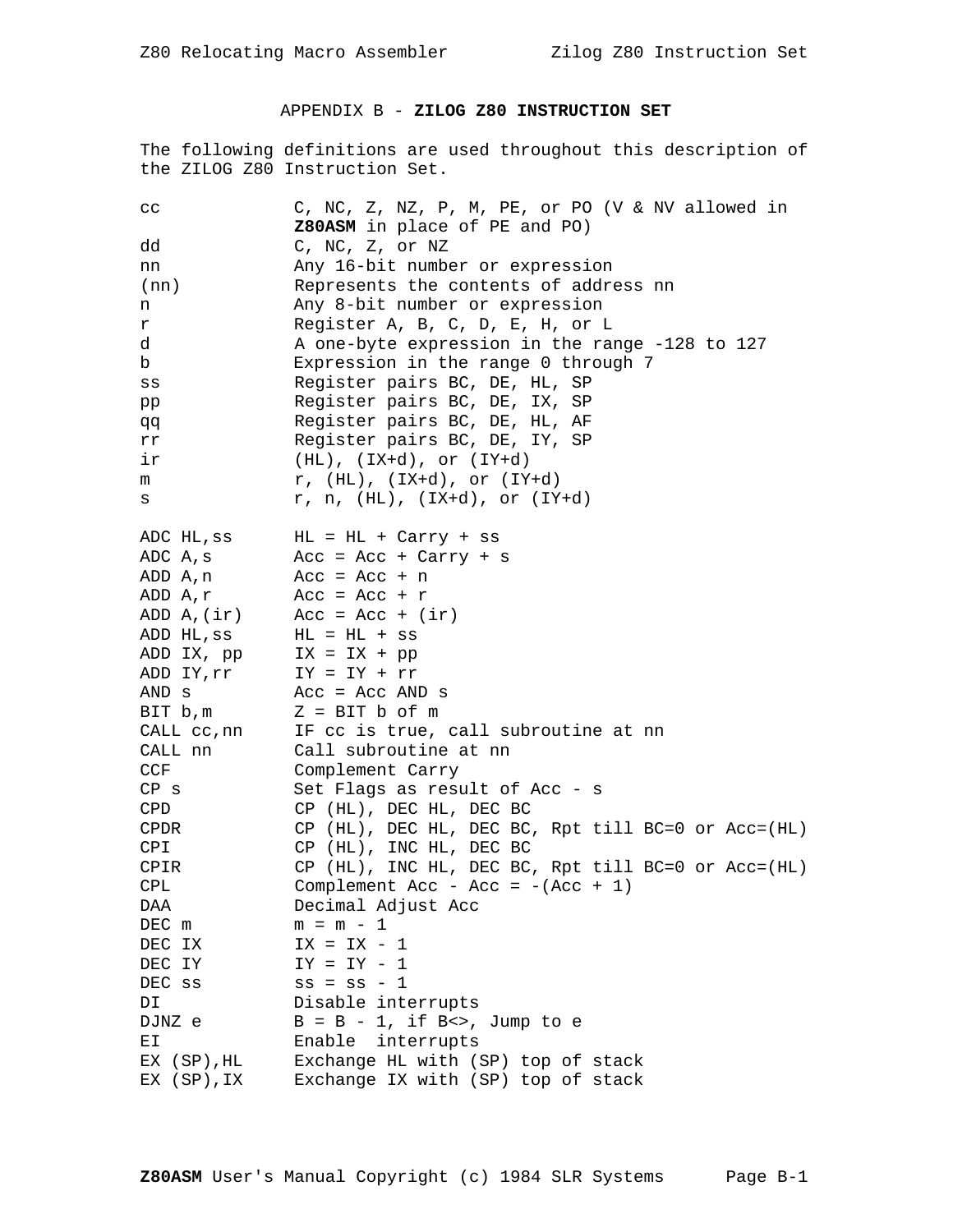| EX (SP), IY<br>EX AF, AF'<br>EX DE, HL<br>EXX<br>HALT<br>IM 0<br>IM 1<br>IM 2<br>IN $A$ , $(n)$<br>IN $r$ , $(C)$<br>INC m<br>INC IX<br>INC IY | Exchange IY with (SP) top of stack<br>Exchange AF with AF'<br>Exchange DE with HL<br>Exchange HL, DE, & BC with HL', DE', & BC'<br>Halt CPU till interrupt or reset<br>Select Interrupt Mode 0<br>Select Interrupt Mode 1<br>Select Interrupt Mode 2<br>$Acc = input from port n$<br>$r = input from port (C)$<br>$m = m + 1$<br>$IX = IX + 1$<br>$IY = IY + 1$ |
|------------------------------------------------------------------------------------------------------------------------------------------------|-----------------------------------------------------------------------------------------------------------------------------------------------------------------------------------------------------------------------------------------------------------------------------------------------------------------------------------------------------------------|
| INC ss                                                                                                                                         | $ss = ss + 1$                                                                                                                                                                                                                                                                                                                                                   |
| IND                                                                                                                                            | (HL) = input from port (C), DEC HL, DEC B                                                                                                                                                                                                                                                                                                                       |
| INDR<br>INI                                                                                                                                    | $(HL)$ = input from port $(C)$ , DEC HL, DEC B, rpt till B=0<br>$(HL)$ = input from port $(C)$ , INC HL, DEC B                                                                                                                                                                                                                                                  |
| INIR                                                                                                                                           | $(HL)$ = input from port (C), INC HL, DEC B, rpt till B=0                                                                                                                                                                                                                                                                                                       |
| JP (HL)                                                                                                                                        | $PC = HL$ (Jump to location (HL))                                                                                                                                                                                                                                                                                                                               |
| JP (IX)                                                                                                                                        | $PC = IX$                                                                                                                                                                                                                                                                                                                                                       |
| JP (IY)                                                                                                                                        | $PC = IY$                                                                                                                                                                                                                                                                                                                                                       |
| JP cc, nn                                                                                                                                      | If $cc$ is true, $PC =$<br>nn                                                                                                                                                                                                                                                                                                                                   |
| JP nn                                                                                                                                          | $PC = nn$                                                                                                                                                                                                                                                                                                                                                       |
| JR dd.nn                                                                                                                                       | If dd is true, jump relative to nn                                                                                                                                                                                                                                                                                                                              |
| JR nn                                                                                                                                          | Jump relative to nn                                                                                                                                                                                                                                                                                                                                             |
| LD A, (BC)                                                                                                                                     | Acc = contents of location (BC)                                                                                                                                                                                                                                                                                                                                 |
| LD A, (DE)                                                                                                                                     | $Acc = (DE)$                                                                                                                                                                                                                                                                                                                                                    |
| LD A, I                                                                                                                                        | $Acc = I (Interrupt Vector Reg)$                                                                                                                                                                                                                                                                                                                                |
| LD A, (nn)                                                                                                                                     | $Acc = location nn$                                                                                                                                                                                                                                                                                                                                             |
| LD A,R                                                                                                                                         | $Acc = R (Refresh Reg)$                                                                                                                                                                                                                                                                                                                                         |
| LD (BC), A<br>LD (DE), A                                                                                                                       | $location (BC) = Acc$<br>$location (DE) = Acc$                                                                                                                                                                                                                                                                                                                  |
| LD (ir), n                                                                                                                                     | Store n in location (ir)                                                                                                                                                                                                                                                                                                                                        |
| LD $(ir),r$                                                                                                                                    | Store r in location (ir)                                                                                                                                                                                                                                                                                                                                        |
| LD ss, nn                                                                                                                                      | $ss = nn$                                                                                                                                                                                                                                                                                                                                                       |
| $LD$ ss, $(nn)$                                                                                                                                | ss = contents of nn                                                                                                                                                                                                                                                                                                                                             |
| LD I, A                                                                                                                                        | $I = Acc$                                                                                                                                                                                                                                                                                                                                                       |
| LD IX, nn                                                                                                                                      | $IX = nn$                                                                                                                                                                                                                                                                                                                                                       |
| LD IX, (nn)                                                                                                                                    | $IX = contents of nn$                                                                                                                                                                                                                                                                                                                                           |
| LD IY, nn                                                                                                                                      | $IY = nn$                                                                                                                                                                                                                                                                                                                                                       |
| LD $IY$ , $(nn)$                                                                                                                               | IY = contents of nn                                                                                                                                                                                                                                                                                                                                             |
| $LD (nn)$ , $A$                                                                                                                                | Store a in location (nn)                                                                                                                                                                                                                                                                                                                                        |
| LD (nn),ss                                                                                                                                     | Store ss in location (nn)                                                                                                                                                                                                                                                                                                                                       |
| $LD (nn)$ , HL<br>LD (nn), IX                                                                                                                  | Store HL in location (nn)<br>Store IX in location (nn)                                                                                                                                                                                                                                                                                                          |
| LD (nn), IY                                                                                                                                    | Store IY in location (nn)                                                                                                                                                                                                                                                                                                                                       |
| LD R,A                                                                                                                                         | Store A in R                                                                                                                                                                                                                                                                                                                                                    |
| LD $r$ , $\left($ ir)                                                                                                                          | $r =$ location (ir)                                                                                                                                                                                                                                                                                                                                             |
| LD r,n                                                                                                                                         | $r = n$                                                                                                                                                                                                                                                                                                                                                         |
| LD r,r                                                                                                                                         | $r = r$                                                                                                                                                                                                                                                                                                                                                         |
| LD SP,HL                                                                                                                                       | $SP = HL$                                                                                                                                                                                                                                                                                                                                                       |
| LD SP, IX                                                                                                                                      | $SP = IX$                                                                                                                                                                                                                                                                                                                                                       |
| LD SP, IY                                                                                                                                      | $SP = IY$                                                                                                                                                                                                                                                                                                                                                       |
| LDD                                                                                                                                            | Location (DE) = Location (HL), DEC HL, DE, & BC                                                                                                                                                                                                                                                                                                                 |
| LDDR                                                                                                                                           | $(DE) = (HL)$ , DEC HL, DE, & BC, REPEAT TILL BC=0                                                                                                                                                                                                                                                                                                              |
| Page $B-2$                                                                                                                                     | Z80ASM User's Manual Copyright (c) 1984 SLR Systems                                                                                                                                                                                                                                                                                                             |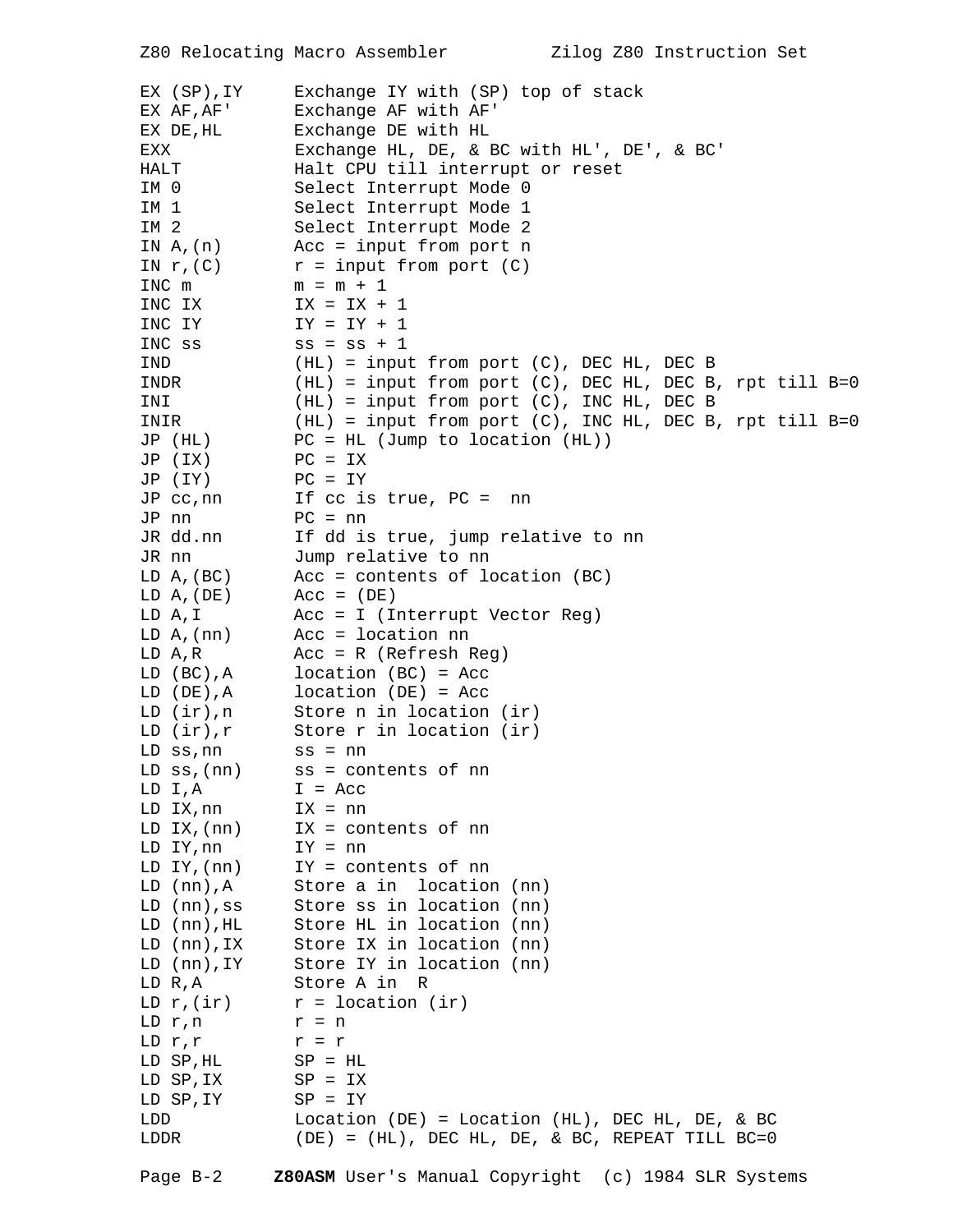| LDI         | Location (DE) = Location (HL), INC HL & DE, DEC BC        |
|-------------|-----------------------------------------------------------|
| LDIR        | (DE) = (HL), INC HL & DE, DEC BC, Repeat till BC=0        |
| NEG         | $Acc = -Acc$                                              |
| NOP         | Nothing                                                   |
| OR s        | $Acc = Acc OR s$                                          |
| OTDR        | Port $(C) = (HL)$ , DEC HL & B, Repeat till B = 0         |
| OTIR        | Port $(C) = (HL)$ , INC HL, DEC B, Repeat till B=0        |
| OUT (C), r  | Port $(C) = r$                                            |
| OUT (n), A  | Port $n = A$                                              |
| <b>OUTD</b> | Port $(C) = (HL)$ , DEC HL & B                            |
| OUT1        | Port $(C) = (HL)$ , INC HL, DEC B                         |
| POP IX      | $IX = (SP), SP = SP + 2$                                  |
| POP IY      | $IY = (SP), SP = SP + 2$                                  |
| POP qq      | $qq = (SP), SP = SP + 2$                                  |
| PUSH IX     | $SP = SP - 2$ , $(SP) = IX$                               |
| PUSH IY     | $SP = SP - 2$ , $(SP) = IY$                               |
| PUSH qq     | $SP = SP - 2$ , $(SP) = qq$                               |
| RES b, m    | Reset bit b of m                                          |
| RET         | $PC = (SP)$ , $SP = SP + 2$ (Return from sub.)            |
| RET CC      | If cc is true, $PC = (SP)$ , $SP = SP + 2$                |
| RETI        | Return from interrupt                                     |
| RETN        | Return from non-maskable interrupt                        |
| RL m        | Rotate m left through carry                               |
| RLA         | Rotate Acc left through carry                             |
| RLC m       | Rotate ma left circular                                   |
| RLCA        | Rotate Acc left circular                                  |
| RLD         | Rotate (HL) & Lower nibble of Acc left 4 bits             |
| RR m        | Rotate m right through carry                              |
| RRA         | Rotate Acc right through carry                            |
| RRC m       | Rotate m right circular                                   |
| RRCA        | Rotate Acc right circular                                 |
| RRD         | Rotate (HL) & Lower nibble of Acc right 4 bits            |
| RST p       | $SP = SP - 2$ , $(SP) = PC$ , $PC = p$ (Single byte call) |
| SBC A, s    | Acc = Acc - Carry - $s$                                   |
| SBC HL, ss  | $HL = HL - Carry - ss$                                    |
| SCF         | Set Carry Flag                                            |
| SET b, m    | Set bit b of m                                            |
| SLA m       | Shift m left arithmetic                                   |
| SRA m       | Shift m right arithmetic                                  |
| SRL m       | Shift m right logical                                     |
| SUB s       | Acc = Acc - $s$                                           |
| XOR s       | $Acc = Acc XOR s$                                         |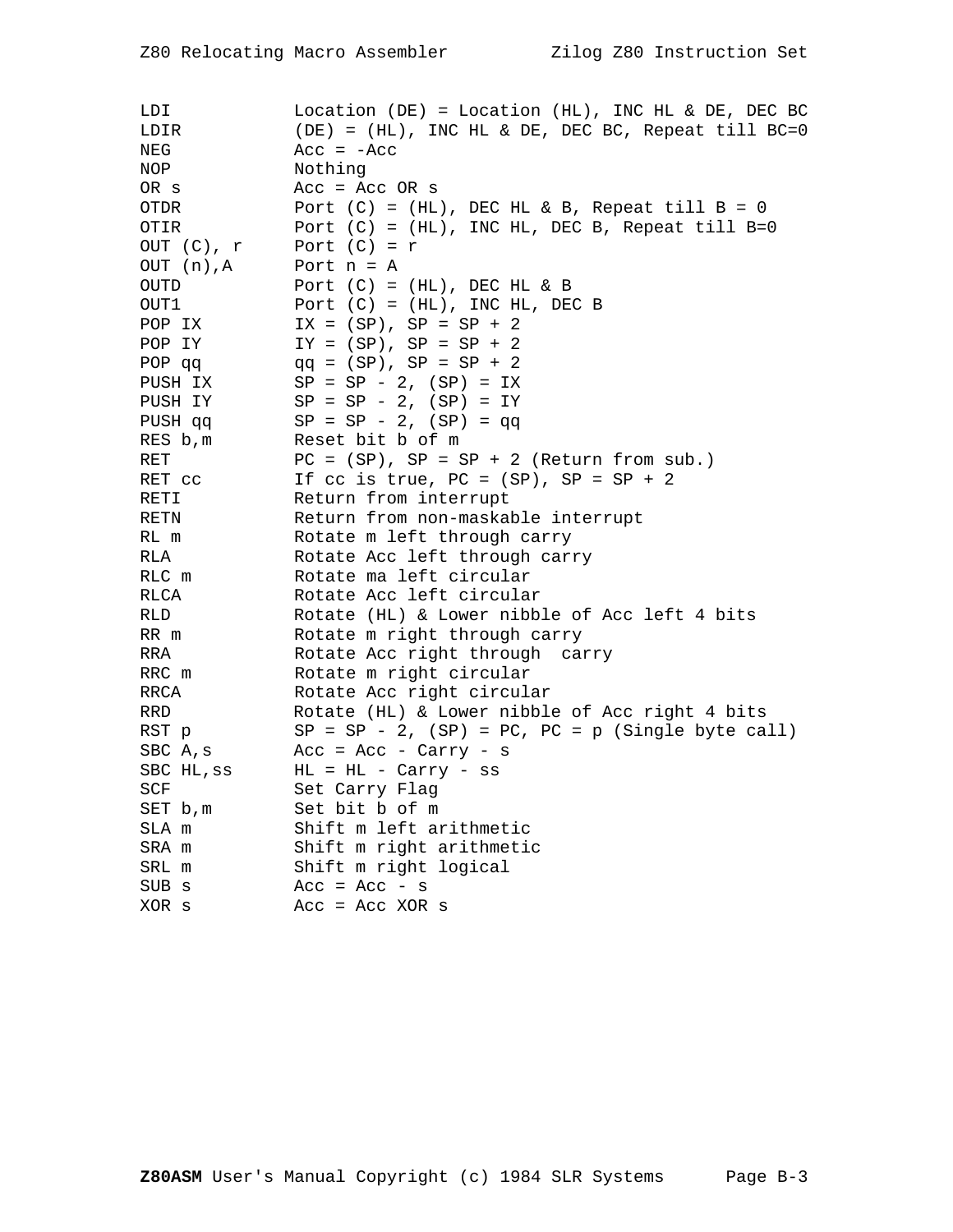### APPENDIX C - **INTEL HEX FILE FORMAT**

The HEX file optionally generated by **Z80ASM** is the standard INTEL format HEX file. The file consists of one or more records of ASCII text defined below.

Record Syntax

:NNAAAATTDDDDDDDDDDDDDDDDDDXX

The first character is a colon  $(:)$ The next two characters (NN) define the record length (00 - FF)

If the length is non-zero:

AAAA Defines the load address of the record. It is forward reading, i.e., High byte first.

The next two characters are the record type. TT is always zero for data records, 01 for ending record.

The following NN\*2 characters define the actual binary to be loaded starting at AAAA.

XX is a checksum byte which, when added to the sum of all the previous bytes in this record, gives a total of zero (mod 256).

If NN = 0, then the value at AAAA is the optional starting or execution address. A record length zero also signifies end-offile.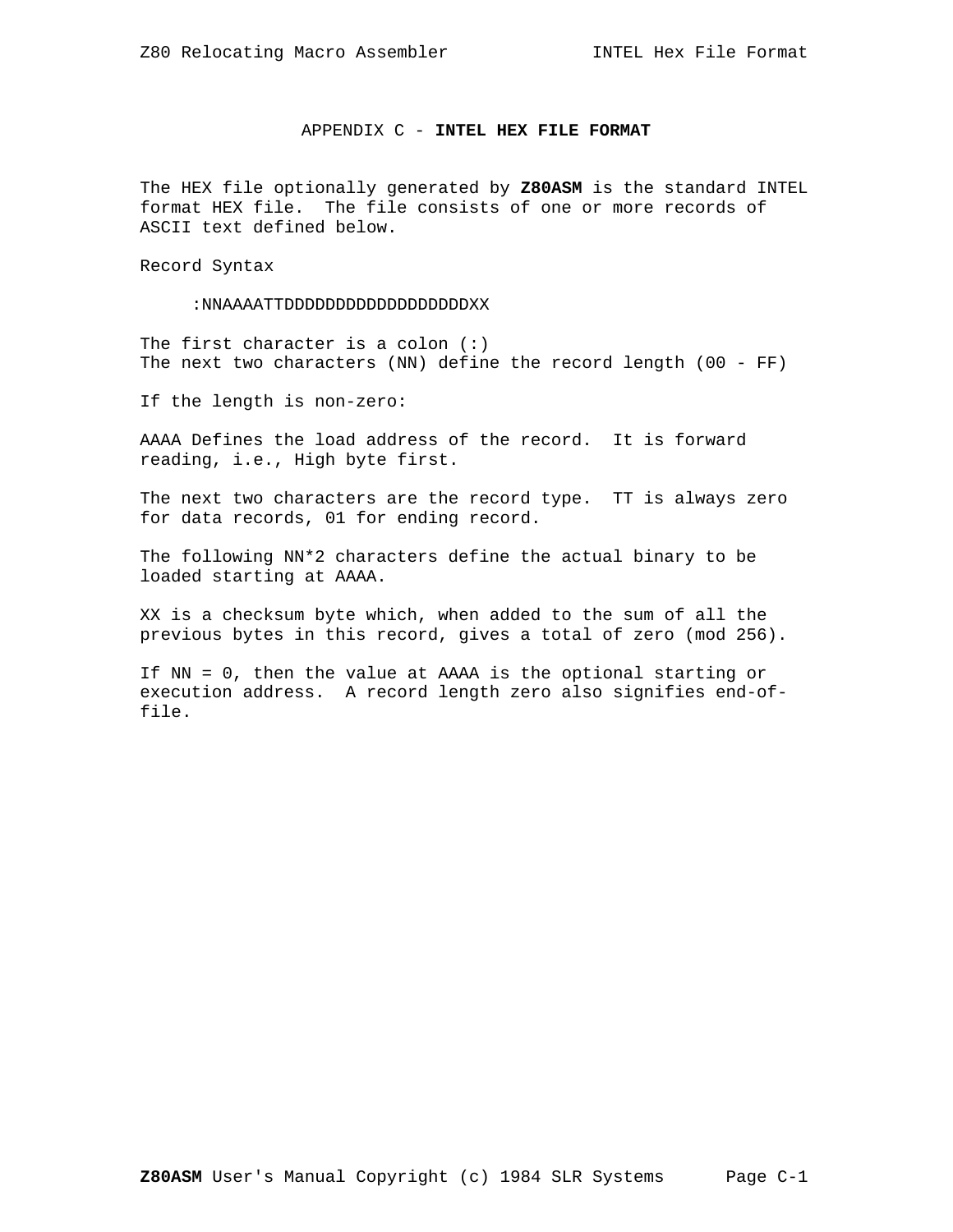#### APPENDIX D - **CONFIG UTILITY**

The configuration utility CONFIG.COM provided with Z80ASM allows easy customization of Z80ASM to a particular set of requirements. This section briefly describes its use.

To run CONFIG, type

A>CONFIG Z80ASM.COM

where Z80ASM.COM is the file name you want to customize.

CONFIG will respond with a series of questions requesting flag settings or item values. In parentheses is the current value of that item. You can modify the current value by typing a new one, or the item can be left the same by just entering a CR. The process can be aborted by typing a ^C. After the last question is answered, CONFIG will write out the new settings.

Now we will explain each question that CONFIG asks.

### **Page Width (80) -**

 The current default page width is 80 columns. Any listing output wider than that will be truncated. This should be set to the width of the printer you use most often, in columns (255 max). This parameter can be changed at assembly time with the PAGE pseudo-op.

### **Page Length (60) -**

 The current default page length is 60 lines. A form feed will be generated after every 60 lines of listing. This should be modified if your page size is different. This parameter can be modified at assembly time with the PAGE pseudo-op.

#### **Special Bits**

 This allows you to modify the default assembly type, which is: absolute, COM-type, Lower to upper is enabled, no symbol table, no cross-reference, no automatic Externals. CONFIG tells you what the different bits in the byte stand for. You can toggle any bit by just typing in a number from 0 to 7. To leave that item the way it is, just type CR.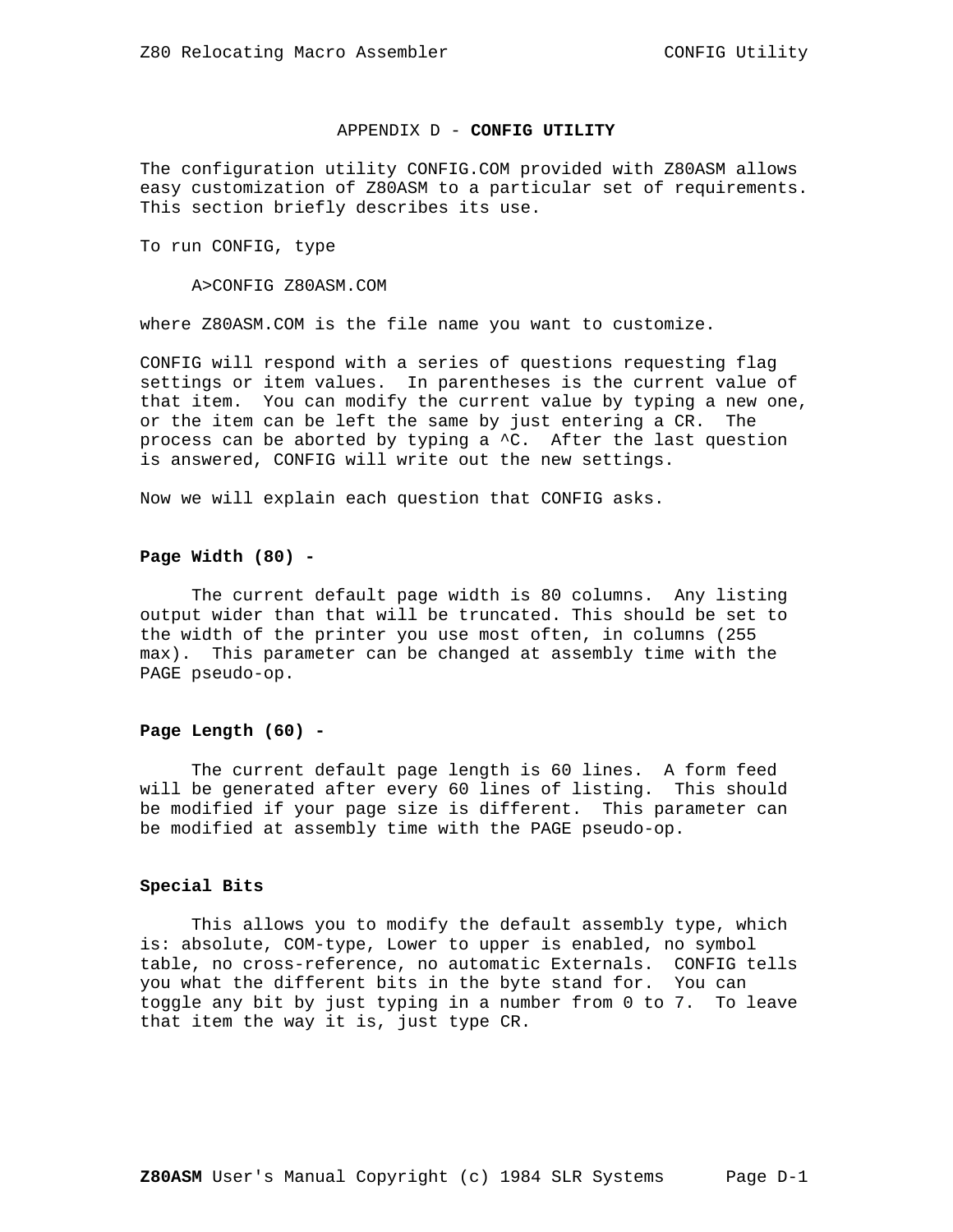# **List more than 4 bytes of object code (N) -**

 The default setting is to list up to 4 bytes of object code for each source line. Any more than that (such as in a DB string) are not printed. A Y in this flag would cause extra bytes to be printed on successive listing lines, four per line. This flag has the same effect as the MTLIST & NMTLIST pseudo-ops.

# **List lines encountered during false conditionals (N) -**

 The default setting is to suppress the listing of lines encountered during a false conditional block. A Y in this flag will cause false conditional lines to be printed. This flag can be modified at assembly time by the CLIST and NCLIST pseudo-ops.

#### **Form Feed at start of listing (N) -**

 The default setting causes no top-of-form to be issued before the first line is printed. This assumes that your printer is already at the top of a new page when the listing begins. If you want a leading Form Feed, just type a Y here.

### **Macro Listing Option - 1=.IALL, 2=.XALL, 4=.SALL (2) -**

 This controls the macro listing default setting. Read the descriptions of .LALL, .XALL, and .SALL to see if you want to change the default setting. You can change it by typing a 1, 2, or 4.

#### **Generate 6 Significant in M-Rel instead of 7 (N) -**

 The Microsoft REL format supports 7 significant characters for globals and externals. However, most software that utilizes M-Rel format truncates to 6 characters (Fortran compatibility ?). You have your choice of 6 or 7 characters of significance.

# **Print 16-bit values in logical direction (Y) -**

 This controls the byte order (in the listing) for 16-bit values when printed. If you prefer to see the bytes in the order generated, use an N. The default case prints the high byte first.

# **Suppress Lines Containing PAGE, TITLE, etc (N) -**

 This controls the listing of lines that contain the pseudoops PAGE, TITLE, and .PRINTX. A Y here will cause those lines to be suppressed from any listing.

Page D-2 **Z80ASM** User's Manual Copyright (c) 1984 PLR Systems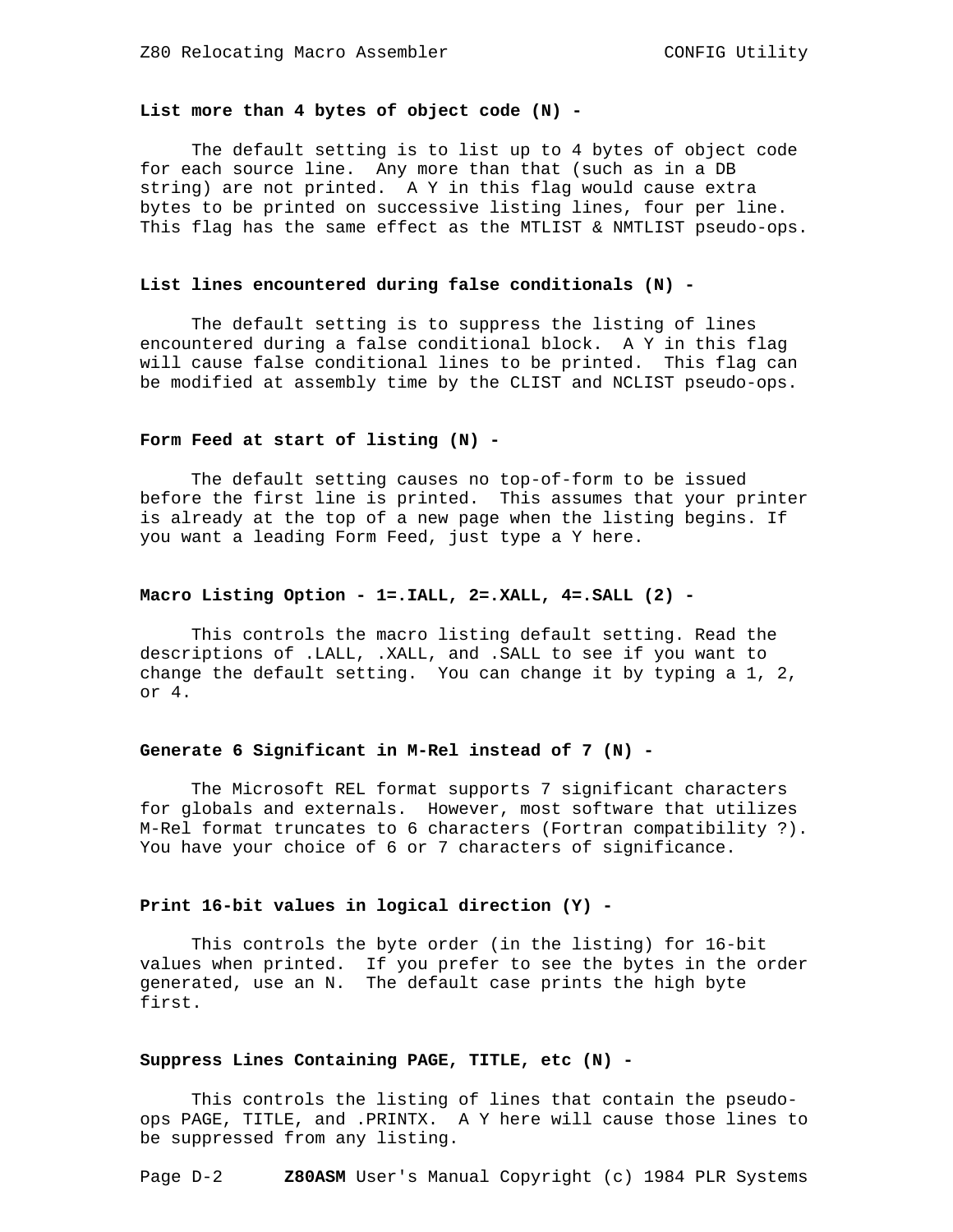# **Disable Interrupts (N) -**

 **Z80ASM** was written to take full advantage of the Z80 architecture and instruction set for reasons that are selfexplanatory when you see it run. Certain systems that are 'Z80' CP/M machines do not provide a true Z80 environment. If your system is interrupt driven and destroys any Z80 registers on interrupts, a Y here will cause **Z80ASM** to disable interrupts whenever any special Z80 registers are in use. Interrupts will always be enabled during any system calls.

### **Force Form Feed before Summary (N) -**

 This allows you to control the summary printing. By default, the summary will be printed at the end of the listing. You can force the summary to be placed at the top of a new page by putting a Y here.

# **Form Feed at End of Listing (Y) -**

 This causes Z80ASM to issue a form feed at the end of all listing output. This usually makes it easier for you to remove the listing from your printer, and also sets the top-of-form for the next listing without wasting any paper. The Form Feed can be eliminated by typing an N here.

# **Time and Date in Listing (N) -**

 If you are running on a system that provides time & date, **Z80ASM** provides the ability to have the time and date printed on the title line of your listing. To enable this, put a Y here.

#### **Special TIME & DATE Items**

 The next three questions may be ignored if you 1) answered H to the above question, or 2) you are running under an operating system that provides MP/M compatible time and date (CP/M Plus, TurboDos, etc.).

 If your system supports time and date, but not the system call 105 to return time and date, you can still have **Z80ASM** utilize your time and date information. The information must either be in the same form as that supplied by CP/M Plus:

| DM<br>DATE.   | ;Number of days since 1 Jan 1978 |
|---------------|----------------------------------|
|               | iwith 0001 being 1 Jan 1978      |
| HOURS<br>DB.  | ;Hour of the day in BCD          |
| MINUTES<br>DB | Minutes of the hour in BCD       |

or it must be in ASCII, 16 chars max, terminated by a -1.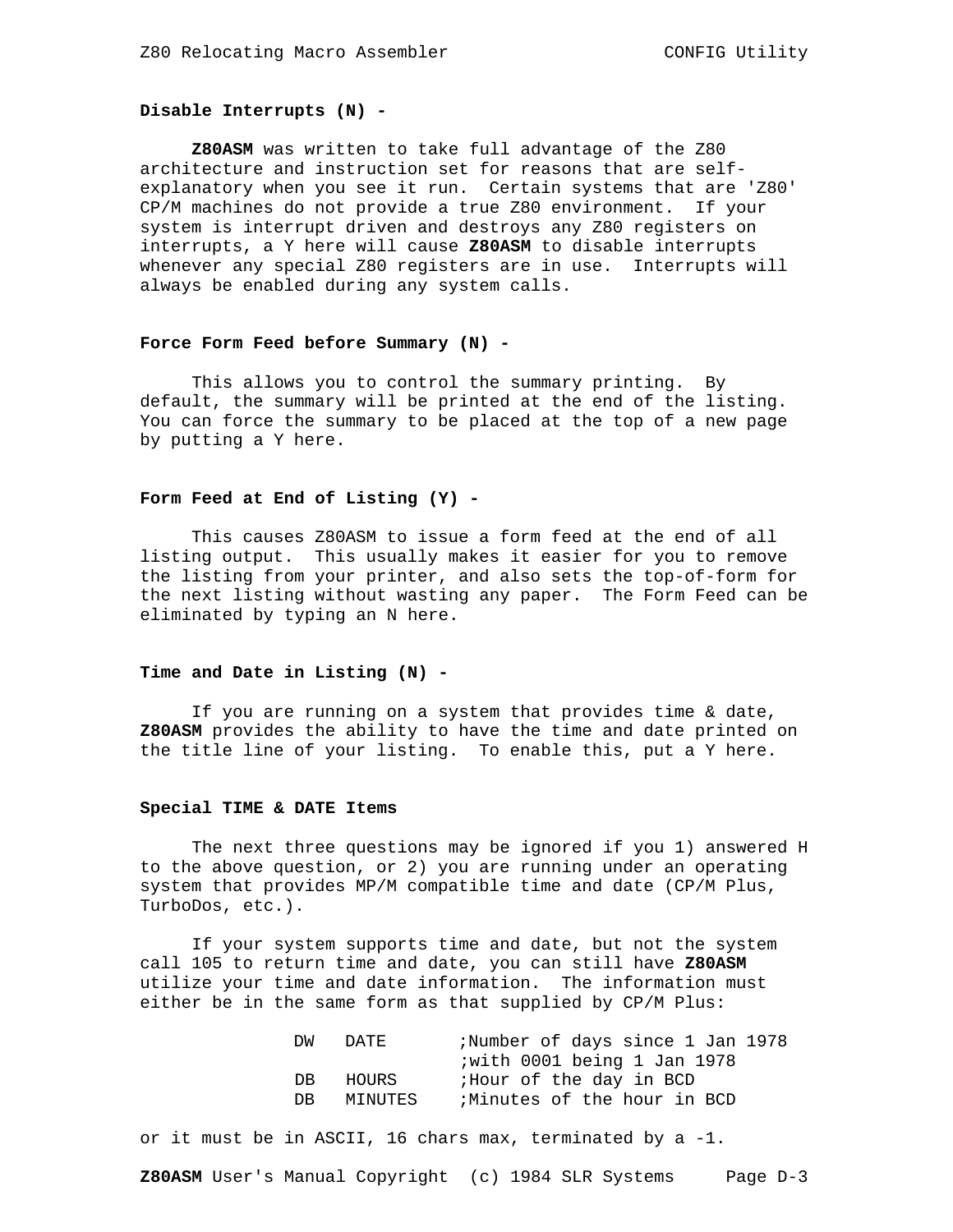If you can get your time and date formatted like that somewhere in your system, you can just tell CONFIG that you are supplying the address of the data. If you need to have some code executed to retrieve the time and date, **Z80ASM** will optionally call a subroutine for you, you just supply the address of the routine. The routine must emulate the System Call 105, that being, **Z80ASM** will supply an address in DE where you should store one of the above structures. All Z80 registers are available for your use, just be careful not to get too deep on the stack (you have 30 bytes to play with). Then lastly you need to tell **Z80ASM** which structure type you are returning.

### **Take advantage of multi-sector I/O (Y) -**

 System call 12 tells **Z80ASM** whether multi-sector I/O is available or not, at least usually. Certain 'CP/M compatible' operating systems return a code saying they are CP/M Plus or MP/M compatible, but they don't support multi-sector I/O. If that is your case, you will need to answer N here.

### **Use Statement #'s instead of Line # in file (N) -**

 This allows you to choose between two different linenumbering schemes. Statement #'s are numbers assigned as the listing is generated. This causes numbers to be generated in numerical order even when macro's are expanded, include files processed, etc. Line #'s are the actual line number in the source file being processed. These reset to 1 on include files. macro expansions, etc, are fully nestable, and refer to the line # in the item being processed. These are the numbers used in error messages. Statement numbers can be more meaningful for cross-references using include files and macros.

### **Print Line/Stmt # first on listing line (N) -**

 This allows you to select the order of certain items in the listing line. A Y causes the line number to be listed first, whereas an N causes the hexadecimal values to be listed first. Suit yourself!

#### **Number of errors on which to abort (100) -**

 This option provides a limit on the number of errors **Z80ASM** will process before aborting the current assembly. A value of 0 will cause this option to be ignored.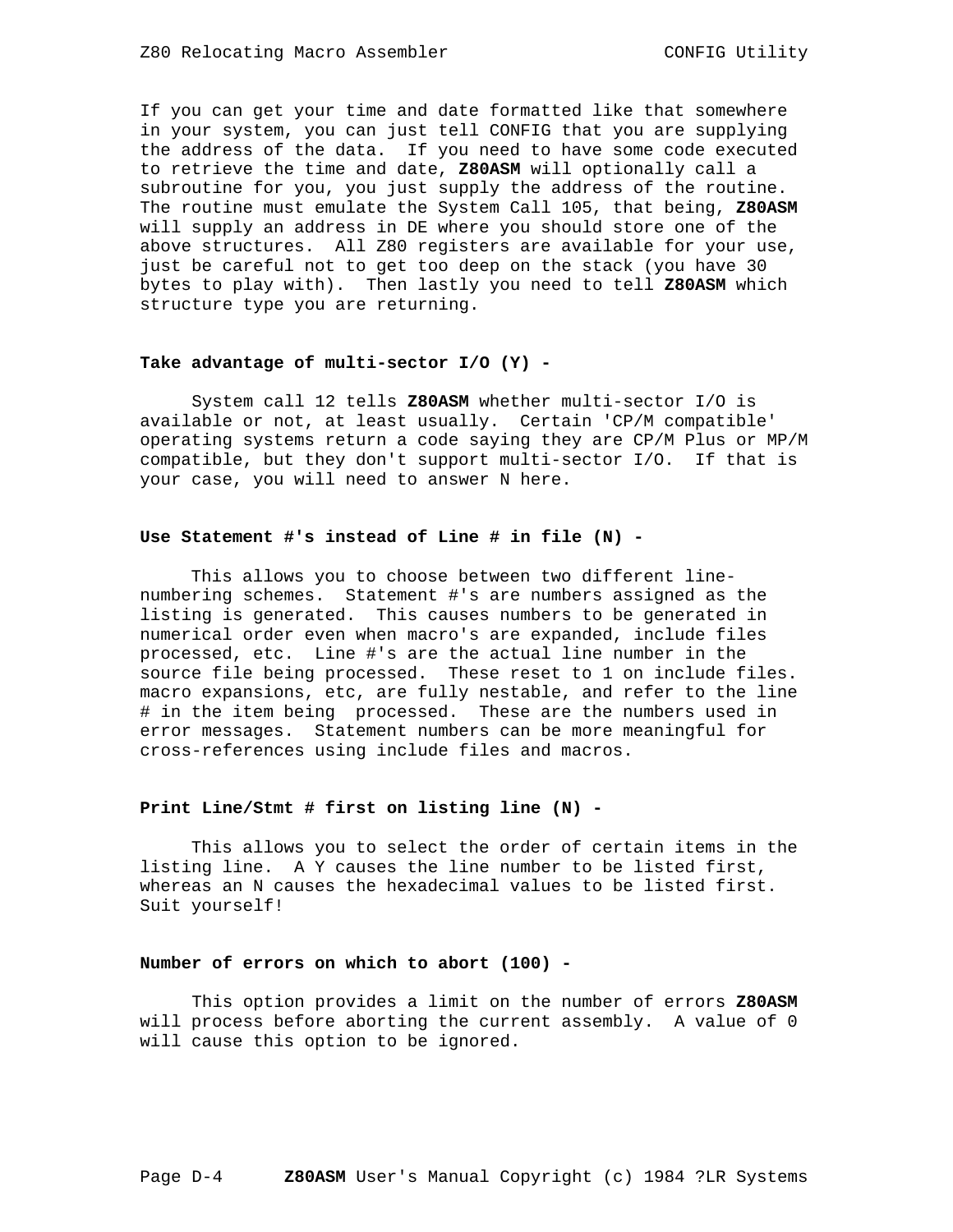# **Number of lines per console page (0=no paging) (24) -**

 This provides paging for all console output, pausing for operator intervention after N lines. A value of zero causes this option to be ignored.

# **Number of bytes (1-60) per line of HEX output (32) -**

 This option allows you to specify the number of bytes per line when generating a .HEX file. Certain emulators, PROM programmers, etc are very particular about the format for 'Intel-Standard' HEX format.

### **Close & ReOpen file in 2-pass mode (N) -**

 This option is used for CP/M 'lookalikes' that don't like the way **Z80ASM** optimizes disk I/O. Molecular Computer users may need to set this flag when assembling files larger than one extent.

#### **Require : if label not in column one (Y) -**

 This option allows full free form source lines. Be careful if you select N, because mistyped opcodes will be treated as labels, and no error generated.

#### **Conditionals test only bit 0 (DRI compatibility) (N) -**

 This option, when set to N, causes 0 to be treated as false, and anything else as true. If this option is set to Y, then if bit 0 is off, that is false, bit 0 on is true, and all other bits are ignored.

#### **Suppress IF parameter errors in 1 pass mode (N) -**

 This option will disable the reporting of IF operand errors in one-pass mode. IF operands containing forward references can cause different sections of code to be assembled on different passes, which will go undetected in one pass mode.

#### **Ignore leading space & tab chars in IF <> types (Y) -**

 This option controls the significance of spaces and tabs in IF string parameter processing. IFB < > will return FALSE if this option is set to N (M80 compatible, space is not blank), but will return TRUE if set to Y.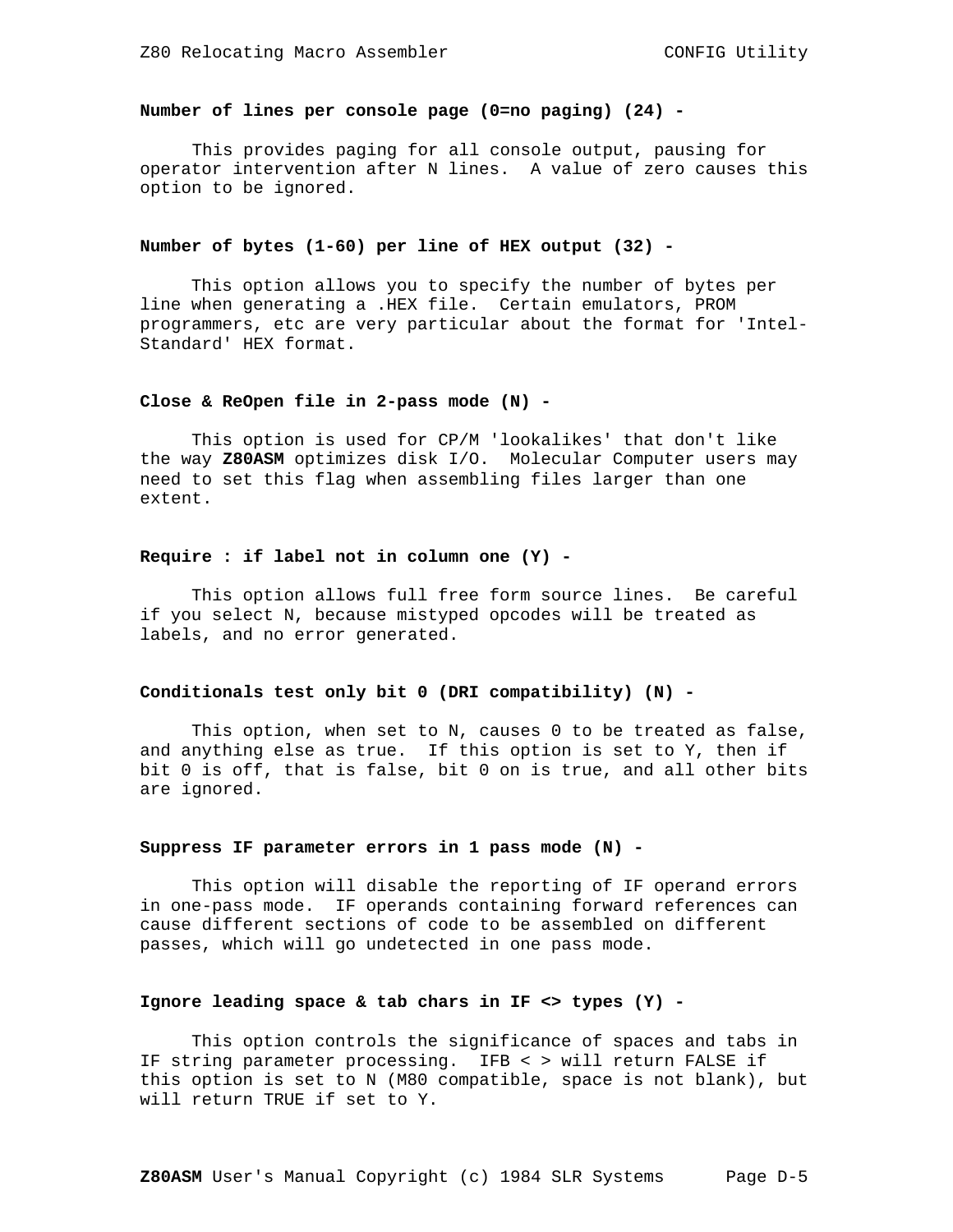# **Fill unused space with 0 (N) or FF (Y) in COM (N) -**

 This option is used to define the fill byte used in filling uninitialized space when generating a COM file.

### **Generate Empty External Chains (M-REL) (N) -**

 Normally symbols that are declared external but never referenced are not entered into the REL file. This option forces generation of all externals. Some compilers expect the assembler to strip unneeded externals, while others select library options by simply declaring labels external.

#### **ASEG Default to 0H instead of 100H (N) -**

 The first ASEG encountered defaults to 100H for standard CP/M program generation. This can be changed to 0 for M80 compatability.

#### **ORG <ABSOLUTE> Yields Offset in Current Space (N) -**

 Normally an implied ASEG is performed when ORG is passed an absolute parameter. This option allows that absolute number to be treated as an offset in the current address space.

 The next series of prompts allow you to change the extensions looked for or generated on several different files. To change the extension, just type a new one, otherwise type a CR.

#### **Extension for source File (Z80) -**

 This is the source file being assembled. The default case looks for an extension of Z80. You can change it to ASM, MAC, SRC, or whatever you like.

#### **Extension for relocatable File (REL) -**

 This is the extension generated when you are creating a binary output file in relocatable mode.

#### **Extension for absolute binary File (COM) -**

 This is the extension generated when you are creating a binary output file in absolute core-image mode.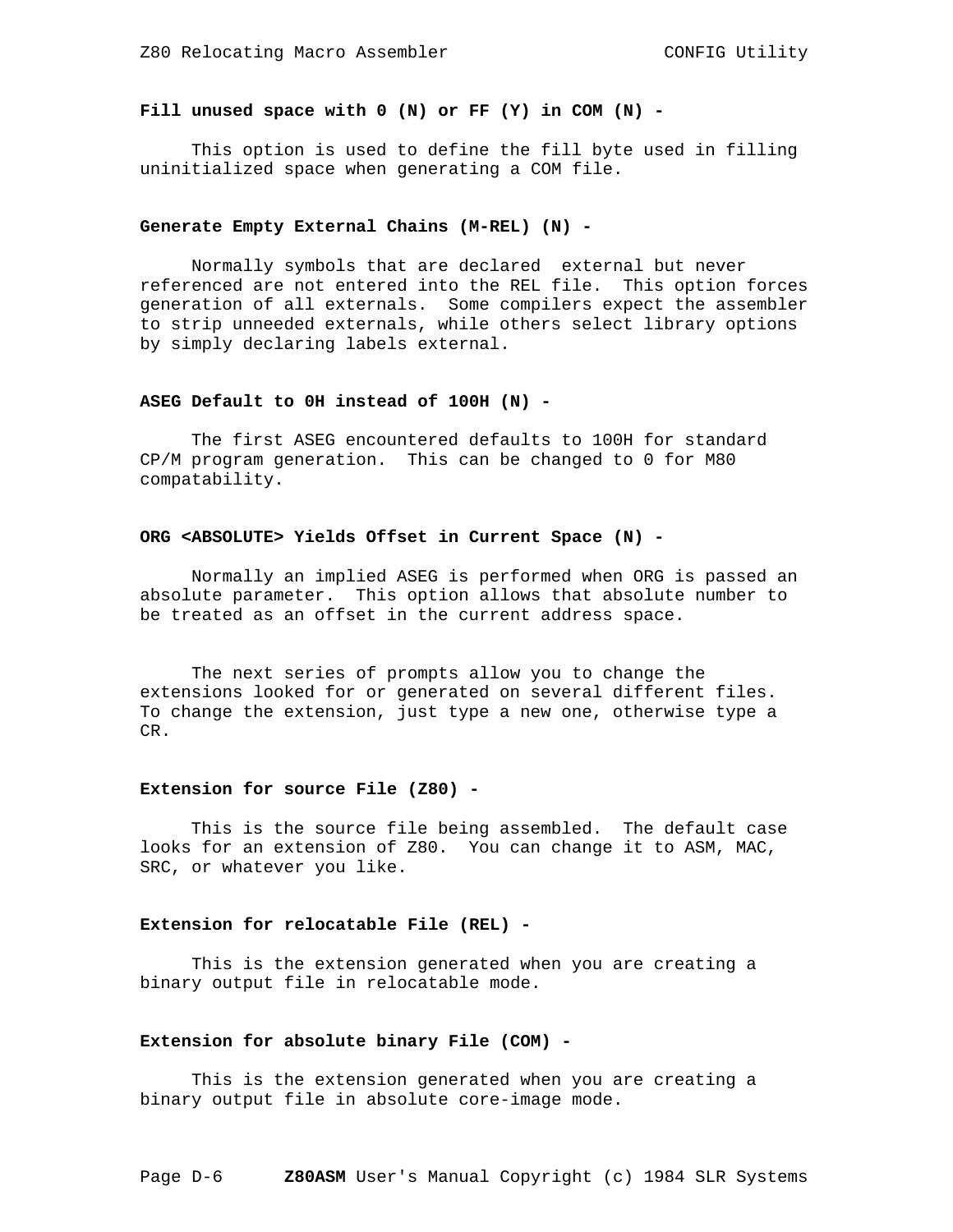# **Extension for Intel-Hex format file (HEX) -**

 This is the extension generated when you are creating a binary output file in absolute Intel-hex (/H) mode.

#### **Extension for listing file (LST) -**

 This is the extension used when generating a listing file to disk.

#### **Extension for temporary file (\$\$1) -**

 This is the extension used for the temporary file generated if the intermediate code overflows in one-pass mode.

#### **Extension for /I file (SUB) -**

 This is the extension looked for on the specified indirect command file.

## **Default Ext for MACLIB file (MAC) -**

 This is the default extension used for filenames given in a MACLIB or INCLUDE statement.

#### **Leader String to send to printer (1B,51,) -**

 This allows you to specify a setup string of up to 8 bytes to be sent to the printer before a listing is started. You can use it to select compressed print, one-pass print, or just blank it out with an FF. Note that this string is sent only if you use the /P option, not a drive type of 'Y'.

#### **Trailer String to send to printer (1B,4E,) -**

 This allows you to undo whatever you did above. Again, this is only done with a /P.

At this point, CONFIG writes the changes the specified file. That's it!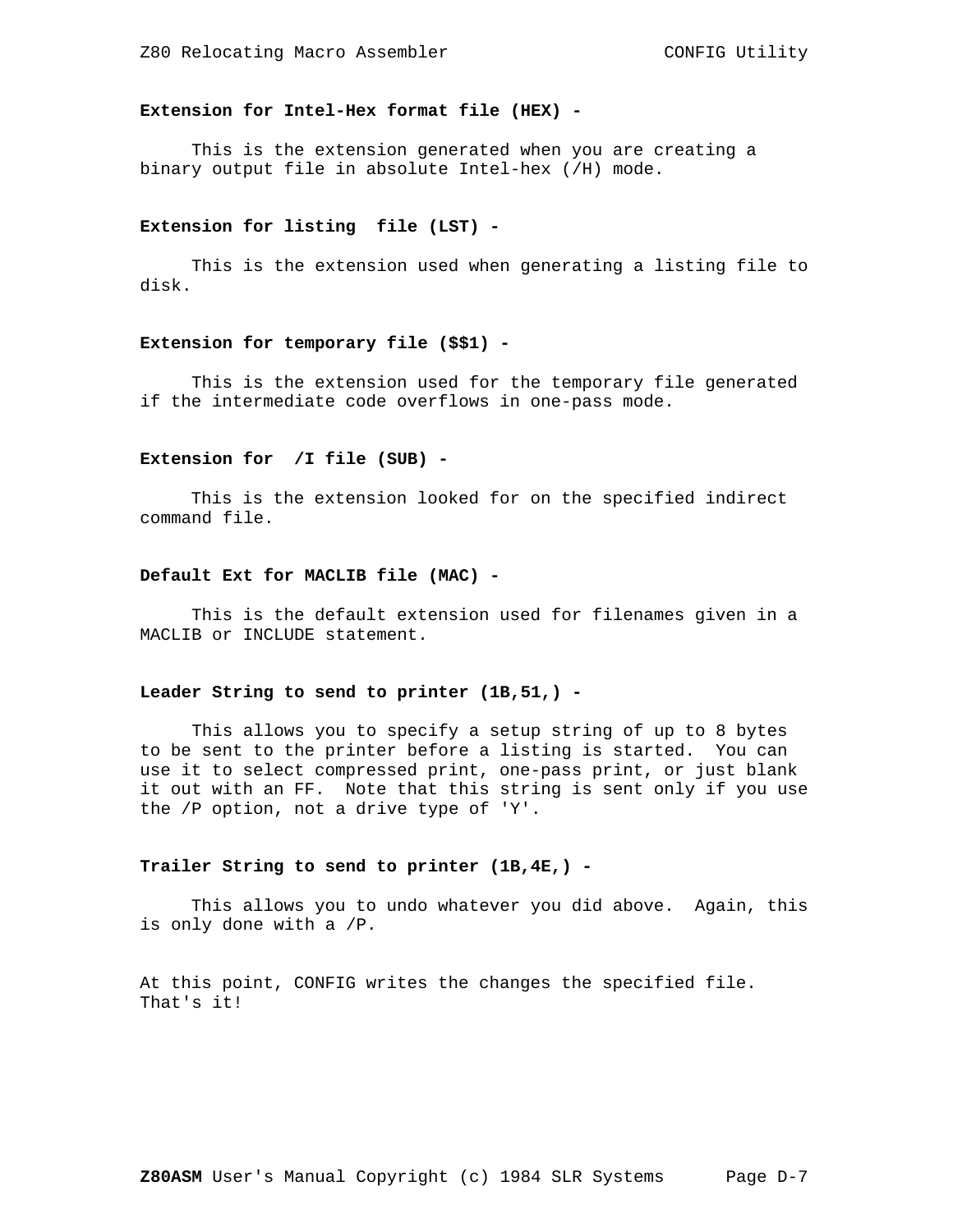# APPENDIX E - **ASCII TABLE**

# ASCII CHARACTER SET

The ASCII character set consists of single codes in the range of 0 to 7FH inclusive. This is always nice to have around when you need it.

| <b>BIT</b><br>6 |                | 0          | $\Omega$     | 0            | 0              | $\mathbf 1$ | $\mathbf 1$ | $\mathbf{1}$             | $\mathbf 1$           |
|-----------------|----------------|------------|--------------|--------------|----------------|-------------|-------------|--------------------------|-----------------------|
| 5<br>Ι          | C              | 0          | 0            | 1            | $\mathbf 1$    | 0           | 0           | 1                        | 1                     |
| 4<br>T          | O              | 0          | $\mathbf{1}$ | 0            | 1              | $\Omega$    | 1           | $\Omega$                 | $\mathbf 1$           |
| 3210            | ROW<br>L       | $\Omega$   | 1            | 2            | 3              | 4           | 5           | 6                        | 7                     |
| 0000            | 0              | NUL        | DLE          | SΡ           | $\mathbf 0$    | @           | $\mathbf P$ | $\overline{\phantom{0}}$ | p                     |
| 0001            | $\mathbf{1}$   | SOH        | DC1          | Ţ            | $\mathbf{1}$   | Α           | Q           | a                        | đ                     |
| 0010            | $\overline{2}$ | <b>STX</b> | DC2          | $\mathbf{H}$ | $\overline{2}$ | B           | R           | b                        | r                     |
| 0011            | 3              | <b>ETX</b> | DC3          | #            | 3              | C           | S           | C                        | S                     |
| 0100            | 4              | EOT        | DC4          | \$           | 4              | D           | Т           | d                        | t                     |
| 0101            | 5              | ENQ        | NAK          | శి           | 5              | Е           | U           | d                        | u                     |
| 0110            | $\epsilon$     | ACK        | SYN          | &            | 6              | F           | $\mathbf V$ | £                        | $\mathbf{v}$          |
| 0111            | 7              | BEL        | <b>ETB</b>   | $\mathbf{I}$ | 7              | G           | W           | g                        | W                     |
| 1000            | 8              | BS         | CAN          |              | 8              | Н           | Χ           | h                        | X                     |
| 1001            | 9              | HТ         | EM           |              | 9              | I           | Υ           | i                        | У                     |
| 1010            | 10             | VF         | <b>SUB</b>   | $\star$      | $\ddot{\cdot}$ | <b>J</b>    | Ζ           | j                        | $\mathbf{z}$          |
| 1011            | 11             | VT         | <b>ESC</b>   | $+$          | $\ddot{i}$     | K           | ſ           | k                        |                       |
| 1100            | 12             | $\rm FF$   | $_{\rm FS}$  | $\mathbf{r}$ | $\,<\,$        | Г           |             | ı                        |                       |
| 1101            | 13             | CR         | GS           |              | $=$            | М           | l           | m                        |                       |
| 1110            | 14             | SO         | RS           |              | >              | N           | ᄉ           | n                        | $\tilde{\phantom{a}}$ |
| 1111            | 15             | SI         | US           |              | $\mathsf{S}$   | O           |             | O                        | DEL                   |